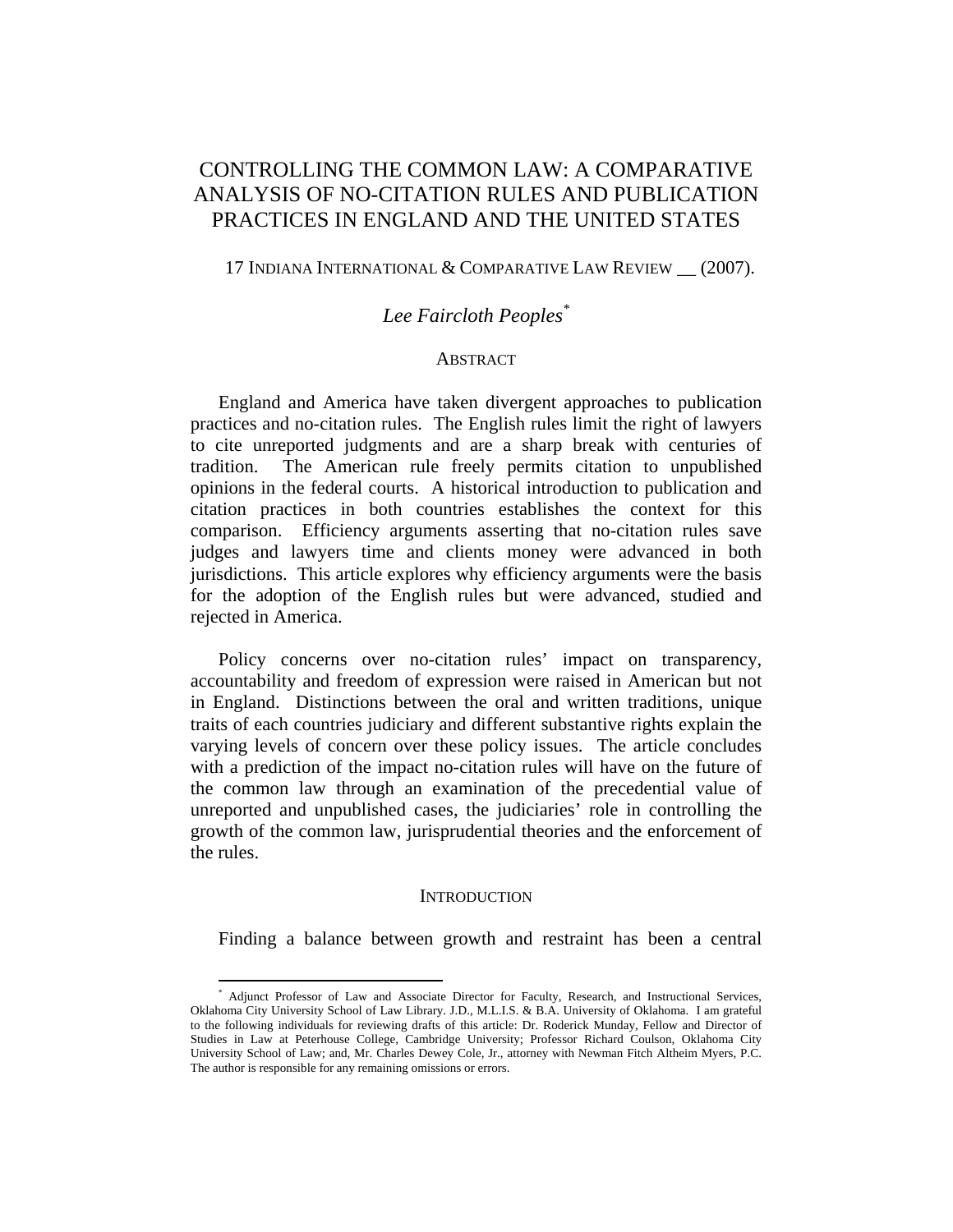tension in common law countries. Various practices have been employed to achieve a balance between growth and restraint. The nineteenth century legal treatise tradition, the American Law Institute's Restatement, uniform laws, the West Digest System, legal encyclopedias and other devices have been used in the United States in an effort to bring order to the rapidly expanding common law. The Law Commission, Law Reform Committee, *Digest* and *Halsbury's Laws of England* are examples of similar efforts in England. $<sup>1</sup>$ </sup>

Publication practices and no-citation rules play an important and controversial role in controlling the growth of the common law. These practices seem fundamentally at odds with a system that bases its very existence on widely available judicial decisions that are presumptively citable.2 Common law systems have employed these measures in part to satisfy a bench and bar who complain of drowning in a sea of cases.

England and America have taken drastically different approaches to publication practices and no-citation rules. The English approach is found in a combination of rules that limit the right of lawyers to cite unreported judgments and give judges the power to prospectively declare the precedential value of their judgments.<sup>3</sup> In contrast, American federal appellate courts are free to issue unpublished opinions and to decide their precedential value but will soon be prohibited from imposing any restrictions on the citation of unpublished opinions.<sup>4</sup>

This article examines why England and America took divergent approaches and explores the potential consequences for the common law. Part I of this article establishes a context for the discussion through a historical survey of publication and citation practices in England and the United States. The first part concludes with an explanation of the current rules in both jurisdictions. Part II examines efficiency arguments advanced

<sup>&</sup>lt;sup>1</sup> Some of the key aims of the Law Commission are "To ensure that the law is as fair, modern, simple and as cost-effective as possible" and "To codify the law, eliminate anomalies, repeal obsolete and unnecessary enactments and reduce the number of separate statutes." The Law Commission, "About Us," Aug. 1, 2006, http://www.lawcom.gov.uk/. 2

Common law systems cannot exist "until the decisions of its courts are regularly published and are available to the bench and bar" Martha J. Draigch, *Will the Federal Courts of Appeals Perish if They Publish? Or Does the Declining Use of Opinions to Explain and Justify Judicial Decisions Pose a Greater Threat,* 44 AM. U. L. REV. 757, 758 (1995) (citing GRANT GILMORE, THE AGES OF AMERICAN LAW 9 (1977)). The presumption that judicial decisions are citable in a common law system is posited by Patrick J. Schlitz in *The Citation of Unpublished Opinions in the Federal Courts of Appeals,* 74 FORDHAM L. REV. 23, 43 (2005). 3

Practice Statement (Court of Appeal: Authorities), (1996) 1 W.L.R. 854 (Eng.). Practice Direction (Citation of Authorities), (2001) 1 W.L.R. 1001 (Eng.). Both are discussed more thoroughly *infra.* 

<sup>4</sup> FED. R. APP. P. 32.1(a). The rule will go into effect Jan. 1, 2007 unless Congress takes action and only applies to the citation of unpublished opinions issued after the rule's effective date. Bennett L. Gershman, *At Last, A Citability Rule,* NATIONAL LAW JOURNAL 26 (May 22, 2006). Rule 32.1 is discussed more thoroughly *infra.*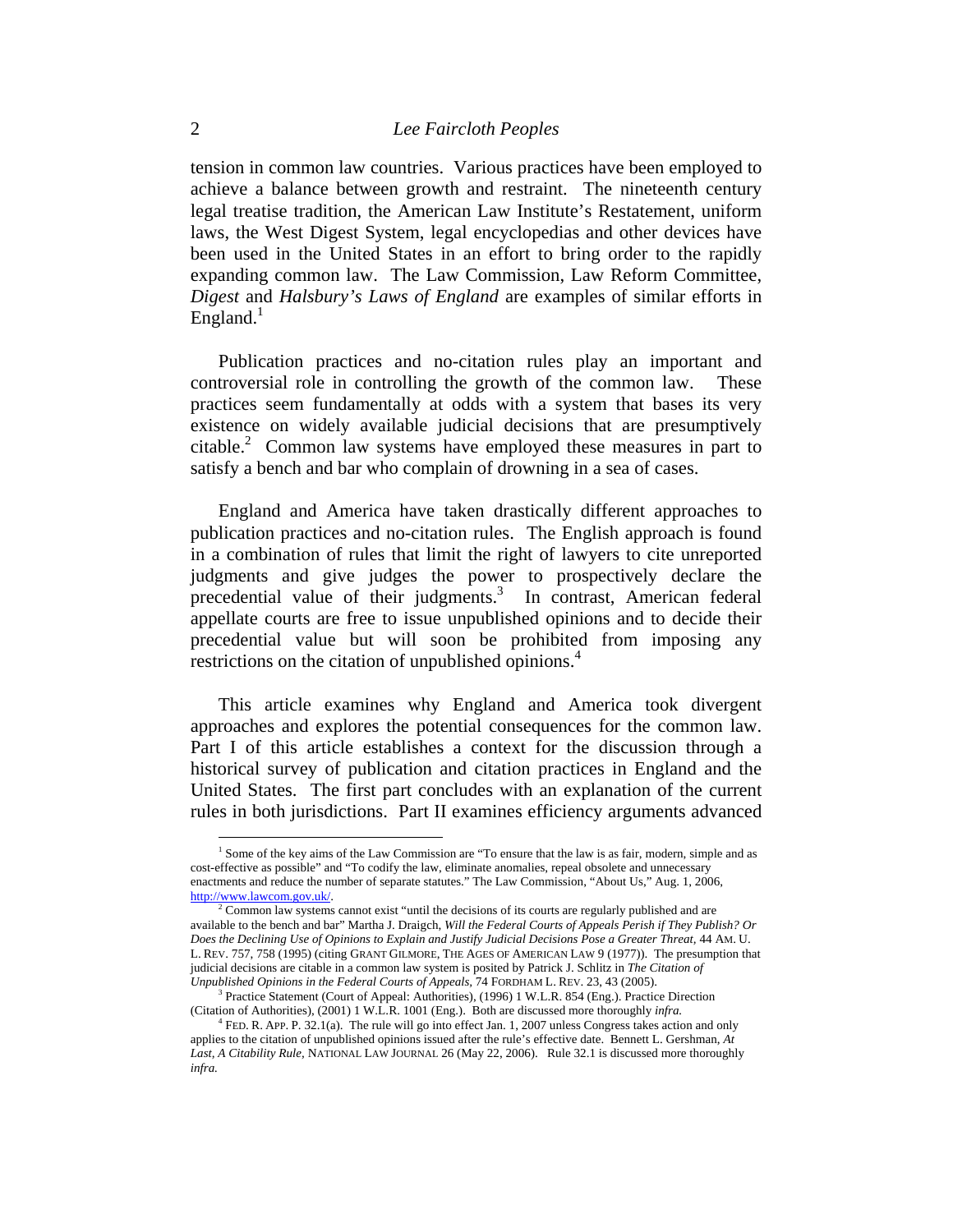to justify the practices and explores why these arguments were accepted in England and rejected in the United States. Policy arguments made in each country over no-citation rules are addressed in Part III. The substantial differences in both the volume and substance of policy arguments made in each country are compared in this Part. Part IV predicts the impact these rules will have on the future of the common law through an examination of the precedential value of unreported and unpublished cases, the role of the judiciary in controlling the growth of the common law, jurisprudential theories and the enforcement of the rules.

This article compares the publication practices and citation rules of the federal courts of appeals in the United States with the English House of Lords and Supreme Court of Judicature.<sup>5</sup> Accordingly, the legal system addressed is that of England and Wales (hereinafter referred to as England for the sake of brevity and consistency). $6$  This article does not explore the practices of the other countries comprising the United Kingdom (Scotland and Northern Ireland) $<sup>7</sup>$  or the practices of American states or federal courts</sup> other than the Courts of Appeal.<sup>8</sup>

The volume of case law is much greater in the United States than in England.<sup>9</sup> This difference raises the methodological concern eloquently

 $<sup>5</sup>$  Under the Constitutional Reform Act 2005 a Supreme Court of the United Kingdom is being constituted</sup> and will take over the judicial functions of the House of Lords. The appellate jurisdiction of English Court of Appeal, High Court and Crown Court are part of the Supreme Court (of Judicature). Supreme Court Act, 1981, S. 1(1). TERRANCE INGMAN, THE ENGLISH LEGAL PROCESS,  $9^{TH}$  ED. 13 (2002). The Courts making up the Supreme Court of Judicature were selected for discussion in this article because the no-citation rules apply to them. 6 I acknowledge that the House of Lords does in some instances hear cases from the Scottish and Northern

Irish systems. However, for the purposes of this comparison I will refer to the system as the English legal system.

Scottish courts issue unreported judgments which are available from the Court Service website and commercial publishers. According to Dr. Charlotte Waelde of the University of Edinburgh unreported Scottish judgments have the same precedential weight as other judgments and there are no restrictions on citing them. Email from Dr. Charlotte Waelde (July 5, 2006) on file with author. In Northern Ireland all judgments are widely available through print and electronic sources. Northern Irish judges frown upon over citation of authority but there are no formal restrictions on citing unreported judgments. E-mail from Professor Philip Leith, Queens University of Belfast (June 30, 2006) on file with author.

 $8$  FED. R. APP. P. 32.1(a) is unique for the uniformity it promises to bring to the federal appellate courts on the issue of citation to unpublished opinions. There is little uniformity among the rules of other federal courts and state jurisdictions. Patrick J. Schlitz notes a trend among individual federal circuits and states toward abandoning no-citation rules in *The Citation of Unpublished Opinions in the Federal Courts of Appeals*, 74 FORDHAM L. REV. 23, 35-39 (2005). Useful guides to the practices of other jurisdictions include: Melissa M. Serfass and Jessie L. Cranford, *Federal and State Court Rules Governing Publication and Citation of Opinions,* 6 J. APP. PRAC. & PROCESS 349 (2005); Stephen R. Barnett, *No Citation Rules Under Siege: A Battlefield Report and Analysis*, 5 J. APP. PRAC. & PROCESS 471 (2003); and, Jason B. Binimow, Annotation, *Precedential Effect of Unpublished Opinions, 105 A.L.R.*  $5^{th}$  499 (2003).

 $9$  In 2002, 15,736 cases were filed with the appellate courts in England and Wales. The appellate courts include The Court of Appeals Civil and Criminal Divisions, and the three divisions of the High Court: The Court of Chancery, Queen's Bench Division and Family Division. Judicial Statistics, England and Wales, for the Year 2002 http://www.dca.gov.uk/publications/annual\_reports/2002/judstat02\_ch01.pdf. In contrast, 60,860 cases were filed in the United States Courts of Appeals during this same time period. Tim Regan, et al., CITATIONS TO UNPUBLISHED OPINIONS IN THE FEDERAL COURTS OF APPEALS Table 23 (2005). Professor A.L. Goodhart argued in 1939 that it was easier to find a case in America where 40,000 cases are published each year than it was to find a case in England where only 750 are reported annually. GEORGE S. GROSSMAN, LEGAL RESEARCH: HISTORICAL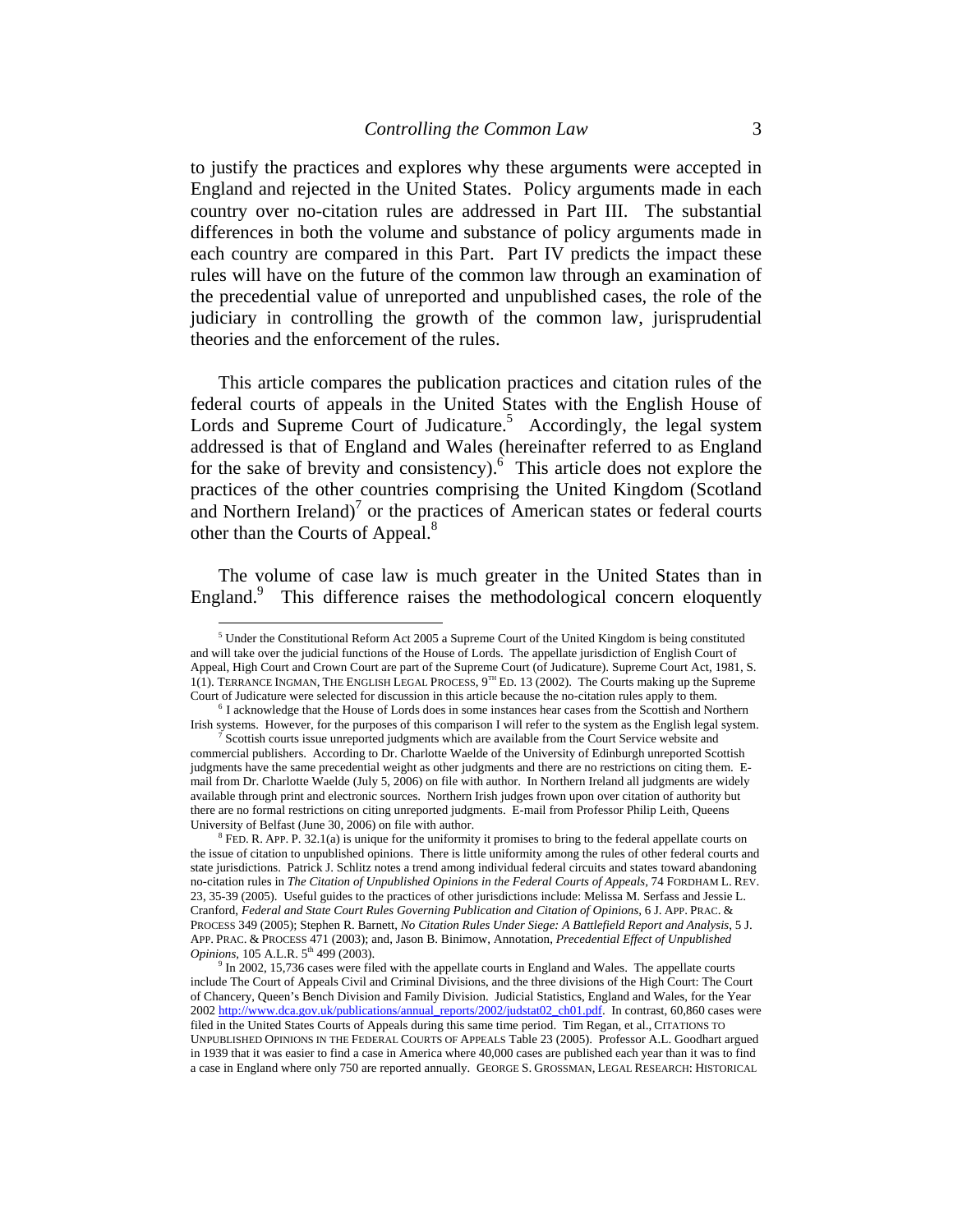stated by Gutteridge that "like must be compared with like; the concepts, rules or institutions must relate to the same stage of legal, political and economic development."<sup>10</sup> The disparity in the number of cases is not insurmountable and in fact provides fertile ground for comparisons explored in Parts III and IV of this article. Numerous other comparative studies of the American and English legal systems have exploited this disparity to posit more sophisticated conclusions than are offered herein.<sup>11</sup>

The term "common law" is used throughout this article to denote the body of judicial decisions that along with other sources make up the law in countries whose legal systems are described as having a common law basis. The terms "decisions" or "cases" will generically be used throughout along with the more precise English term "judgments" and American term "opinions." The term "no-citation rule" refers not only to rules related to citation of cases but also encompasses rules declaring the precedential value of cases.

It is useful to understand the meaning of the English term "unreported" and the American term "unpublished." An "unreported" English case is one that has not been selected by the law reporters to "appear in one of the generalized or specialized series of reports."12 An English court does not have any input into whether a case will be reported or not. Many unreported English cases are available in electronic databases. An unpublished American case is designated as such by the deciding court. The court deciding the case is often guided by specific rules defining the type of opinions that should be designated as unpublished. The unpublished case may still be reported in the *Federal Appendix* or be available through an electronic database. The precedential value and citation of unreported and unpublished cases will be explored in more detail *infra*.

FOUNDATIONS OF THE ELECTRONIC AGE 4, 27 (1994) (citing A.L. Goodhart, "Reporting the Law" 55 LAW. Q.<br>REV. 29, 30 (1939)). The pattern identified by Goodhart has held throughout history.

 $^{10}$  PETER DECRUZ, COMPARATIVE LAW IN A CHANGING WORLD 218 (1995) (citing GUTTERIDGE, COMPARATIVE LAW Ch. VI (1949)). Over-reliance on a single and exclusive comparative law methodology was criticized by Vernon Palmer who argues in *From Lerotholi to Lando: Some Examples of Comparative Law Methodology,* 53 AM. J. COM. L. 261, 290 (2005) "there is a sliding scale of methods and the best approach will always be adapted in terms of the specific purposes of the research, the subjective abilities of the researcher, and

<sup>&</sup>lt;sup>11</sup> See RICHARD POSNER, LAW AND LEGAL THEORY IN ENGLAND AND AMERICA (1996) offering complex observations about the legal systems of both countries supported with extensive data and discusses the volume of case law throughout; P.S. ATIYAH & R.S. SUMMERS, FORM AND SUBSTANCE IN ANGLO-AMERICAN LAW (1987) discussing the volume of case law on 128-130. ROBERT J. MARTINEAU, APPELLATE JUSTICE IN ENGLAND AND THE UNITED STATES (1990) comparing the written and oral traditions in Chapter 3 and discussing increasing caseloads in Chapter 4; DELMAR KARLEN, APPELLATE COURTS IN THE UNITED STATES AND ENGLAND 87 (1964); and, numerous articles cited *infra.*

 $12$  Roberts Petroleum Ltd. Respondents v. Bernard Kenny Ltd. Appellants, [1983] 2 A.C. 192, 202 (H.L.) (appeal taken from Eng.). Scholarly commentary refers to the law reporters "reporting cases" and to the law reporters "selecting cases for publication in the law reports."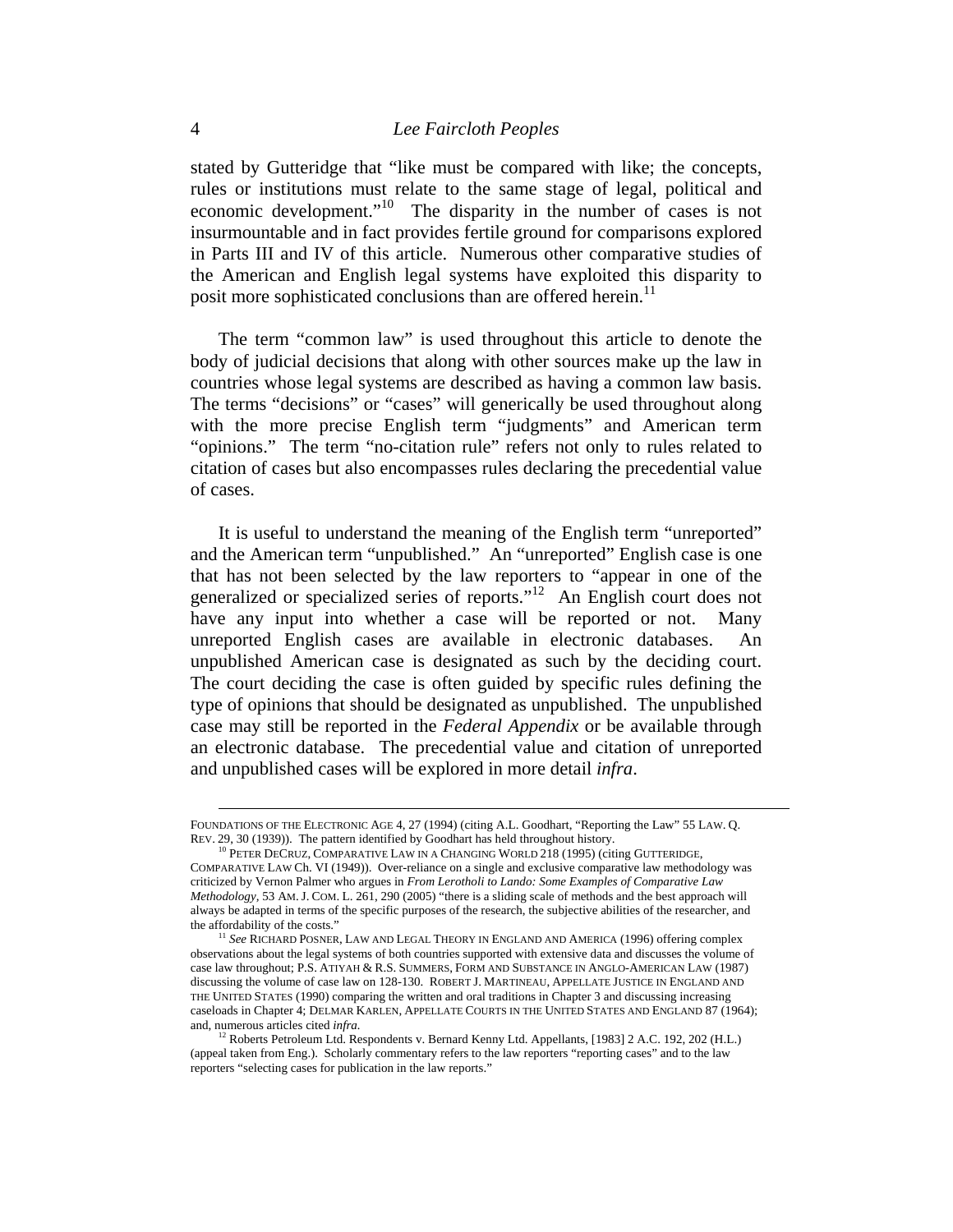#### I. THE HISTORY OF PUBLICATION AND CITATION

#### *A. The History of Reporting and Citation in England*

English judges have delivered their judgments *ex tempore,* orally from the bench, throughout most of English legal history. Before courts kept written records "knowledge of what was adjudicated could reach back in time only as far as the living memory - the memory of the oldest living person."<sup>13</sup> The advent of judges taking time for reflection before delivering their judgments or producing written judgments is a comparatively recent phenomenon.14 As early as the reign of the first three Edwards, the practice was for judges and lawyers to cite cases from memory.<sup>15</sup> This practice developed from the early right of a barrister as *amicus curiae* to "inform the court of a relevant decision of which he was aware<sup>"16</sup> regardless of whether the decision appeared in printed form or not. From the right to cite decisions from memory "followed the right to cite his written report of decisions to which he personally vouched as a member of the Bar."<sup>17</sup> In essence, barristers could create written accounts of cases they personally vouched for. These written accounts are an early form of unreported English cases.

The systematic reporting of cases in England is done by lawyers working as law reporters.<sup>18</sup> These law reporters select cases to be "reported" in series of published reports.<sup>19</sup> The law reporters are the

<sup>13</sup> GROSSMAN, *supra* note 9, at 4 (citing R.C. VAN CAENEGEM, THE BIRTH OF THE ENGLISH COMMON LAW 69 (1988)).<br><sup>14</sup> MARTINEAU, *supra* note 11, at 106.<br><sup>15</sup> JOHN P. DAWSON, THE ORACLES OF THE LAW 57 (1968) (citing T.E. Lewis, "The History of Judicial

Precedent," 46 L.Q.R. 341-55 (1930)). The first three Edwards reigned from 1272-1377 according to the Law Courts Libraries Table of Regnal Years, Oct. 14, 1999,

http://www.lawlink.nsw.gov.au/lawcourtslibrary.nsf/pages/regnal<br><sup>16</sup> MICHAEL ZANDER, THE LAW MAKING PROCESS, 6<sup>TH</sup> ED. 308 (2004) (quoting the REPORT OF THE LAW REPORTING COMMITTEE (1940)).<br><sup>17</sup> *Id.* As one judge remarked to a barrister citing an unreported case: "Mr. Robinson has followed the time

honoured tradition of the Bar in stating a case which he knows neither the origin of nor the substance of nor the reference to. But he need not worry, we have all done it … He is following the true tradition." Roderick Munday, *The Limits of Citation Determined,* 80 THE LAW SOCIETY'S GAZETTE 1337 (May 25, 1983) (citing NOTABLE BRITISH TRIALS 34 (1950)).

<sup>&</sup>lt;sup>18</sup> ZANDER, *supra* note 16. Traditionally only barristers could create reports of judgments. The privilege was recently extended to solicitors under The Courts and Legal Services Act, 1990 c. 115 (Eng.). The term "lawyer" is used to include both barristers and solicitors.<br><sup>19</sup> In the discussion over controlling the growth of case law the terms "reported" and "unreported" are used

consistently in England while the terms "published" and "unpublished" are used in America. The American terms will be explored in the next section.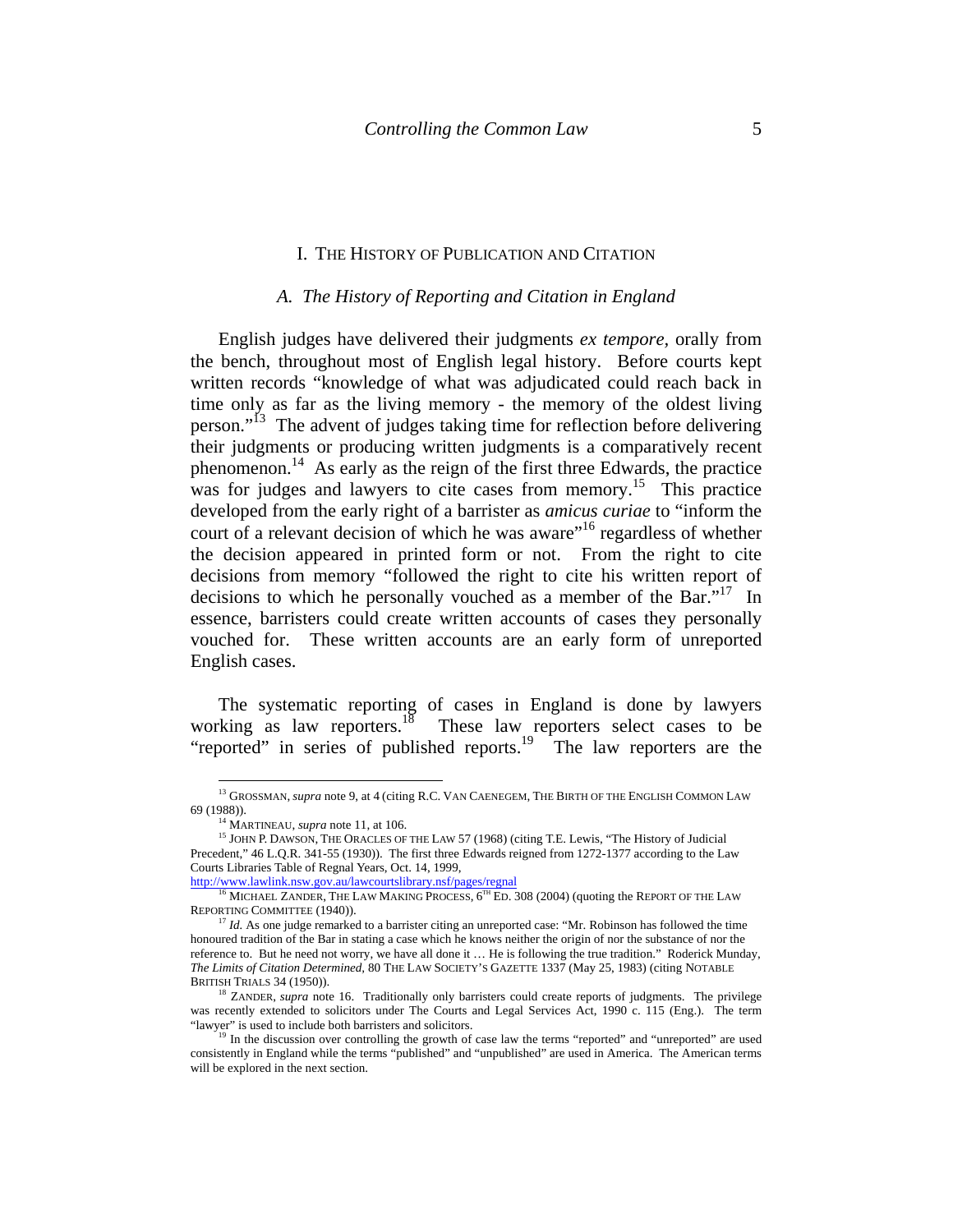gatekeepers of the size and substance of English common law. In England the judge who decides the case has no input into whether the case will be reported or not.<sup>20</sup>

Case law is essential to the English system but case reporting has been undertaken in a careless and haphazard fashion.<sup>21</sup> Plea rolls commenced in the twelfth century and recorded the outcome of a particular case without any discussion of the issues or the reasons given for a decision.  $22$  Year books and abridgements first appeared in the thirteenth century containing summaries of discussions in court. The era of nominate reports spanned approximately 1550 – 1790. Nominate reports reproduced arguments of lawyers and judgments.<sup>23</sup> In the mid 1600s  $\cdot$  the supply of published reports of English court decisions suddenly changed from conditions of extreme poverty to a somewhat tarnished wealth." This "flood of reports" was due to "insatiable curiosity" of lawyers creating a market for the reports.<sup>24</sup>

The quality and accuracy of reports produced during this time period varied widely.<sup>25</sup> Some were so bad that judges ignored citations to them. One judge in particular has been quoted as saying "a multitude of flying reports (whose authors are as uncertain as the times when taken …) have of late surreptitiously crept forth … we have been entertained with barren and unwanted products."<sup>26</sup>

For a brief period in the early 1800s the central common law courts experimented with an early version of no-citation rules. The courts appointed "authorized" reporters, gave them access to court records and in some instances checked drafts of their reports. These reporters were also given a distinct market advantage over other reporters of the day, courts allowed citation to their reports only. This approach was abandoned because of the length of time it took for the authorized reporters to prepare their reports and the high prices charged for them. It has also been noted that this early no-citation rule did not prevent other reports from being cited if they were simply attested to by a barrister.<sup>27</sup>

<sup>20</sup> ZANDER, *supra* note 16. *See also* the REPORT OF THE LAW REPORTING COMMITTEE (1940) "His Majesty's Judges from time to time might for the public benefit and perhaps their private profit devote a part of their leisure to the compilation of reports."<br>
<sup>21</sup> Munday, *supra* note 17, at 1339.<br>
<sup>22</sup> GROSSMAN, *supra* note 9, at 5-6.<br>
<sup>23</sup> Id. at 16. The term "nominate reports" refers to accounts of cases reported under the nam

who compiled them, *Plowden's Reports* for example.<br><sup>24</sup> DAWSON, *supra* note 15, at 75.<br><sup>25</sup> *Id.* at 77.<br><sup>26</sup> ZANDER, *supra* note 16 (quoting the REPORT OF THE LAW REPORTING COMMITTEE (1940)).<br><sup>27</sup> *Id*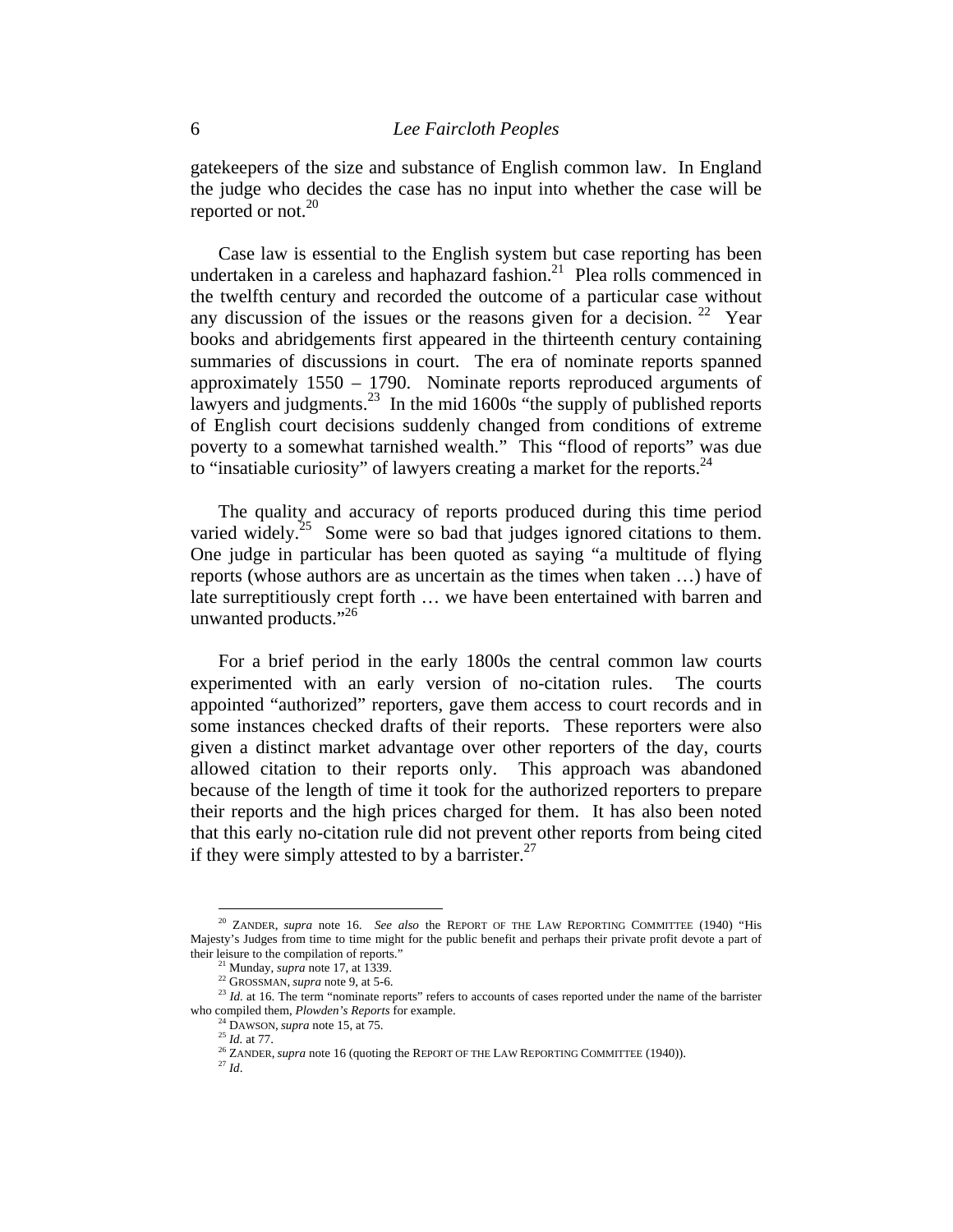In 1848 the Special Committee on the Law Reporting System was formed to consider improvements to the system of reporting and publishing law books. The Committee's report details "a new evil" of over-reporting where reporters include too many cases that do not announce new legal doctrines.<sup>28</sup> Other ills of the current system identified in the report include reporting cases without regard for the interests of the public or profession, inaccuracies and delays in publication and expense. Identifiable reform did not occur until the Incorporated Council on Law Reporting was formed with the objective of reporting decisions "in a convenient form, at a moderate price and under gratuitous professional control"<sup>29</sup> "independently of the Government and under the direction of an unpaid council."<sup>30</sup> The Council drew its membership from the bar with the Attorney General and Solicitor General also serving as members.

The Council began publishing the *Law Reports* in 1865. The *Law Reports* does not hold a monopoly on reporting but it is thought to be extremely accurate and reliable. The *Law Reports* has long enjoyed the "privilege of primary citation"<sup>31</sup> and in a Practice Statement issued in 1998 the rule was formally announced that lawyers should cite to cases as they appear in the *Law Reports* as they are the most authoritative reports.<sup>32</sup> One main feature of the *Law Reports* is selectivity. The Council employs a staff of lawyers who are very discerning in choosing cases for publication in the *Law Reports*. 33 The *Law Reports* policy of selectivity represents an effort in England to control the growth of case law by only reporting the most relevant decisions.

The creation of the Incorporated Council on Law Reporting and the *Law Reports* did not curtail England's perceived over-reporting problems. Professor A.L. Goodhart noted in a 1939 article that eighteen law reports were then in publication, most of them reporting the same cases. He argued it was easier to find a case in America where 40,000 cases were published each year than it was to find a case in England where only 750 were

<sup>&</sup>lt;sup>28</sup> W.T.S. DANIEL, THE HISTORY AND ORIGIN OF THE LAW REPORTS 6-7 (1884).<br><sup>29</sup> ZANDER, *supra* note 16, at 310 (quoting the REPORT OF THE LAW REPORTING COMMITTEE (1940)).<br><sup>30</sup> GROSSMAN, *supra* note 9, at 25.<br><sup>31</sup> Id. at

<sup>33</sup> The criteria for reporting a case has remained largely unchanged since the *Law Reports* were first published. The criteria were first announced in a letter written by W.T.S. Daniel, Vice Chairman of the Special Committee on the Law Reporting System, in 1863. The criteria for reporting a case include "(1) all cases which introduce or appear to introduce a new principle or rule, (2) all cases which materially modify an existing principle or rule, (3) all cases which settle or materially tend to settle a question upon which the law is doubtful, and (4) all cases which, for any reason, are peculiarly instructive." Criteria for exclusion include "(1) those cases which pass without discussion or consideration which are valueless precedents (2) those cases which are substantially repetitions of what is reported already." Cited in remarks of Mr. R. Williams at LAW REPORTING, LEGAL INFORMATION AND ELECTRONIC MEDIA IN THE NEW MILLENNIUM 14-15 (2000).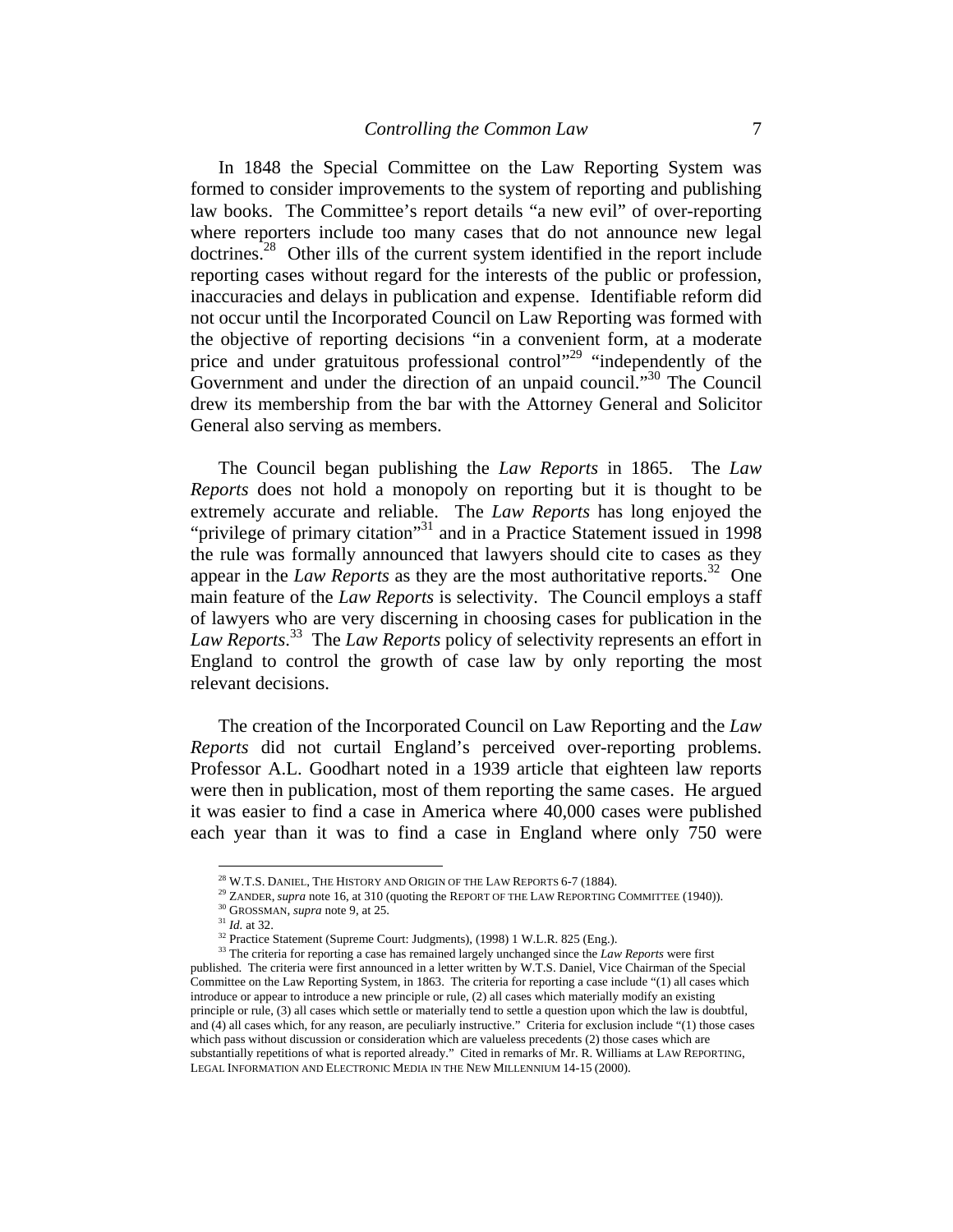reported annually.<sup>34</sup> In 1940 the Committee on Law Reporting was appointed to study some of the same problems examined in 1848. Early on, the Committee addressed a no-citation rule but never reached agreement on the issue. The Committee also considered having a stenographer take down every judgment given *ex tempore*, sending copies to the judge for correction and filing the judgment with the court. The committee rejected this idea because of costs, the notion that most decisions that should be reported already were reported and "what remains is less likely to be a treasure house than a rubbish heap in which a jewel will rarely, if ever, be discovered."<sup>35</sup> The Committee's report recommended no real reform except requesting the *Law Reports* to "speed up publication and take a more generous view of what is reportable."<sup>36</sup>

Following the Committee's report, some commercial reports ceased publication because of market conditions but generally the reporting of cases continued to grow. In addition to publishing the *Law Reports,* the Incorporated Council of Law Reporting began publishing the *Weekly Law Reports* as an advance service including cases that would eventually appear in the *Law Reports.* The *All England Law Reports,* the *Law Reports* main rival, commenced publication in 1936 as a generalist series reporting cases from all courts. $37$  Reporting cases in newspapers also continued in the period after the Committee's report. A number of specialized reports focusing on specific areas of law and certain types of courts began to flourish in the period after the release of the Committee's report.<sup>38</sup>

A 1963 comparative study of the appellate courts in the United States and England by Delmar Karlen addressed attitudes toward case reporting and citation in England.<sup>39</sup> The author concluded that most English lawyers and judges were content with the selective publication practices and preferred seeing even fewer decisions reported but noted "counterforces working in the direction of fuller reporting."<sup>40</sup> The danger of an important case being missed in this selective process is not as severe as a more

<sup>34</sup> GROSSMAN, *supra* note 9, at 27 (citing A.L. Goodhart, "Reporting the Law" 55 LAW. Q. REV. 29, 30 (1939)). Roderick Munday has commented that Goodhart's thinking may not have represented the mainstream through of his time. Comments of Roderick Munday (Aug. 25, 2006) (on file with author). Goodhart's act of dissenting from the REPORT OF THE LAW REPORTING COMMITTEE is evidence of his position outside of the

mainstream.<br><sup>35</sup> ZANDER, *supra* note 16, at 312 (2004) (quoting the REPORT OF THE LAW REPORTING COMMITTEE (1940)).<br><sup>36</sup> GROSSMAN, *supra* note 9, at 27 (citing the REPORT OF THE LAW REPORTING COMMITTEE (1940)).

Professor Goodhart, a Committee member, strongly dissented from the final report.

<sup>37</sup> *All England Law Reports* enjoyed success because it reported cases more quickly than the *Law Reports* and did a better job of indexing and cross-referencing cases than the *Law Reports* did. GROSSMAN, *supra* note 9 at 33. 38 MARTINEAU, *supra* note 11, at 105. 39 KARLEN, *supra* note 11, at 88, 102. 40 *Id.* at 88.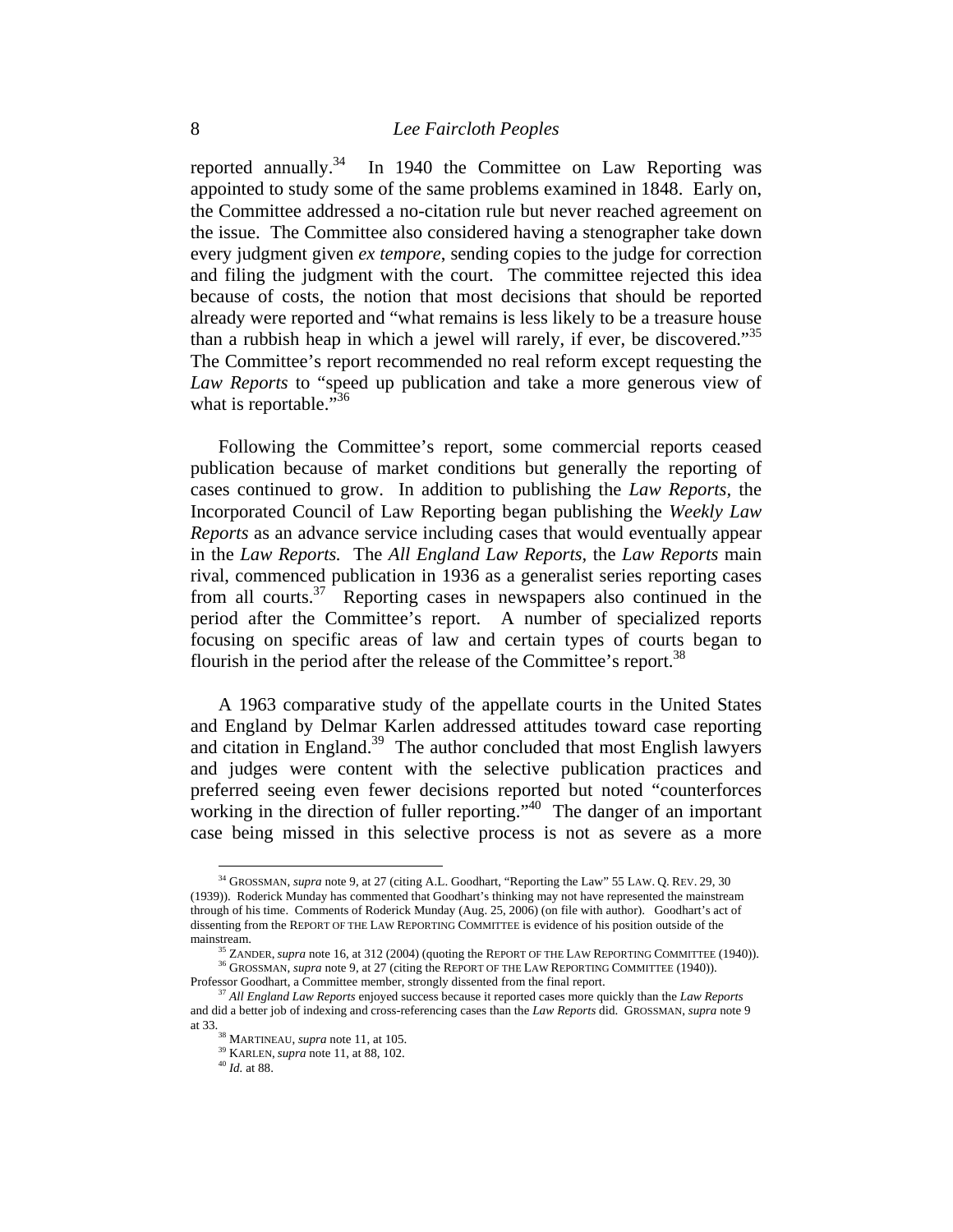expansive system of reporting all cases where "vital cases might be overlooked in the masses of unimportant cases."41 Karlen noted that English judges depend on the discretion of the *Law Reports'* editors, do not believe many cases have precedential value and discourage the citation of unreported judgments. $42$ 

The seeds of "fuller reporting" alluded to by Karlen were sown in 1951 when the Lord Chancellor ordered that shorthand reporters would take down all judgments of the Court of Appeal and that copies would be retained in the court file and in the court's library.<sup>43</sup> A basic index of these judgments was kept but, in large part, the judgments were not extremely useful because they were not widely available. The advent of computerized databases in the early 1980s changed things dramatically.

Writing in 1983 Roderick Munday discussed the transcripts of unreported judgments retained by the court noting "their citation in court has become an everyday matter."<sup>44</sup> When Munday's article appeared the Lexis database contained over 5,000 unreported judgments and the "prospect of a Lexis terminal in every law library and lawyer's office, inevitably impels the legal system towards an extreme with which it will have to come to terms." $45$  Munday was fearful of "nightmarish" possibilities" created by the Lexis database and of the English Bar acquiring "American vices" including obsessive over-citation detailed in Karlen's study.<sup>46</sup> Munday concluded by calling for "a fresh Committee to review the entire system of reporting, citation and storage of English case law" and to determine the "limits of citation."<sup>47</sup>

Lord Justice Diplock called for a drastic departure from the English tradition of lawyers freely citing unreported judgments that "do not appear in any series of published law reports" in the case of *Roberts Petroleum Ltd. v. Bernard Kenny Ltd.* <sup>48</sup> In a separate speech, equivalent to a concurring opinion in the United States, Lord Justice Diplock proposed that the House of Lords adopt:

 $41$  *Id.* at 102-103.

<sup>&</sup>lt;sup>42</sup> *Id.* at 100.<br><sup>43</sup> *Id.* at 100. 43 MARTINEAU, *supra* note 11, at 105. These unreported judgments have been referred to as unexploded

land mines. 44 Munday, *supra* note 17, at 1337. In another article written around the same time Munday offers the idea of prohibiting citations to unreported decisions. S*ee* ZANDER, *supra* note 16, at 317 (citing R.J.C. Munday, "New Dimensions of Precedent," JOURNAL OF THE SOCIETY OF PUBLIC TEACHERS OF LAW 201 (1978)). <sup>45</sup> Munday, *supra* note 17, at 1337. <sup>46</sup> *Id.* at 1337-1338.

<sup>&</sup>lt;sup>47</sup> *Id.* at 1339. **48 Roberts Petroleum, [1983] 2 A.C. 192.** Lord Justice Diplock declares that citation to unreported judgments is "a growing practice" that "ought to be discouraged."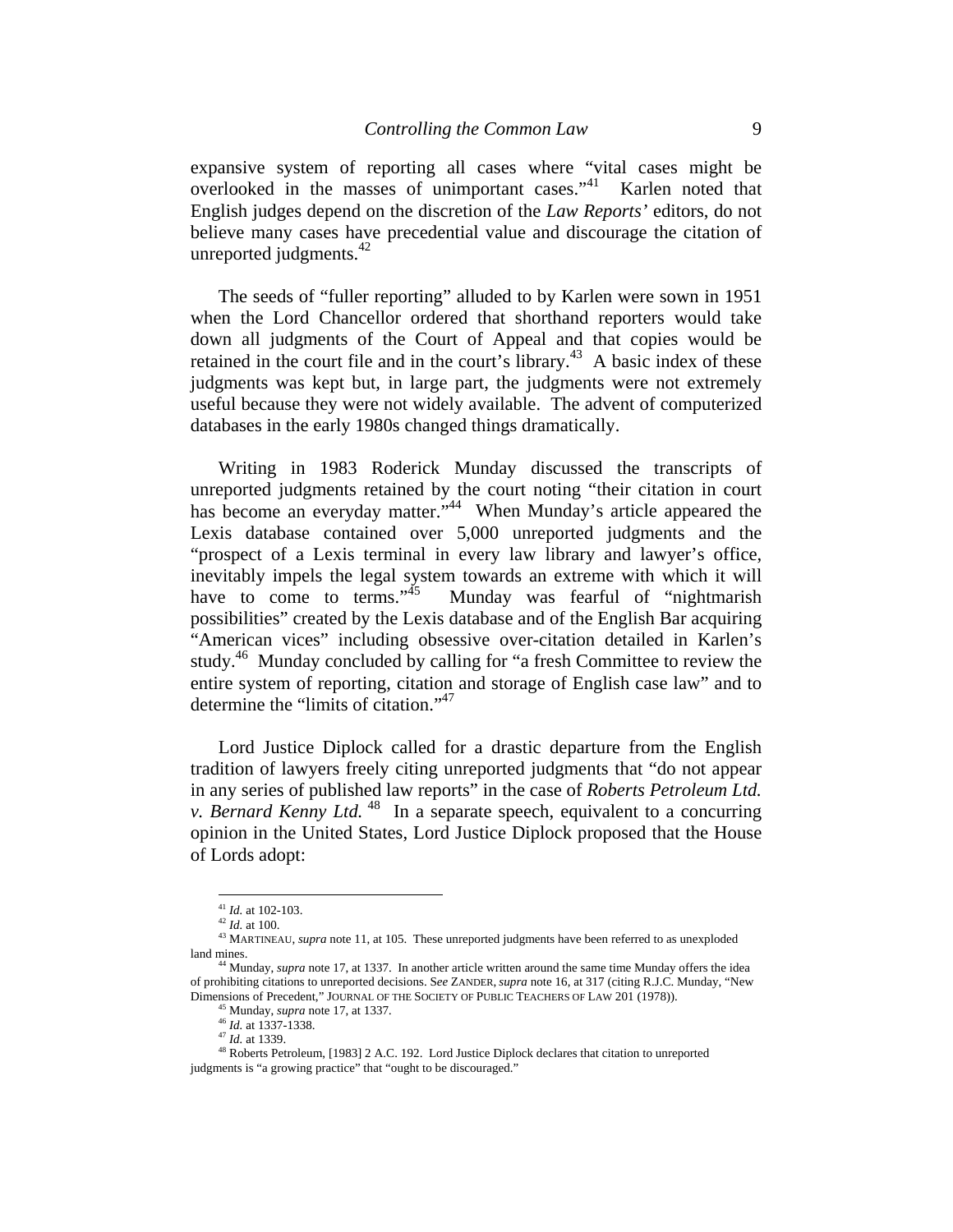the practice of declining to allow transcripts of unreported judgments of the civil division of the Court of Appeal to be cited upon the hearing of appeals to the House unless leave is given to do so; and that such leave should only be granted upon counsel giving an assurance that the transcript contains a statement of some principle of law, relevant to an issue in this House, that is binding upon the Court of Appeal and of which the substance, as distinct from the mere choice of phraseology, is not to be found in any judgment of that court that has appeared in one of the generalized or specialized series of reports.<sup>49</sup>

He argued this rule would save time as unreported judgments contain irrelevant material and usually provide no assistance to the court in reaching a decision.<sup>50</sup> He believed the current system of law reporting operated to effectively control the common law in England. "If a civil judgment of the Court of Appeal … has not found its way into the generalised series of law reports or even into one of the specialised series, it is most unlikely to be of any assistance to your Lordships."51

The substance of Lord Justice Diplock's proposal became a Practice Statement<sup>52</sup> applicable to the Court of Appeal Civil Division in 1996. The language was substantially similar to what Lord Justice Diplock proposed in the *Roberts Petroleum* judgment:

Leave to cite unreported cases will not usually be granted unless counsel are able to assure the court that the transcript in question contains a relevant statement of legal principle not found in reported authority and that the authority is not cited because of the phraseology used or as an illustration of the application of an established legal principle. $53$ 

<sup>&</sup>lt;sup>49</sup> *Id.* at 202.<br><sup>50</sup> *Id.* Lord Justice Diplock had been a vocal opponent of citation of unreported cases and of overcitation. *See* Munday, *supra* note 17, at 1338 listing cases where Lord Justice Diplock expressed the opinion that overcitation is "an ineradicable practice" Naviera de Canarias SA v. Nacional Hispanica Aseduradora SA, [1977] 2 W.L.R. 442, 446. *See also* de Lasala v. de Lasala, [1979] 2 All E.R. 1146; Lambert v. Lewis, [1982] A.C. 274. 51 Roberts Petroleum, [1983] 2 A.C. at 202.

<sup>&</sup>lt;sup>52</sup> Practice Statements for the Civil Division are now known as Practice Directions and made by the Master of the Rolls as president of the Civil Division. They apply in addition to civil procedure rules. Department for Constitutional Affairs, Civil Procedure Rules: Notes on Practice Directions (2006)<br>http://www.dca.gov.uk/civil/procrules\_fin/contents/frontmatter/raprnotes.htm

<sup>&</sup>lt;sup>53</sup> Practice Statement (Court of Appeal: Authorities), (1996), *supra* note 3. The application of the rule was broadened to the High Court and Crown Court in the subsequent the Practice Statement (Supreme Court: Judgments), (1998), *supra* note 32. The rule was restated in the Practice Direction (Court of Appeal ((Civil Division)), (1999) 1 W.L.R. 1027 (Eng.).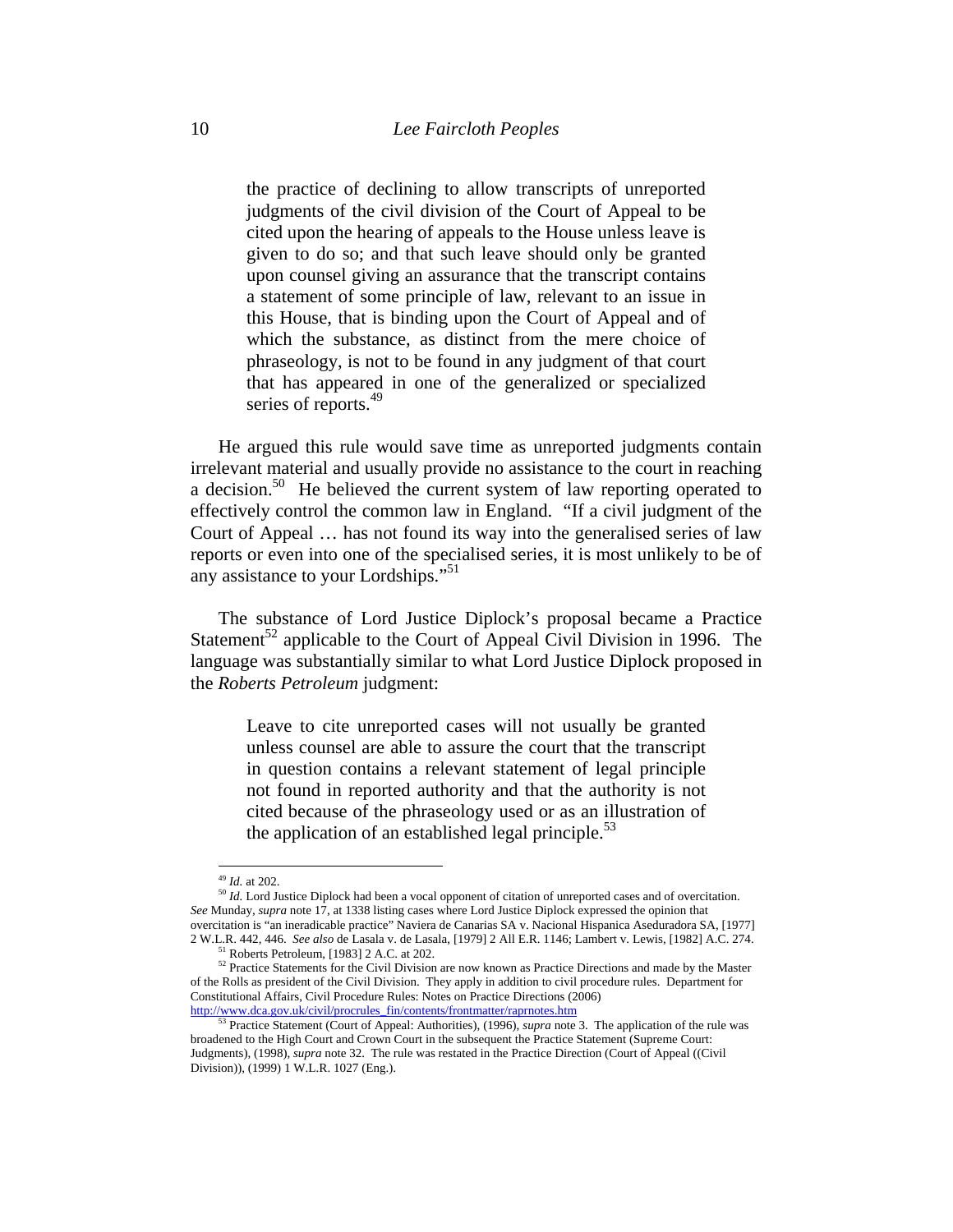Further evidence of a desire to control the growth of the common law through publication and citation practices is evident in Justice Laddie's postscript in the case of *Michaels v. Taylor Woodrow*. 54 Justice Laddie wrote in 2001 having observed the increase in the size and use of electronic databases and their impact on the common law in the eighteen years since the *Roberts Petroleum* case. He lamented the loss of the law reporters' tradition of selectivity observing that "now there is no pre-selection … a poor decision of, say, a court of first instance used to be buried silently by omission from the reports. Now it may be dug up to support a cause of action or defense which, without its encouragement, might have been allowed to die a quiet death."55 He offered the solution that *ex tempore* judgments are not to be cited unless the court indicates to the contrary as a way to prevent "the bulk of material from clogging up the system."<sup>56</sup>

Justice Laddie's sentiments appeared in the form of the 2001 Practice Direction which took the reforms announced in *Roberts Petroleum* and the 1996 Practice Statement even further. The Practice Direction prohibits citation of certain categories of reported judgments unless the judgment "clearly indicates that it purports to establish a new principle or to extend the present law."<sup>57</sup> Judgments given after the date of the Practice Direction are required to explicitly indicate if they establish a new principle or extend present law and courts are instructed to search for such statements in judgments cited by lawyers. The Practice Direction requires advocates to justify their citation to all categories of judgments, presumably including both reported and unreported judgments, which "only apply decided law to the facts of the particular case; or otherwise as not extending or adding to the existing law."58

### *B. The History of Publication and Citation in the United States*

Early American court decisions were not published. American lawyers and judges relied upon English cases as precedent. After the Revolutionary war, the need for uniquely American jurisprudence lead to the publication of the first volume of American decisions in  $1789$ <sup>59</sup> In sharp contrast to the oral tradition followed in England, American judges have almost always

<sup>54 [2001]</sup> EWHC (Ch) 493, [1]-[87] (Eng.).

<sup>&</sup>lt;sup>55</sup> *Id.* at 520.<br><sup>56</sup> *Id.* at 521.<br><sup>56</sup> *Id.* at 521.<br><sup>57</sup> Practice Direction (Citation of Authorities), (2001), *supra* note 3. Section 6.1 spells out the specified categories: applications attended by one party only, applications for permission to appeal and decisions on

<sup>&</sup>lt;sup>58</sup> Practice Direction (Citation of Authorities), (2001), *supra* note 3, at 7.1. <sup>59</sup> MORRIS L. COHEN, ET AL., HOW TO FIND THE LAW 16 (1989).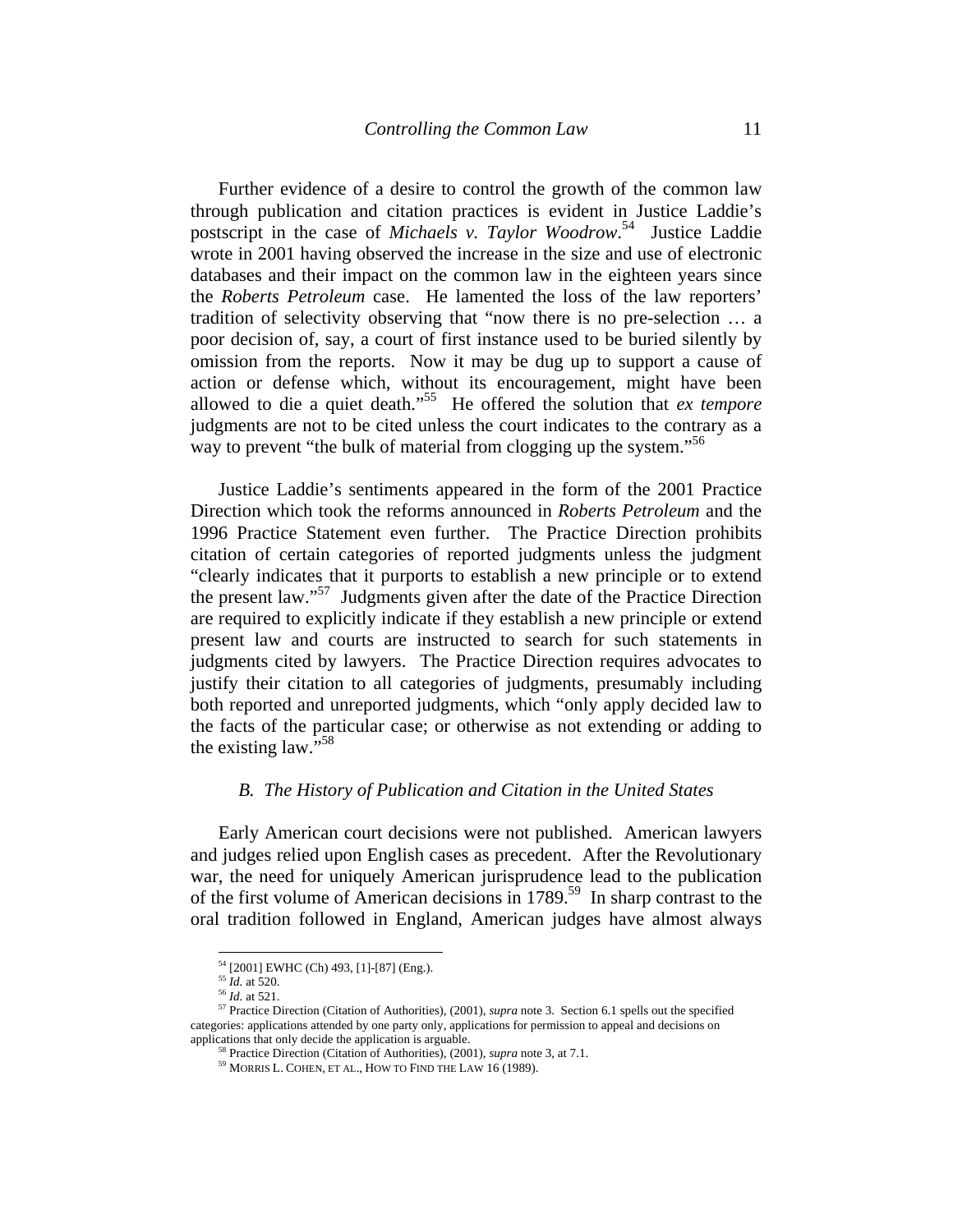produced their own written opinions.<sup>60</sup> However, many early American reporters followed the English tradition of reporting from their notes and observations instead of reprinting the written opinion of the court. By the start of the twentieth century reporters' duties shifted to merely obtaining written opinions produced by the court and publishing them.<sup>61</sup>

The appointment of official reporters at the federal and state levels in the United States is another distinct contrast to the English practice of leaving reporting to private enterprise. Excerpts from the Report of the Committee on Law Reporting of the Association of the Bar of the City of New York of 1873 reveal discontent with the system of reporting at the time. The report cites an overwhelming number of law reports available in America as early as 1821 including an abundance of cases containing no new principles and selected without care. The report pinned the blame on the for profit publishers interested not in quality but in volume and called for the creation of an official reporter.<sup>62</sup> The United States Supreme Court and many states appointed official reporters. Many states eventually abandoned the practice and designated West their official reporter.

Another contrast with the English system of only reporting select judgments is the American practice of comprehensive reporting. In the latter part of the nineteenth century the drastic increase in the number of reported cases prompted calls for reform of the American reporting system. In 1871 *American Reports* and *American Decisions* were introduced as selective reports that included only the "real gems" of American law and excluded "redundant, regressive cases."<sup>63</sup> These reports included state cases of "established general authority" cited by text writers and excluded obsolete cases with no significance. $64$  This concept of reporting was not successful as lawyers eventually chose the comprehensive style.

John B. West was a pioneer of comprehensive reporting in America. West first began publishing excerpts from the decisions of the Supreme Court of the state of Minnesota in 1876. By 1887 his *National Reporter System* provided lawyers with comprehensive coverage of judicial opinions

<sup>60</sup> A 1785 statute required Connecticut judges to produce written opinions. GROSSMAN, *supra* note 9, at 40. *See* MARTINEAU, *supra* note 11, at 110. For a brief period of time in its earliest years the Supreme Court gave oral opinions at the conclusion of arguments but soon abandoned this practice in favor of written opinions. Statutes requiring judges to produce written opinions in every case were later questioned as causing the unnecessary publication of too many cases. *See* John B. Winslow, *The Courts and the Papermills,* 10 ILL. L. REV. 157, 160

<sup>&</sup>lt;sup>1</sup> (1915).<br><sup>61</sup> ERWIN C. SURRENCY, A HISTORY OF AMERICAN LAW PUBLISHING 46-47 (1990).<br><sup>62</sup> GROSSMAN, *supra* note 9, at 59-65 (citing REPORT OF THE COMMITTEE ON LAW REPORTING OF THE<br>ASSOCIATION OF THE BAR OF THE CITY OF N

 $^{63}$  *Id.* at 69.  $^{64}$  *Id.* at 71 (citing "Object of the American Decisions," 1 AM. DEC. v-x (1878)).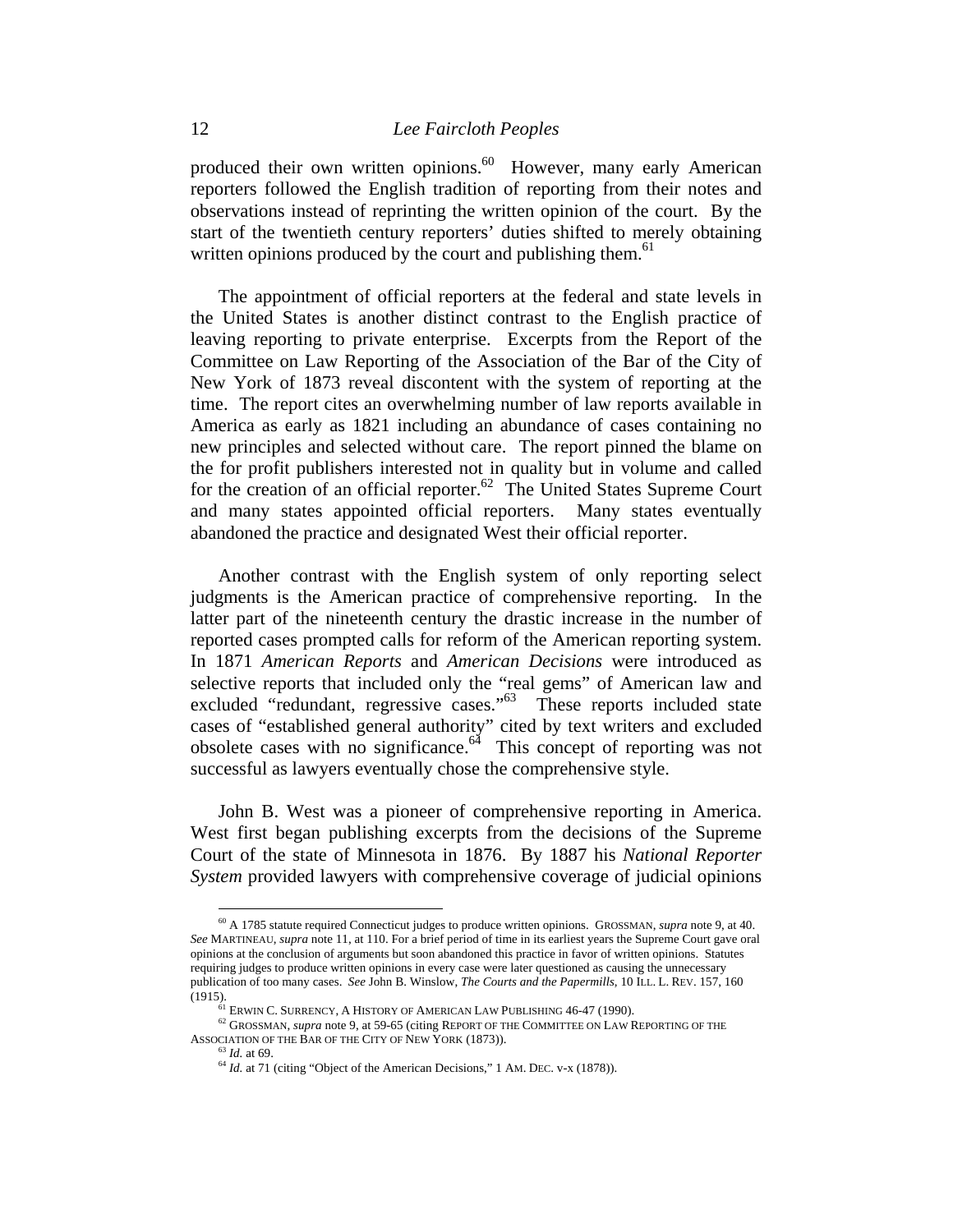from all states.65 Supreme Court decisions were available in the *Supreme Court Reporter* and federal appellate court decisions and select federal district court decisions were available in the *Federal Reporter*. Under this system of comprehensive reporting nearly every appellate court decision and some federal district court decisions found their way into the law reports.

By the end of the nineteenth century the American legal profession was in a difficult situation. The operation of the common law system was strained by the yearly exponential growth in the number of cases. Lawyers could no longer master all the cases or rely on their memories.

Early calls for reform focused on reducing the number of opinions published but not on limiting lawyers' ability to cite opinions.<sup>66</sup> The Chief Justice of the Wisconsin Supreme Court complained about the volume of case law in 1915 remarking that lawyers' briefs are devoted to reciting precedent many of which add nothing to the law. The Chief Justice proposed that judges only write opinions in certain types of cases and that judges prohibit publication of opinions with no precedential value.<sup>67</sup> The publication of only select opinions was again suggested in late 1940s by judges of the Third and Fifth Circuits and several states including Texas and Alabama enacted rules dictating the criteria for published opinions.<sup>68</sup> The American reliance on judges to control the growth of the common law by selectively designating cases for publication is in contrast with the English approach of letting the law reporters decide which cases merit reporting.

In 1964 the Judicial Conference of the United States resolved that the federal appellate and district courts should only authorize the publication of precedential opinions.<sup>69</sup> The 1971 report of the Federal Judicial Center also recommended limited publication practices and also a no-citation rule.<sup>70</sup> The report was circulated to circuit judges who were requested to develop

<sup>&</sup>lt;sup>65</sup> SURRENCY, *supra* note 61, at 49.<br><sup>66</sup> *Id.* at 38. According to Surrency, "Citation of unreported cases was common in America before and after the Revolutionary war, but now, it is difficult to determine with what frequency."<br><sup>67</sup> Winslow, *supra* note 60, at 161-62. Chief Justice Winslow sagely predicted "I confess that the question of

how such an opinion [without precedential value] can be kept away from the pernicious activity of private reporting systems is a very difficult one." For an even earlier complaint *see* James Kent, *An American Law Student of a Hundred Years Ago, in* 2 SELECT ESSAYS IN ANGLO-AMERICAN LEGAL HISTORY 837, 842 (1907) where Kent upon appointment to the Supreme Court of New York in 1798 complains "I never dreamed of volumes of reports & written opinions. Such things were not then thought of."

<sup>&</sup>lt;sup>68</sup> William L. Reynolds and William N. Richman, *The Non-Precedential Precedent: Limited Publication and the No-Citation Rules in the United States Courts of Appeals,* 78 COLUM. L. REV. 1167, 1169 and Francis P. Whitehair, *Opinions of Courts: Fifth Circuit Acts Against Unneeded Publication* 33 A.B.A. J. 751, 754 (1947). <sup>69</sup> JUDICIAL CONFERENCE OF THE UNITED STATES REP. 11 (1964) (cited in Reynolds and Richman, *Id.* at

<sup>1170</sup> note 17)). 70 *Id. at* 1.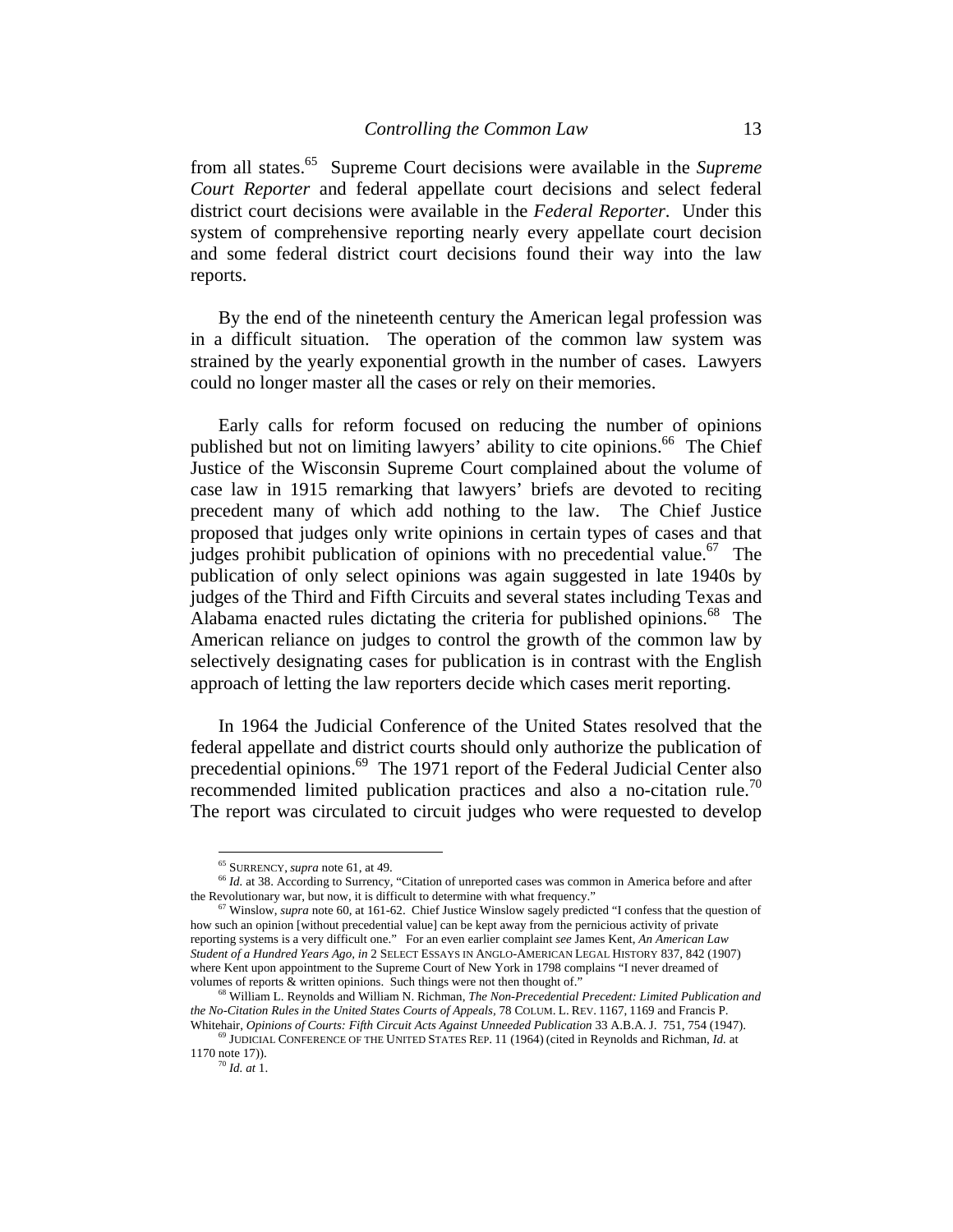plans to implement the report's recommendations. A few years later the Federal Judicial Center's Advisory Council for Appellate Justice created a report containing standards for publication of opinions and a proposed nocitation rule. This report was later published as *Standards for Publication of Judicial Opinions*. 71

The Judicial Conference decided to let each circuit develop its own publication and citation rules based on the *Standards for Publication of Judicial Opinions.* The individual circuits were left as "11 legal laboratories" accumulating experience with publication and citation rules.<sup>72</sup> The Judicial Conference left publication practices and citation rules undisturbed for several decades.<sup>73</sup>

Federal judges' designation of opinions as unpublished increased dramatically during this period. In 1984 only approximately forty per cent of federal appellate decisions were issued as unpublished opinions.<sup>74</sup> Today over eighty percent of federal appellate decisions are issued as unpublished opinions.<sup>75</sup> Before the advent of computers Judges were able to keep unpublished opinions out of the body of American case law by not submitting them to the publisher. The availability of unpublished opinions has improved so much so that the term "unpublished" is only accurate as a term of art and not as a description of physical location. Today almost all unpublished opinions are available through LexisNexis, Westlaw, free websites or in print in West's *Federal Appendix.<sup>76</sup>* West's *Federal Appendix* began publishing the unpublished opinions of federal appellate courts in 2001 in volumes bound in identical style to West's other federal reports.

Rules on citing unpublished opinions were restrictive at first but have been relaxed.<sup>77</sup> Initially, six federal circuits prohibited the citation of unpublished decisions, the Fourth Circuit disfavored it, the Tenth permitted

<sup>&</sup>lt;sup>71</sup> Reynolds and Richman, *supra* note 68, at 1171.<br><sup>72</sup> Patrick J. Schlitz, *Much Ado About Little: Explaining the Sturm Und Drang Over the Citation of Unpublished Opinions,* 62 WASH. & LEE L. REV. 1429, 1435 (2005).<br><sup>73</sup> *Id.* at 1435-1441. Schlitz notes the issue was added to the Advisory Committee's agenda in 1991 where it

remained dormant for a number of years until it was removed in 1998 and subsequently put back on the agenda in

<sup>2001. 74</sup> Martha Draigch-Pearson, *Citation of Unpublished Opinions as Precedent,* HASTINGS L.J. 1235, 1283 (2004) (citing Michael Hannon, *A Closer Look at Unpublished Opinions in the United States Courts of Appeals,* 3

*Id.* at 1283 (citing Administrative Office of the United States Courts, Judicial Business of the United States Courts: 2002 Annual Report of the Director, at 39 tbl. S-3). 76 Complete access to all unpublished opinions has not yet been achieved. *See* the discussion below at the

section *Substantive Policy Arguments.* 

Schlitz, *supra* note 72, at 1463.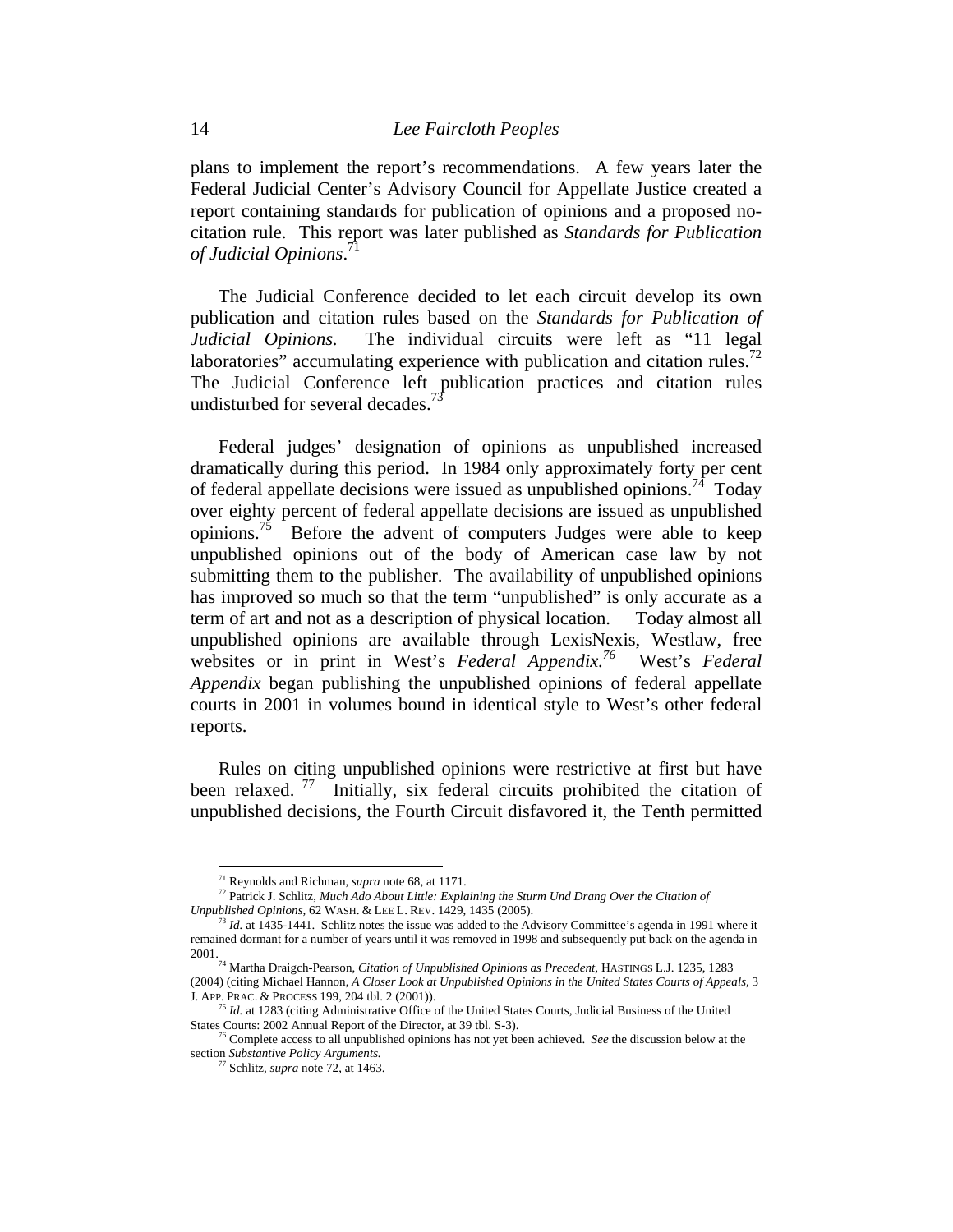relevant citations and the Third and Fifth had no rules.<sup>78</sup> The rules became less restrictive over the next several decades. As of June 2006 only four circuits banned citation of unpublished decisions (Second, Seventh, Ninth and Federal).79 Six circuits discouraged but allowed citation (First, Fourth, Sixth, Eighth, Tenth and Eleventh). $80^{\circ}$  Three circuits freely allow it (Third, Fifth and D.C.). $81$ 

No-citation rules were eventually challenged on a number of grounds in federal courts around the country.<sup>82</sup> Two cases are at the center of the controversy over no-citation rules. The first is *Anastasoff v. United States.83*  In *Anastasoff* the plaintiff appealed the district court's denial of her refund for overpayment of federal taxes. She argued that her refund was not otherwise barred by the limitations period because of a statutory "mailbox rule" and that the court was not bound by a previous unpublished decision directly on point. Her argument relied upon Eighth Circuit Rule 28A(i) which provides in pertinent part "unpublished opinions are not precedent and parties generally should not cite them."<sup>84</sup> The court ruled against Anastasoff holding its own rule unconstitutional under Article III of the United States Constitution for "conferring on the federal courts a power that goes beyond the judicial."85

In contrast to the *Anastasoff* decision, the constitutionality of no-citation rules was upheld in the case of *Hart v. Massanari*. 86 The opinion was written by Judge Alex Kozinski, a long time defender of limited publication practices and no-citation rules. The case arose from counsel's citation of an unpublished opinion contrary to the Ninth Circuit Rule that "Unpublished dispositions and orders of this Court are not binding precedent … [and generally] may not be cited to or by the courts of this circuit."<sup>87</sup> Counsel relied on *Anastasoff* for the proposition that the Ninth Circuit Rule was unconstitutional. The Court found that counsel violated the rule but decided to not impose sanctions. The *Hart* case held no-citation rules constitutional on the grounds that the principle of binding authority is not found in the

 $^{78}$  The First, Sixth, Seventh, Eighth, Ninth and District of Columbia Circuits permitted citation as of 1978. Reynolds & Richman, *supra* note 68, at 1180. 79 2ND CIR. R. 0.23; 7TH CIR. R. 53(b)(2)(iv), (e); 9TH CIR. R. 36-3(b); and, FED. CIR. R. 47.6(b). This

terminology is adapted from Schlitz, *supra* note 72, at 1429.<br><sup>80</sup> 1ST CIR. R. 32.3(a)(2); 4TH CIR. R. 36(c); 6TH CIR. R. 28(g); 8TH CIR. R. 28A(i); 10TH CIR. R. 36.3(B); and, 11TH CIR. R. 36-2.

<sup>&</sup>lt;sup>81</sup> 3RD CIR. I.O.P. 5.7; 5TH CIR. R. 47.5.4; and, D.C. CIR. R. 28(c)(1).<br><sup>82</sup> Binimow, *supra* note 8.<br><sup>83</sup> 223 F.3d 898 (8<sup>th</sup> Cir. 2000), opinion vacated as moot on rehearing en banc, 235 F.3d 1054 (8<sup>th</sup> Cir. 2000).<br><sup></sup>

<sup>87</sup> *Hart,* 266 F.3d at 1159. 9TH CIR. R. 36-3.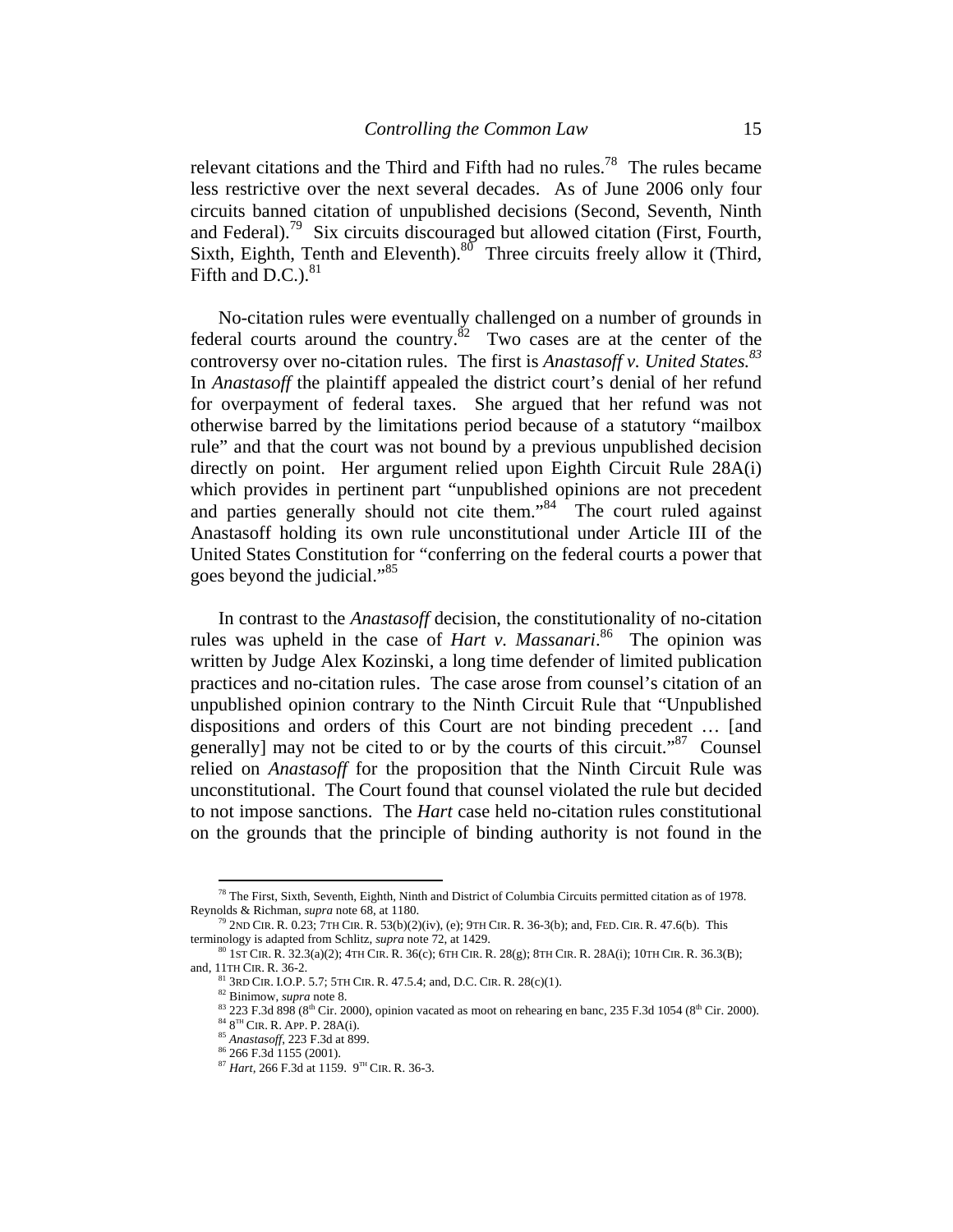constitution but instead is a matter of judicial policy.<sup>88</sup>

In the wake of these decisions and with the efforts of the Solicitor General of the United States, the process of examining the no-citation rules of federal appellate courts began in 2002. The issue was placed on the agenda of the Advisory Committee on the Federal Rules of Appellate Procedure. This Committee makes recommendations for changes to the Federal Rules of Appellate Procedure. The Advisory Committee agreed that the citation of unpublished opinions in the federal appellate courts should be regulated by a consistent national rule.<sup>89</sup> After some debate, the Advisory Committee proposed the following amendment to the Federal Rules of Appellate Procedure (hereinafter Rule 32.1):

(a) Citation Permitted. No prohibition or restriction may be imposed upon the citation of judicial opinions, orders, judgments, or other written dispositions that have been designated as "unpublished," "not for publication," "non-precedential," "not precedent," or the like, unless that prohibition or restriction is generally imposed upon the citation of all judicial opinions, orders, judgments, or other written dispositions.<sup>90</sup>

The rule stirred up considerable controversy, a phenomenon discussed below in the section *Comparing the Policy Arguments – Volume.* Rule 32.1 was subsequently approved by the Advisory Committee, the Standing Committee, the Supreme Court and will become effective on January 1,  $2007$  unless Congress takes action.<sup>91</sup> The methodology used to create Rule 32.1 is chronicled by its Reporter Patrick J. Schlitz in a law review article<sup>92</sup> and discussed in greater detail below in the section *Comparing the Policy Arguments - Volume.* Rule 32.1 only addresses the citation of unpublished opinions issued after the effective date of the Rule. It leaves a number of issues to the individual federal appellate courts including whether or not to issue unpublished opinions and what precedential value to give unpublished opinions.

### II. THE EFFICIENCY ARGUMENTS

Some of the more practical arguments made in England and in the United States in favor of no-citation rules focus on the assumed efficiency

<sup>&</sup>lt;sup>88</sup> Hart, 266 F.3d at 1175.

<sup>88</sup> *Hart,* 266 F.3d at 1175. 89 Schlitz, *supra* note 72, at 1446. 90 *Supra*, note 4. 91 Schlitz, *supra* note 2, at 64.

<sup>92</sup> Schlitz, *supra* note 72, at 1434-1458.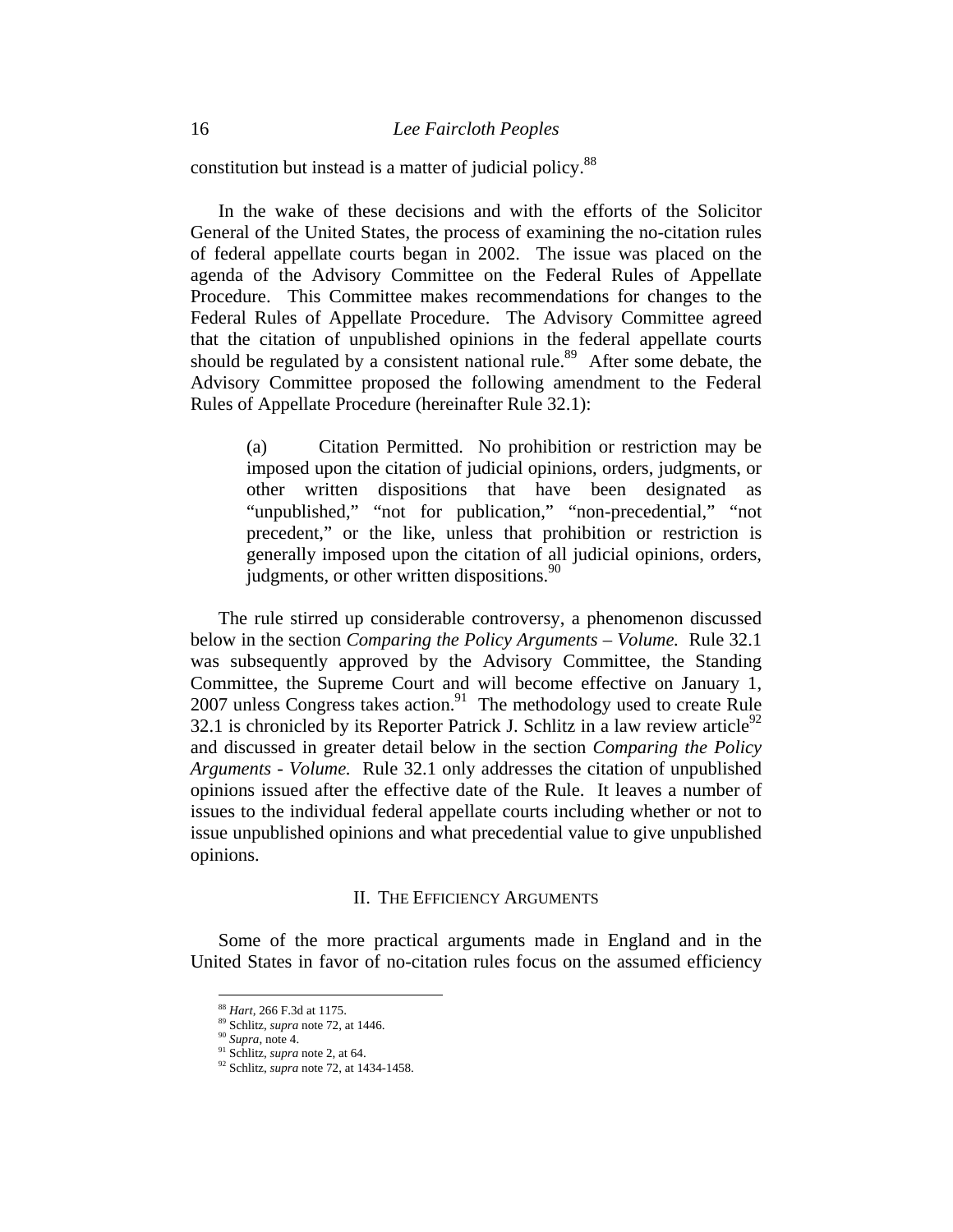of such rules. The efficiency argument posits that prohibiting lawyers from citing unreported or unpublished cases saves the lawyers the time of staying up with them, searching for them and including them in briefs and in turn saves clients money. Judges are also winners under the efficiency argument because they do not have to read unreported or unpublished cases or make sense of them if they are not cited by lawyers.

### *A. English Efficiency Arguments*

In England the efficiency argument was advanced by Lord Justice Diplock in *Roberts Petroleum*. He states in his judgment that he gained nothing from reading the two unreported cases cited in the lower court's judgment. "None of them laid down a relevant principle of law that was not to be found in reported cases; the only result of referring to the transcripts was that the length of the hearing was extended unnecessarily.<sup>"93</sup> Lord Justice Diplock's proposed rule in *Roberts Petroleum* and the subsequent 1996 Practice Statement sparked a flurry of discussion. One author summed up recent cases and commentary on the issues of blanket reporting and unnecessarily citing cases as adding nothing to the law, distracting lawyers from drawing principles from authorities, wasting the time of judges and the money of parties.<sup>94</sup> Citation of unreported cases is said to give rise to "significant problems" including making the lawyer's search for authority more difficult, geographically fragmenting the bar, complicating the study of law and making the law less accessible.<sup>95</sup>

Lord Justice Diplock's proposal was criticized some years later by Justice Laddie in the *Michaels* case*.* <sup>96</sup>Justice Laddie shares Lord Justice Diplock's concerns about the effects of over-reporting and citation to unreported judgments and thinks the system will be "swamped with a torrent of material" if the problem is not tackled. $97$  He laments the loss of efficiency when "courts are presented with ever larger files of copied law reports, thereby extending the duration of trials, to the disadvantage of the legal system as a whole."98 Justice Laddie disagrees with Lord Justice Diplock's proposed rule for a number of reasons, including the fact that it would not reduce the burden on parties to search unreported judgments that might apply to their case. Justice Laddie mentions the problem of citation to unpublished cases in the United States and quotes the language of the

<sup>93</sup> *Roberts Petroleum*, [1983] 2 A.C. at 201.

<sup>&</sup>lt;sup>94</sup> Munday, *supra* note 17, at 1338.<br><sup>95</sup> Roderick Munday, *New Dimensions of Precedent*, JOURNAL OF THE SOCIETY OF TEACHERS OF PUBLIC LAW, <sup>201</sup> (1978) (cited in Zander, *supra* note 16, at 251). 96 *Michaels,* [2001] Ch. 493. 97 *Id.* at 520 – 521. 98 *Id.* at 520.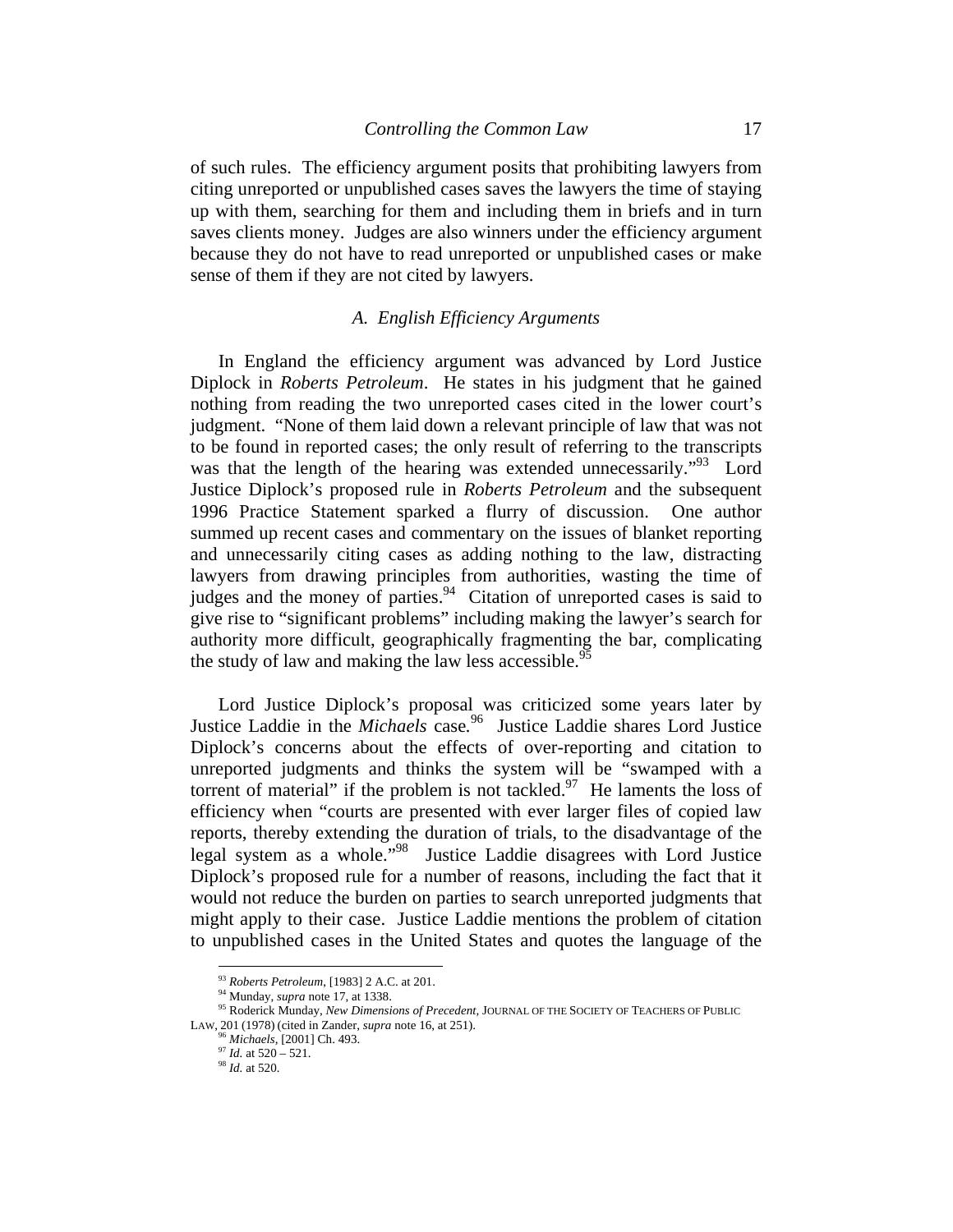circuit Rule on point.<sup>99</sup> Justice Laddie does not believe the American approach would work in England but notes that it would prevent the "bulk of material from clogging up the system."<sup>100</sup>

The movement toward a no-citation rule in the English courts must be viewed against the backdrop of larger reforms occurring in the English legal system. Lord Woolf was commissioned by the Lord Chancellor to "evaluate the current status of civil litigation in England" in  $1994$ <sup>101</sup> Lord Woolf concluded the present system was too expensive, slow, fragmented and unequal.<sup>102</sup> The problems Lord Woolf identified were not unlike the efficiency arguments in favor of no-citation rules. Although Lord Woolf's final report did not specifically address no-citation rules he is responsible for the 2001 Practice Direction.<sup>103</sup> The introduction to the 2001 Practice Direction laments the problems for advocates and courts caused by the current volume of available material. It contends the Practice Direction is necessary to preserve recent efforts to "increase the efficiency, and thus reduce the cost of litigation."<sup>104</sup> This Practice Direction has been said to correspond to the main objectives of the Civil Procedure Rules which include saving expense and allotting an appropriate share of court resources to cases.<sup>105</sup>

The efficiency argument for the English no-citation rules was advanced at a conference on law reporting held at Cambridge University in 2000. Lord Justice Buxton characterizes the English system as one that is economical on judge power because it looks to lawyers to only cite authority that actually tells judges something about the law.106 Lord Justice Buxton contemplates a shift to the American system that places less responsibility on lawyers but rejects the idea because it would require many more judges and would become "complicated and burdensome."<sup>107</sup>

<sup>&</sup>lt;sup>99</sup> 4TH CIR. R. 47.6(b).<br><sup>100</sup> *Michaels*, [2001] Ch.. at 521.<br><sup>101</sup> Kenneth M. Vorrasi, *England's Reform to Alleviate the Problems of Civil Process: A Comparison of Judicial Case Management in England and the United States,* 30 J. LEGIS. 361, 365 (2004) (citing STEVEN M.

<sup>&</sup>lt;sup>102</sup> LORD WOOLF, ACCESS TO JUSTICE: INTERIM REPORT TO THE LORD CHANCELLOR ON THE CIVIL JUSTICE

SYSTEM IN ENGLAND AND WALES, 1 (1995), http://www.dca.gov.uk/civil/interfr.htm. 103 Justice Laddie was a member of the Working Party that produced the 2001 Practice Direction, *supra* note  $^{104}\,$   $ld.$ 

<sup>105</sup> Roderick Munday, *Over Citation: Stemming the Tide – Part I*, 166 J.P. 6, 7 (2002). The Civil Procedure

Rules were a product of Lord Woolf's reforms. 106 LAW REPORTING, LEGAL INFORMATION AND ELECTRONIC MEDIA IN THE NEW MILLENNIUM, *supra* note 33, at 9. 107 *Id.* at 10-11.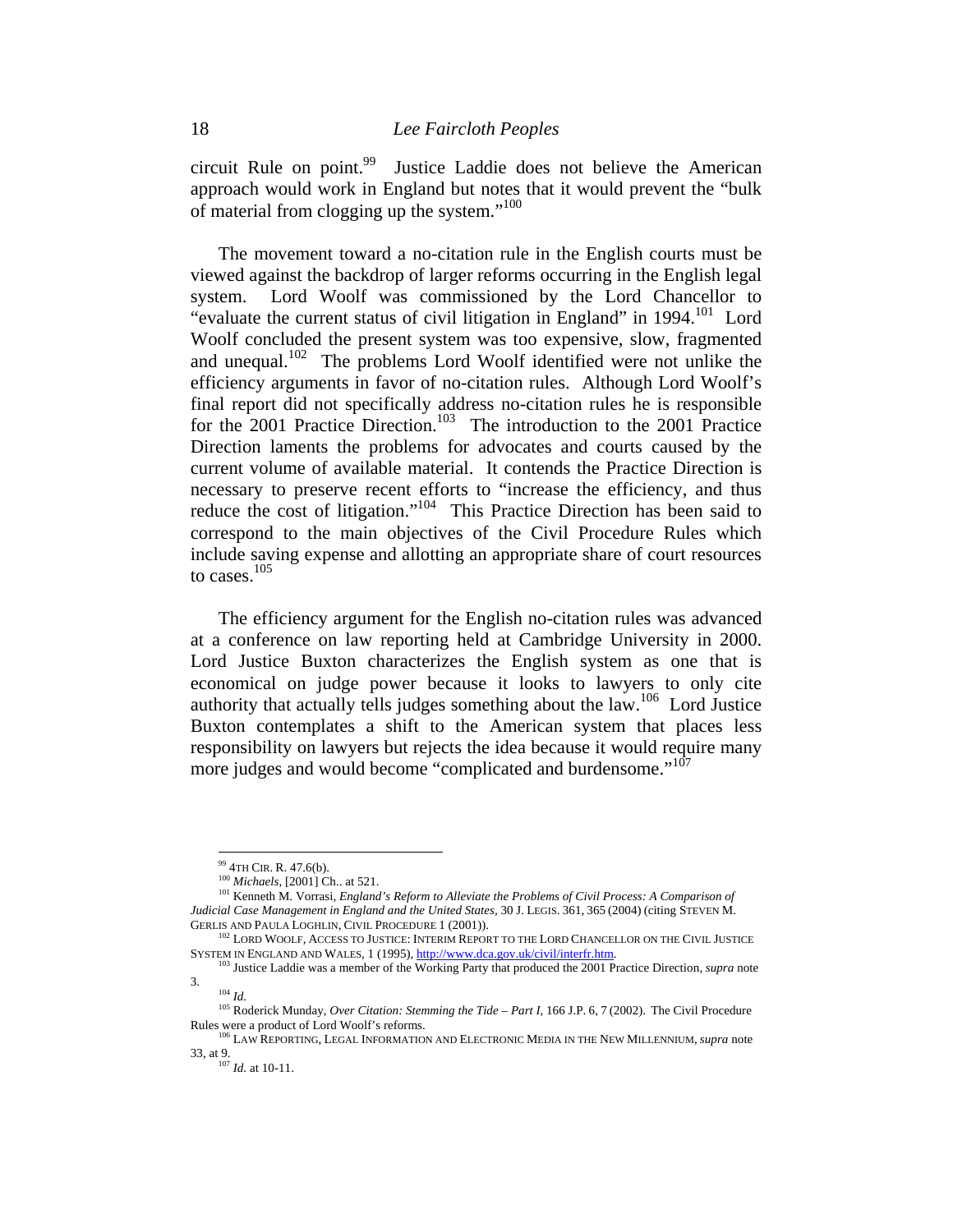#### *Controlling the Common Law* 19

#### *B. United States Efficiency Arguments*

Similar efficiency arguments were raised in the United States when nocitation rules were first enacted by the various federal circuit courts. Efficiency arguments appear in the 1972 Federal Judicial Centers Advisory Council for Appellate Justice's Report *Standards for Publication of Judicial Opinions*. According to the Report, a no-citation rule will reduce costs because unpublished opinions will not have to be obtained and examined and costs and delays will be further reduced since cases will not be appealed only because they are at odds with unpublished cases.<sup>108</sup> The no-citation rule proposed in the Report was a model for many of the rules adopted by the circuit courts of appeals.109 Additional efficiency arguments raised shortly after the publication of the Report include the idea that without a nocitation rule judges will spend more time drafting opinions for wider audiences if all opinions can be cited and a no-citation rule would reduce the market for unpublished opinions and discourage publishers from selling reports of unpublished opinions.<sup>110</sup>

Some of the no-citation rules enacted in the circuits make specific reference to efficiency. The Second Circuit Rule states the "demands of an expanding case load require the court to be ever conscious of the need to utilize judicial time effectively" and that [unpublished opinions] "shall not be cited or otherwise used in unrelated cases before this or any other court."<sup>111</sup> The Fifth Circuit Rule declares "the publication of opinions that merely decide particular cases on the basis of well-settled principles of law imposes needless expense on the public and burdens on the legal profession."<sup>112</sup>

Efficiency arguments were also made in the *Anastasoff* and *Hart* cases. In *Anastasoff,* Judge Arnold recognizes the efficiency argument that treating every opinion as precedent will be burdensome on the already over-worked system and judge, but contends "the price must still be paid"<sup>113</sup> even if backlogs expand. One solution he offers is creating more judgeships and having judges take more time to handle cases competently.

In *Hart,* Judge Kozinski takes a different approach. He contends courts do not have time to write every opinion for publication. According to Judge

<sup>108</sup> ADVISORY COUNCIL FOR APPELLATE JUSTICE, FJC RESEARCH SERIES NO 73-2, STANDARDS FOR PUBLICATION OF JUDICIAL OPINIONS, 19 (1973).<br><sup>109</sup> Reynolds and Richman, *supra* note 68, at 1171.<br><sup>110</sup> *Id.* at 1189.<br><sup>111</sup> 2D CIR. R. 0.23.<br><sup>112</sup> 5TH CIR. R. 47.5.1.

<sup>&</sup>lt;sup>113</sup> *Anastasoff*, 223 F.3d at 904.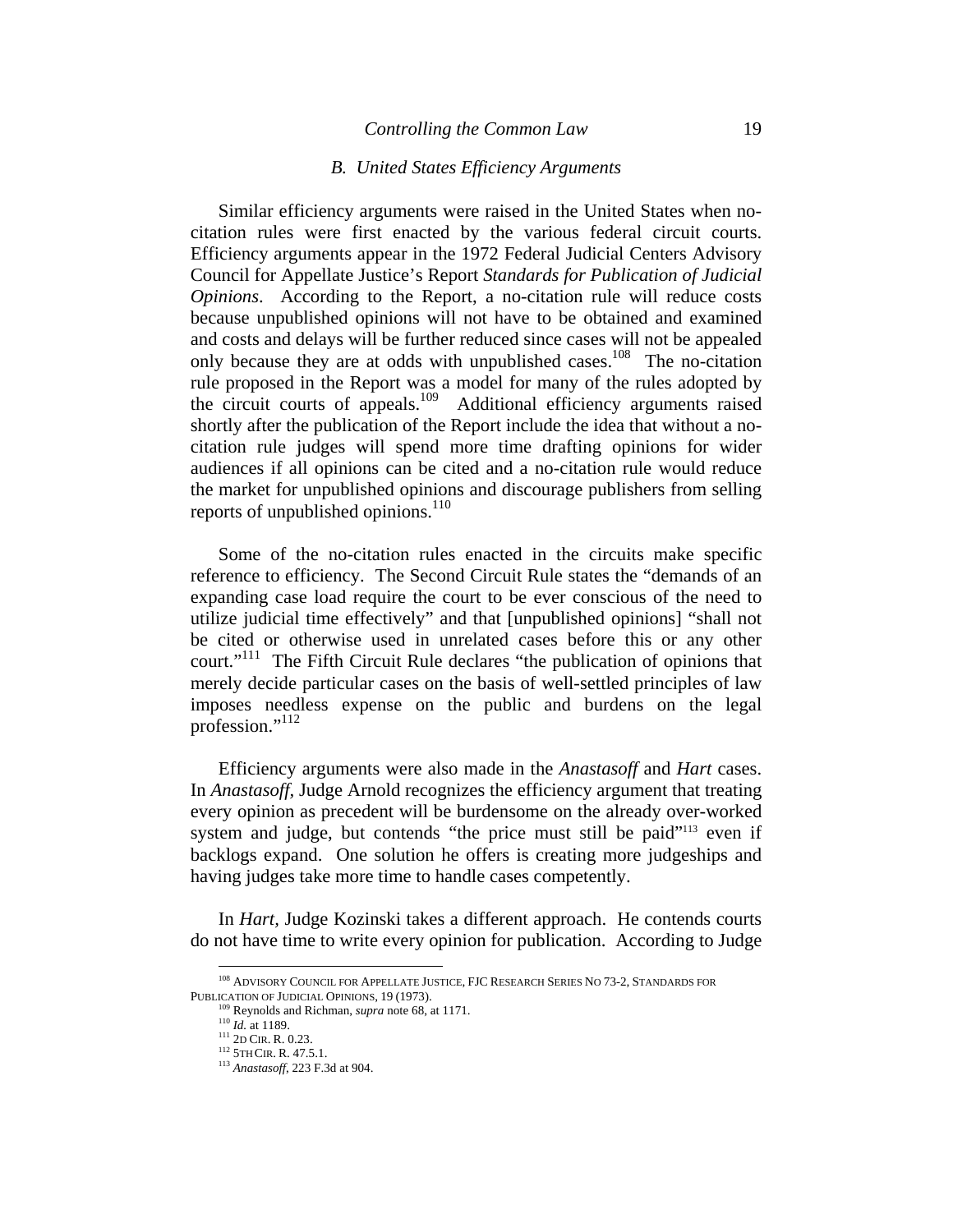Kozinski, no-citation rules and unpublished opinions are efficient because they allow judges to dispose of routine cases with unpublished opinions and spend time writing precedential opinions in significant cases.<sup>114</sup> "Writing a second, third or tenth opinion in the same area of law, based on materially indistinguishable facts will, at best, clutter up the law books and databases with redundant and unhelpful authority."<sup>115</sup> Judge Kozinski posits that if parties are allowed to cite unpublished opinions, the time savings provided by unpublished opinions would vanish. Judges would spend more time writing opinions, lawyers would spend more time finding them and ultimately clients would pay.<sup>116</sup> Judge Kosinski also disputes the suggestion in *Anastasoff* that more judges would cure the problem. He contends it would take a five-fold increase in the number of judges to fairly allocate the increased workload. These additional opinions would have the negative effect of creating conflict within and among the federal circuit courts which would have to be resolved.<sup>117</sup>

Commentary defending and attacking efficiency arguments for nocitation rules is plentiful.<sup>118</sup> Steven R. Barnett devotes an entire section of a law review article to refuting Kozinski's arguments. <sup>119</sup> The section is titled *Vanishing Time: The Kozinski Defense of No-Citation Rules.* Barnett contends no-citation rules will not save judges time to write a select group of opinions for publication opinions because judges already know that nearly all of their opinions, whether written for publication or not, wind up on LexisNexis or Westlaw and are read by attorneys. He notes that circuits with permissive citation rules have not experienced the fatal results Kozinki foretells.

The Supreme Court's recent approval of Rule 32.1 marks the United States' move away from a no-citation rule at the federal appellate level. The process leading up to the rule's approval provides insight into the impact of efficiency arguments against no-citation rules. Rule 32.1 was published for comment in 2003 by the Advisory Committee on the Federal Rules of Appellate Procedure (hereinafter Advisory Committee).<sup>120</sup> The Advisory Committee received over 500 comments on the rule. Comments

<sup>&</sup>lt;sup>114</sup> *Hart*, 266 F.3d at 1179.<br><sup>115</sup> *Id.* 

<sup>116</sup> *Id.*<br><sup>116</sup> *Id.* at 1178-1179.<br><sup>117</sup> *Id.* at 1179.<br><sup>117</sup> *Id.* at 1179.<br><sup>118</sup> *See, e.g.*, Alex Kozinski & Stephen Reinhardt, *Please Don't Cite This!: Why We Don't Allow Citation to Unpublished Dispositions,* CAL. LAW*.,* June 2000, at 43; Boyce F. Martin, Jr., *In Defense of Unpublished Opinions,* 60 OHIO ST. L.J. 177 (1999); and, Lawrence J. Fox, *Those Unpublished Opinions: An Appropriate* 

<sup>&</sup>lt;sup>119</sup> Steven R. Barnett, *From Anastasoff to Hart to West's Federal Appendix: The Ground Shifts Under Nocitation Rules, 4 J. APP. PRAC. & PROCESS 1, 17 (2002).* 

<sup>&</sup>lt;sup>1</sup> Schlitz, *supra* note 72, at 1431. *See* for a thorough history of FED. R. APP. P. 32.1(a).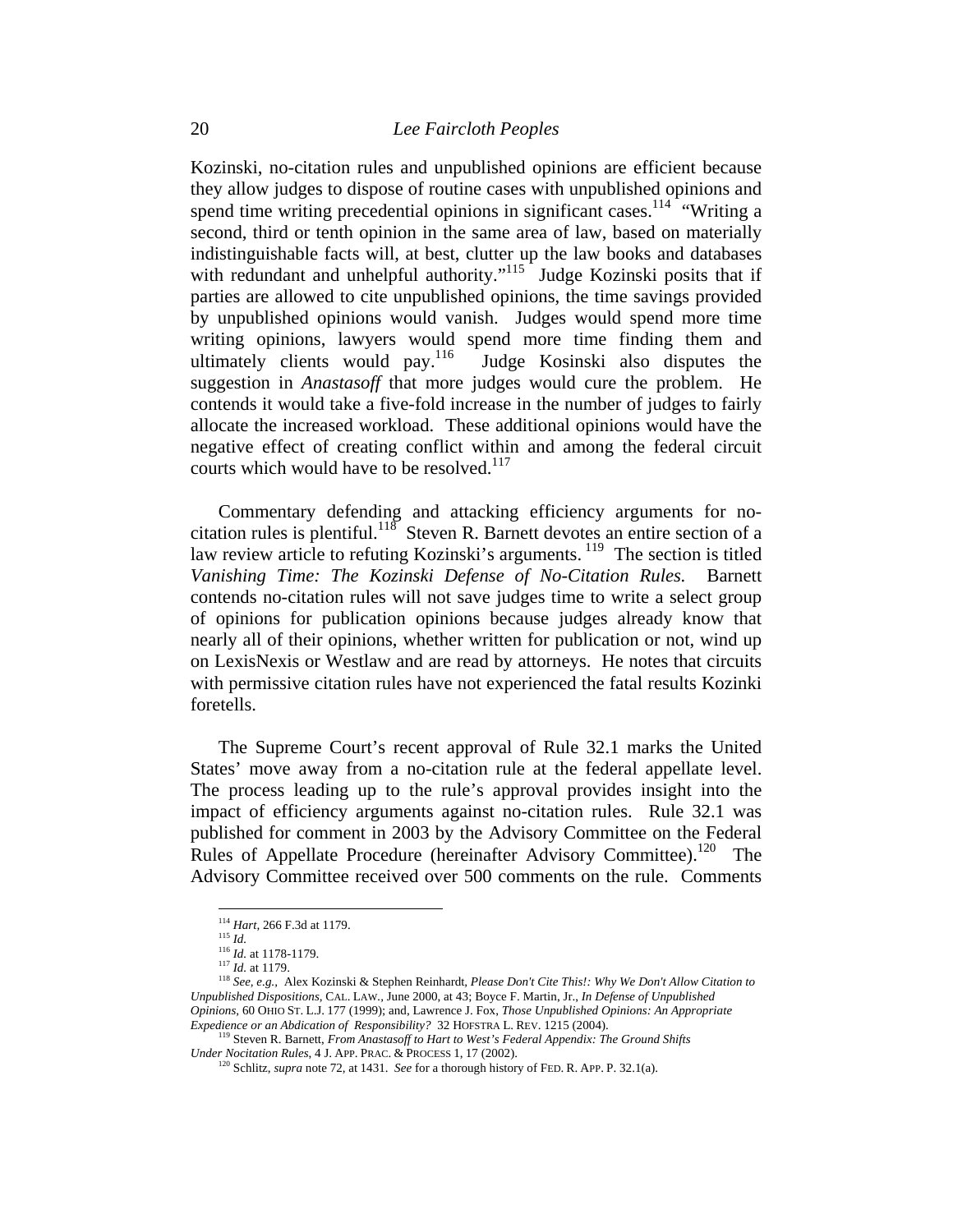touched on efficiency arguments noted above. Comments from those opposed to the rule came from judges fearful of the increased workload caused by citations to unpublished opinions, a minority of attorneys worried about additional research obligations of searching unpublished opinions and parties to the judicial process concerned that citing unpublished opinions will slow the judicial process and make it more expensive.<sup>121</sup> Patrick J. Schlitz, Advisory Committee Reporter, commented, that "predictions of doom came not from those who have experience with permitting the citation of unpublished opinions, but from the four circuits that continue to forbid it" and that such comments were largely speculative. <sup>122</sup>

These and other comments were discussed at the Advisory Committee's April 2004 meeting. The Advisory Committee was "more persuaded by comments supporting Rule 32.1 than by the more numerous comments opposing it."123 The Advisory Committee voted to approve the rule and sent it to the Standing Committee where the rule was returned to the Advisory Committee pending the outcome of several studies.

The first study was a comprehensive survey of federal circuit judges and attorneys practicing before them conducted by the Federal Judicial Center. Judges in circuits with permissive, restrictive and discouraging citation rules were asked whether changing the citation rules would affect the length of their opinions or the time they devoted to writing them. Large majorities of judges from circuits with all three types of rules responded that changing the citation rules would not have an impact on the length of their opinions or the time they devoted to writing them.

The survey asked judges whether proposed Rule 32.1 would require them to spend more time writing unpublished opinions. The majority of judges in the six circuits that discourage citation to unreported cases responded that proposed Rule 32.1 would not change the amount of time they spend preparing opinions. The response from Judges in the circuits banning citation to unreported cases to the same question was mixed.

Judges in the circuits that permit citation of unpublished opinions were asked how much additional work it takes to deal with briefs citing unpublished opinions and the majority said it creates "a very small amount" of extra work.124 Finally, judges in the two circuits that recently relaxed

<sup>&</sup>lt;sup>121</sup> Schlitz, *supra* note 2, at 35-39.

<sup>&</sup>lt;sup>122</sup> Schlitz, *supra* note 72, at 1463-1464. Schlitz notes that most judges who commented against the rule actually had below average workloads, at 1479.

<sup>&</sup>lt;sup>123</sup> Schlitz, *supra* note 2, at 58. 124 *Id.* 123 Schlitz, *aupra note 2*, at 58. 124 *Id.* at 59-62 (citing Tim Regan, et al., CITATIONS TO UNPUBLISHED OPINIONS IN THE FEDERAL COURTS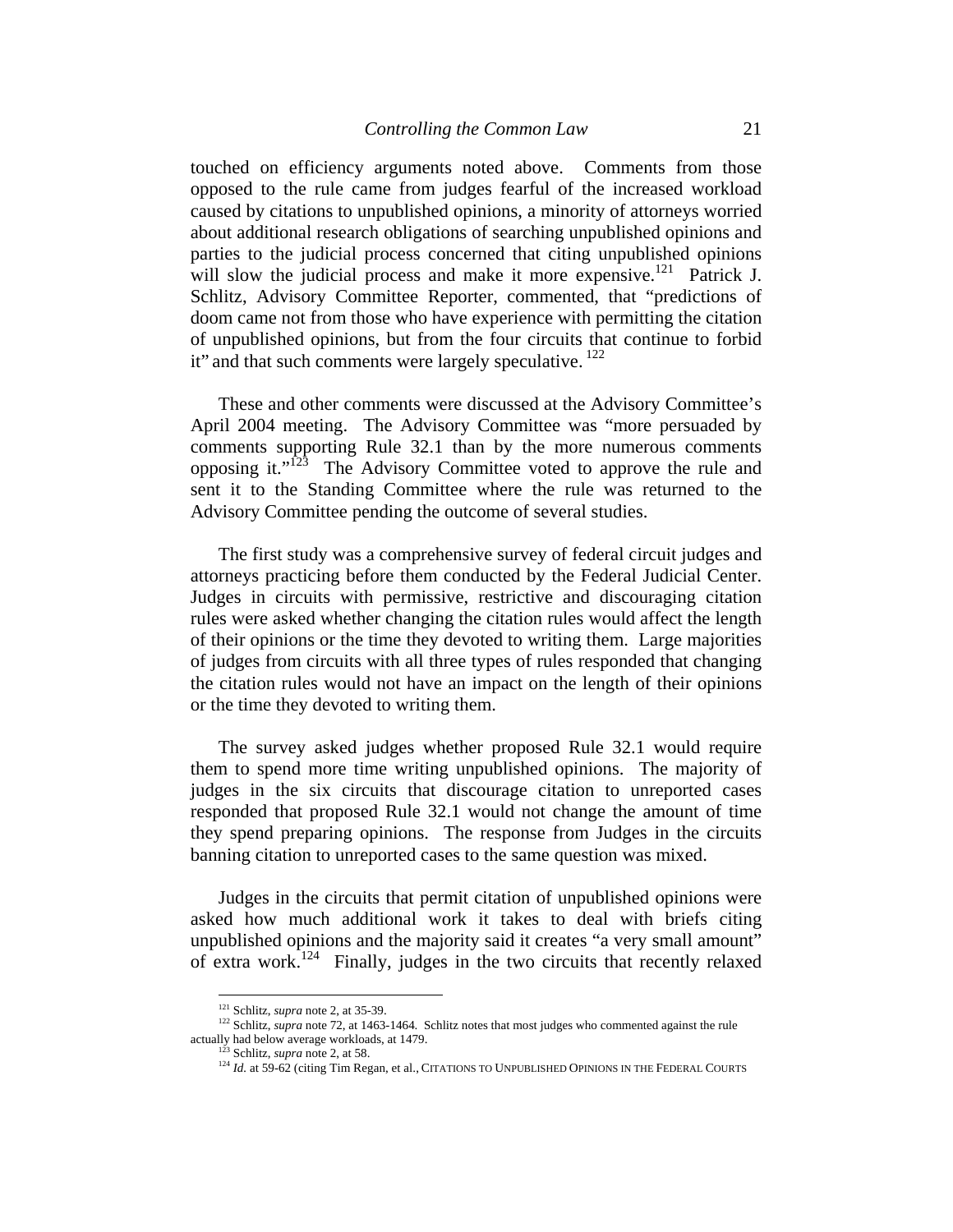their restrictions on the citation of unpublished opinions were asked if the change affected the time needed to draft unpublished opinions or if their workload in general was affected. The vast majority of judges responded that they did not spend more time writing unpublished opinions and they noticed "no appreciable change" in their overall workload.<sup>125</sup> Attorneys were asked what impact proposed Rule 32.1 would have on their overall workload. On average attorneys predicted that Rule 32.1 would not have an "appreciable impact" on their workload.<sup>126</sup>

The second study was conducted by the Administrative Office of the United States Courts. It focused on the amount of time it took courts to dispose of cases and how they disposed of those cases. The study examined circuits that allowed citation to unpublished opinions and specifically focused on the timeframe when circuits relaxed or did away with their nocitation rules. The study found that allowing citation to unpublished cases did not affect the length of time it took courts to dispose of cases or the number of summary dispositions issued.<sup>127</sup>

Claims that liberalizing no-citation rules would swamp the courts with work, increase the amount of time attorneys devoted to research and slow down the entire judicial process were directly refuted by both studies. The Advisory Committee met to consider Rule 32.1 in April, 2005 and all members agreed the studies "failed to support the main contentions of Rule  $32.1$ 's opponents."<sup>128</sup>

Efficiency arguments are not explicitly addressed in the text of Rule 32.1 but are mentioned in the Committee Note accompanying the Rule. The Note cites the current conflicting no-citation rules varying from circuit to circuit as inefficient because lawyers struggle to keep up with rule differences. The Note also states that efficiency concerns over judicial time wasted drafting unpublished opinions are irrelevant under Rule 32.1 because the Rule takes no position on the precedential value of unpublished opinions. Individual circuits are free to declare them unprecedential and thereby conserve judicial energy from writing lengthy unpublished opinions.129

OF APPEALS (2005)). 125 *Id.*<sup>126</sup> *Id.* 

<sup>&</sup>lt;sup>127</sup> Schlitz, *supra* note 2, at 63-64 (citing Memorandum from John K. Rabiej, Chief Rules Comm.<br>Support Office, Admin. Office of the U.S. Courts, to Advisory Comm. on Appellate Rules (2005)).

<sup>&</sup>lt;sup>128</sup> *Id.* at 64. Committee Note accompanying FED. R. APP. P. 32.1(a).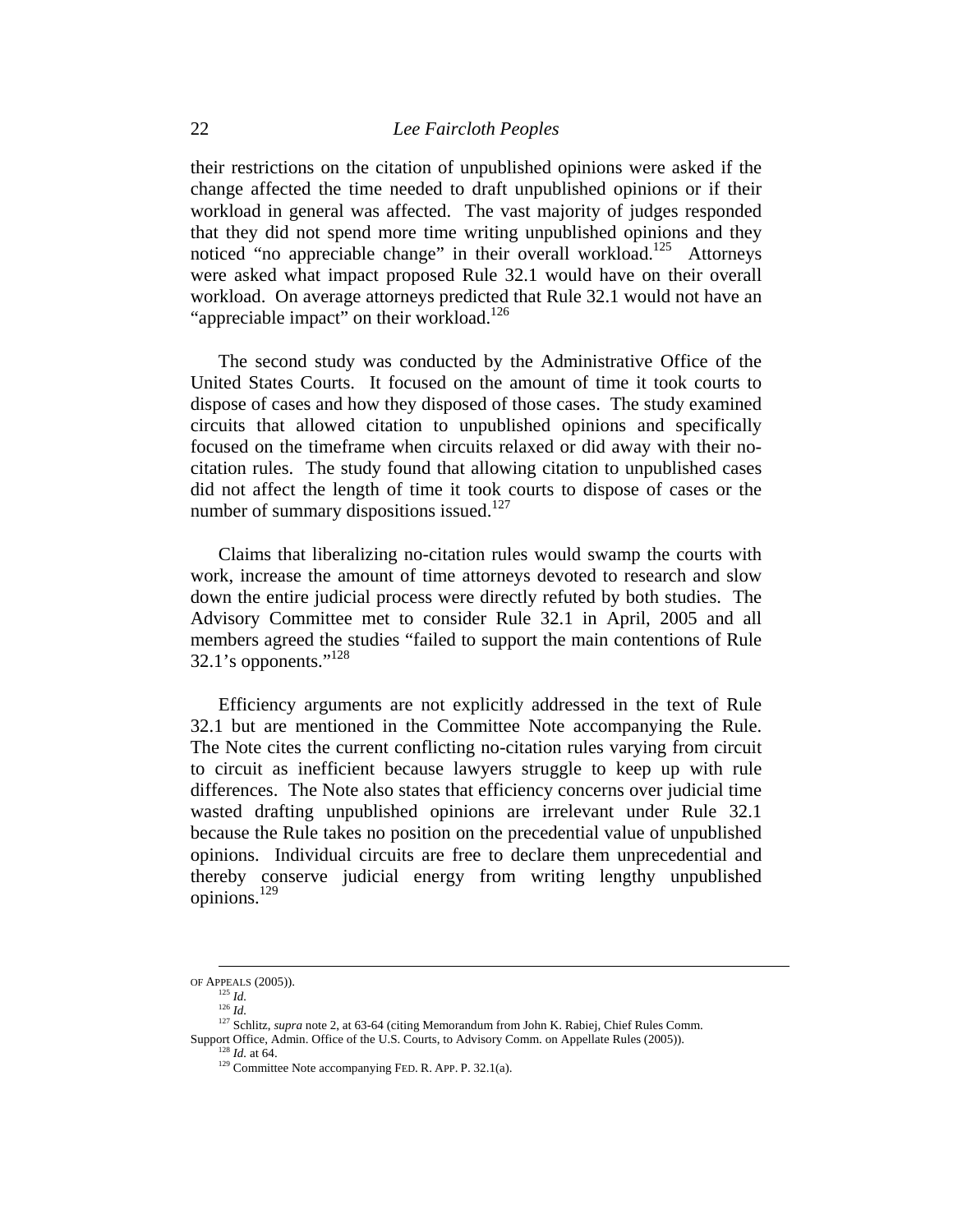### *C. Comparing the Efficiency Arguments*

Efficiency arguments are the primary justification offered in favor of England's no-citation rules.  $130$  This contrasts with the experience in the United States where efficiency arguments were advanced but refuted by empirical studies.

One possible explanation for the success of efficiency arguments in England and their failure in the United States is the different phase each country is in with respect to no-citation rulemaking. Rule 32.1 was enacted in the United States with the benefit of hindsight. The modern era of experimentation with no-citation rules in the United States began with the Federal Judicial Center's 1971 report recommending limited publication practices and the subsequent call for each circuit to develop publication practices and citation rules. $^{131}$  As described in the previous section, different versions of no-citation rules operated in the federal circuits for a number of years. By using these circuits as "11 laboratories" they were able to see what worked and what did not.<sup>132</sup> This approach allowed the efficiency arguments to be tested, studied and eventually refuted.

The modern era of no-citation rules began in England with Lord Justice Diplock's call for reform in the *Roberts Petroleum* case in 1983. In contrast, the United States had been experimenting with no-citation rules for over ten years by the time *Roberts Petroleum* was decided. The process used to develop the English no-citation rules is described in more detail in the next section. The process used in England did not involve any empirical studies testing the efficiency arguments. Additionally, the volume of discussion over no-citation rules was substantially less in England than in the United States. These procedural differences and the stage each country was at in its experience with no-citation rules explains why efficiency arguments were relied upon in England and rejected in the United States. Perhaps, as England gains more experience with no-citation rules they will reexamine the efficiency of the rules.

An underlying principle of comparative law methodology that legal

<sup>130</sup> *See* Sections on policy arguments and the precedential effect of unpublished opinions, *infra*. These arguments were advanced in England in support of no-citation rules but efficiency was the official justification for

<sup>&</sup>lt;sup>131</sup> See The History of Publication and Citation in the United States, *supra*. Contrast the modern era with previous no-citation experiments in the United States discussed supra. It is appropriate to begin this era with the 1971 Report because it is the first mention of both publication and citation rules and scholars trace the development of Rule 32.1 back to that report. *See* Schlitz, *supra* note 72, at 1437. Schlitz compares the length of time it took to reach agreement on Rule 32.1 to a film project languishing in developmental hell. 132 Schlitz, *supra* note 72, at 1435.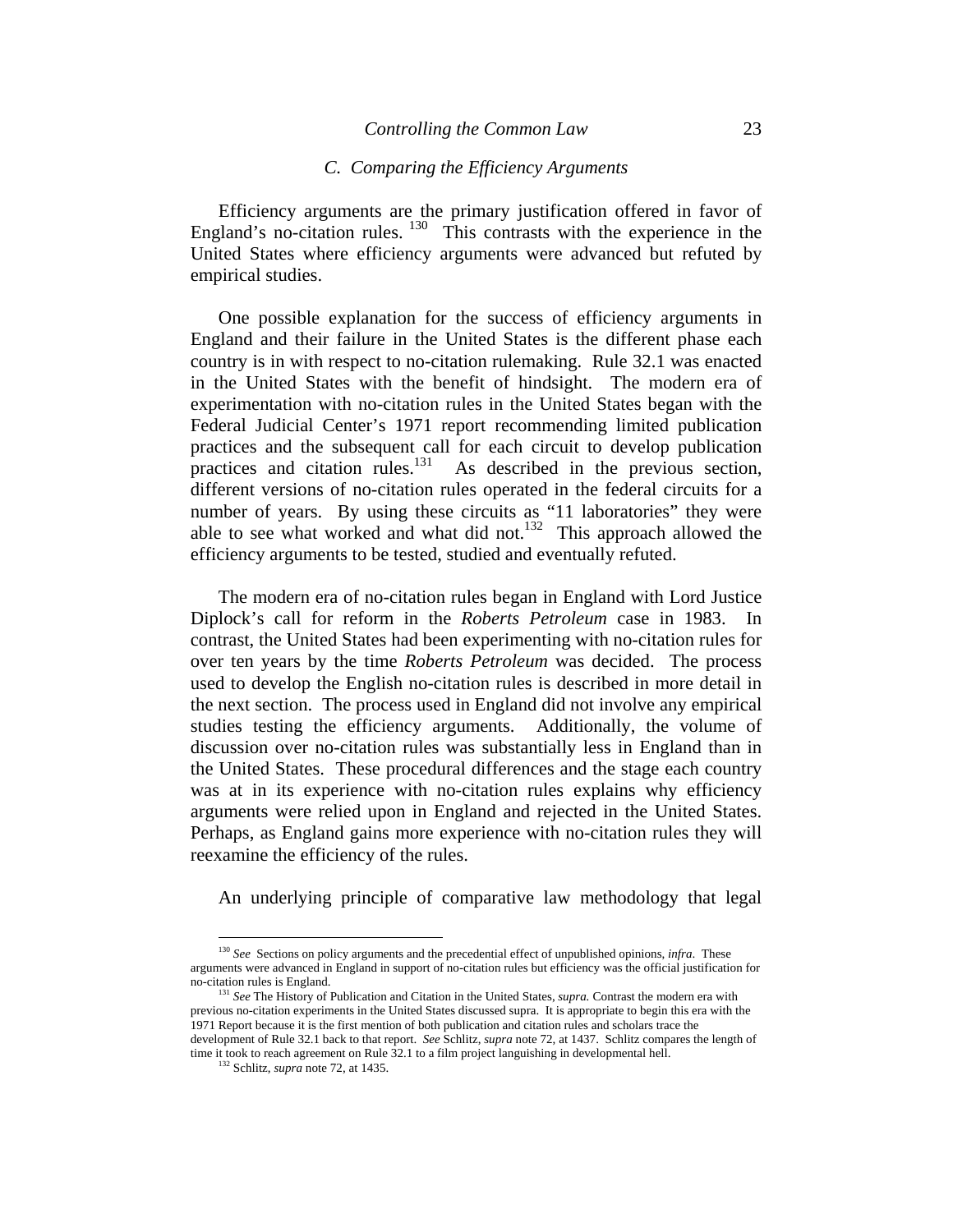systems must be compared at similar stages of their development is worth noting. Gutteridge stated the principle as "like must be compared with like; the concepts, rules or institutions must relate to the same stage of legal, political and economic development."133 Clearly, England and the United States are at different phases in their development of no-citation rules. A comparison of no-citation rules is therefore only meaningful after carefully placing the rules into historical context.<sup>134</sup>

#### III. POLICY ARGUMENTS

In addition to the efficiency arguments outlined in the previous section, arguments over no-citation rules were raised in both countries on policy grounds. The volume of policy arguments was greater in the United States than in England. Different substantive policy issues were raised in each country. Policy arguments appeared to be more influential in America than in England. Insight into the divergent approaches toward no-citation rules taken by England and the United States can be gained by examining these differences.

### *A. English Policy Arguments*

Concern over the impact of no-citation rules on the rule of law in England was scant. Colin Tapper raised the fundamental rule of law concept that those governed by law have the right to know what the law is in a brief comment appearing shortly after the *Roberts Petroleum*  judgment.135 Tapper critiques Munday's *Limits of Citation Determined*  article for not addressing the simple fact that "decisions of the superior courts *are* law."136 Munday does in fact touch on rule of law concerns with the admission that "paradoxically, English law, despite its being in the main judge made, has always been careless of its case law."<sup>137</sup>

English commentators criticized the *Roberts Petroleum* judgment and the general state of English law reporting for perpetuating inequality of access to the law. The practice of retaining transcripts of unreported Court of Appeal judgments in the Supreme Court Library permits only those with time and the right of access to discover the law. The system of law reporting in general is also criticized for creating a situation that is difficult

<sup>&</sup>lt;sup>133</sup> DECRUZ, *supra* note 10.<br><sup>134</sup> *Id.* at 226-227 (quoting Ferdinand Stone, "We must study the history, the politics, the economics, the cultural background in literature and the arts, the religions, beliefs and practices, the philosophies, if we are to reach sound conclusions as to what is and what is not common."). <sup>135</sup> Colin Tapper, 80 THE LAW SOCIETY'S GAZETTE 1636 (June 29, 1983). <sup>136</sup> *Id* 

<sup>137</sup> Munday, *supra* note 17, at 1339.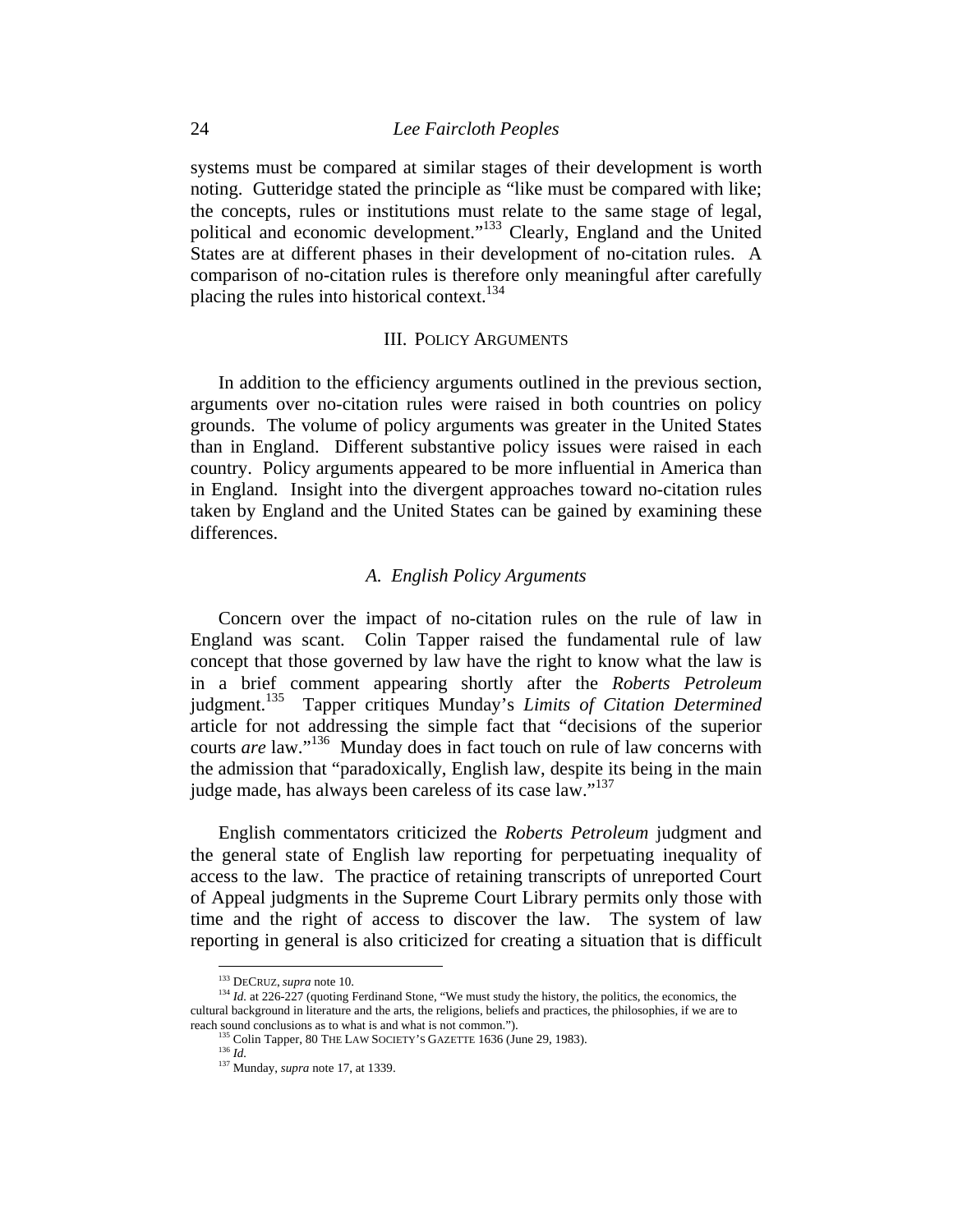for the public or practitioner to "hack their way through the plethora of published law reports."138 The critique concludes by suggesting the answer to the problem lies not in restricting citations but in computer retrieval systems that provide easy access to the law for citizens and attorneys.

Fears over unreported judgments creating inequality of access to the law were substantiated by a 1992 study conducted by the American political scientist Burton M. Askins. $139$  The study adapted previous methodology used to study United States appellate courts to the English Court of Appeal. The results revealed that unreported English Court of Appeal decisions were not "disposable" because they affected a lawyer's advice to a client.<sup>140</sup> In other words, English lawyers' advice to their clients would change if they were aware of unreported judgments. Askins concluded that English reporting practices gave affluent and repeat litigants an advantage because they were more likely to be aware of unreported judgments.

Roderick Munday, writing in the third of a series of articles published shortly after the *Michaels* decision and 2001 Practice Direction, discusses the arousal of suspicion and lack of respect for courts and the judicial system created by certain publication practices.<sup>141</sup> He is critical of the use of depublication by courts shaping the law while shielding themselves from dealing with controversial issues. He raises these policy concerns as an example of what can arise from the comparatively extreme depublication practices of the State of California but does not specifically criticize the English no-citation rules based on these policy concerns.

Strong criticisms of the no-citation rules were aimed at the rules invasion of the traditional rights and privileges of lawyers. Munday notes that the restrictions on a lawyer's right to cite unreported decisions announced in *Roberts Petroleum* "met with howls of protest."142 Robert Zander summarizes responses to the no-citation rule proposed in *Roberts Petroleum* and includes the rules limit on the right of lawyers to make the best case possible as a critique.<sup>143</sup> Another commentator is critical of the 1998 Practice Direction for curtailing the right of citizens through legal representation to conduct legal proceedings in a manner they see fit.<sup>144</sup>

<sup>&</sup>lt;sup>138</sup> G.W. Bartholomew, *Unreported Judgments in the House of Lords*, 133 NEW L.J. 781 (Sept. 2, 1983).<br><sup>139</sup> Burton M. Askins, *Selective Reporting and the Communication of Legal Rights in England, 76*<br>JUDICATURE 58 (1992

 $140$  The phrase disposable and the underlying methodology of the study were adapted from Karen Robel's study *The Myth of the Disposable Opinion: Unpublished Opinions and Government Litigants in United States* 

<sup>&</sup>lt;sup>141</sup> Munday, *Over-Citation: Stemming the Tide – Part II1*, 166 J.P. 83, 86 (2002).<br><sup>142</sup> Munday, *supra* note 105.<br><sup>143</sup> ZANDER, *supra* note 16, at 323.<br><sup>143</sup> F.A.R. Bennion, *Citation of Unreported Cases – A Challenge*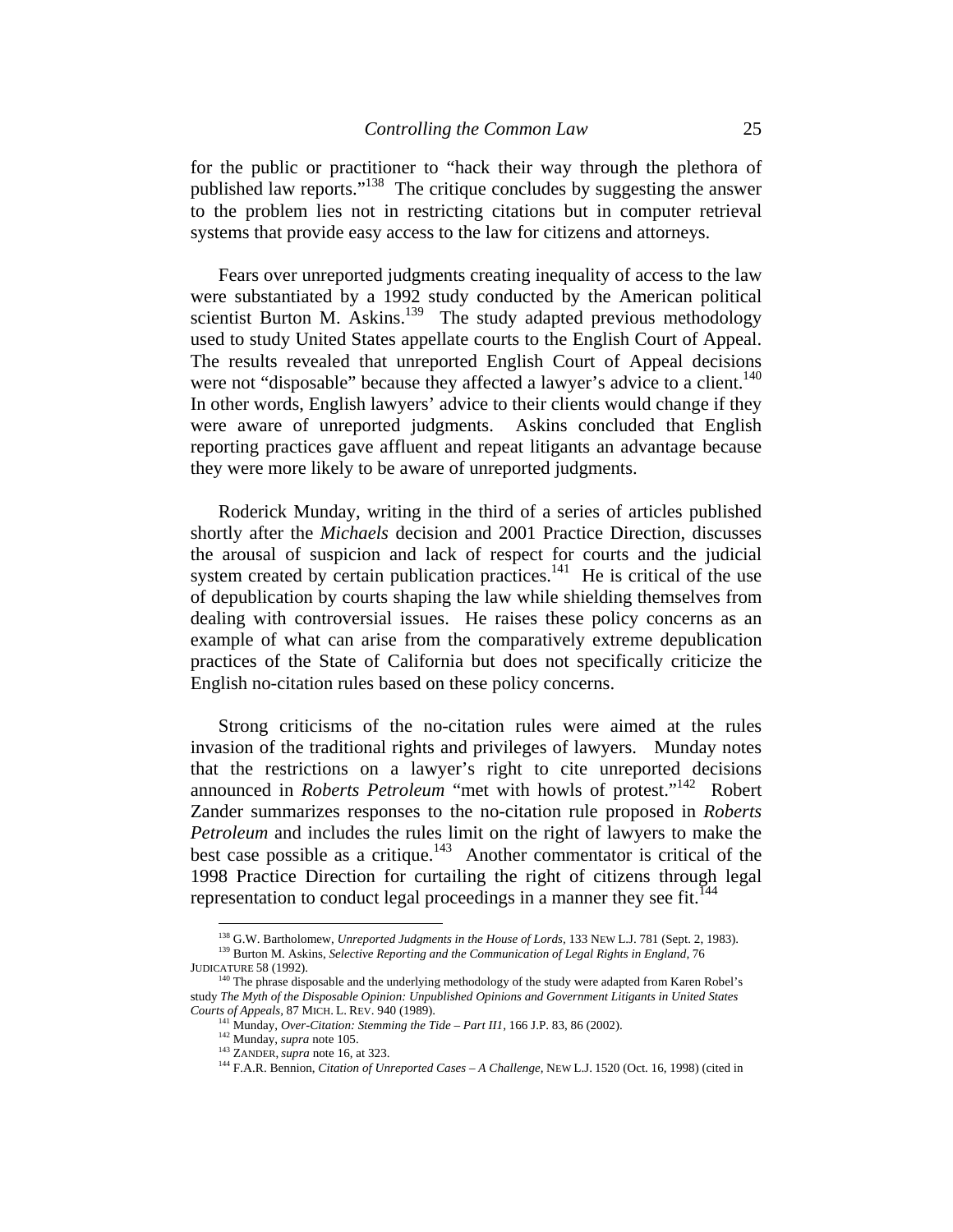None of these policy concerns are voiced in the *Roberts Petroleum* or *Michaels* cases or in any of the Practice Directions. The only reasons given in the cases and Practice Directions for the English no-citation rules were efficiency arguments outlined above*.* 

*B. United States Policy Arguments* 

No-citation rules aroused markedly more debate in the United States than in England. In America, policy arguments appeared in scholarly articles, cases discussing no-citation rules, the text of Rule 32.1 and the accompanying Committee Note. Patrick J. Schlitz, Reporter to the Advisory Committee on the Federal Rules of Appellate Procedure, received over five hundred comments on Rule 32.1 making it the second most commented on procedural rule in history.<sup>145</sup> A website created by a group supporting Rule 32.1 includes a comprehensive list of law review articles written on the subject of no-citation rules and unpublished opinions.<sup>146</sup> Before this article went to press the site listed ninety-two law review articles.

Schlitz devoted an entire law review article to explaining why the rules created so much controversy in the United States.<sup>147</sup> In the article, Schlitz shares the comments of one federal appellate judge who observed that trying to talk with his fellow judges about Rule 32.1 was akin to discussing sex or religion.<sup>148</sup> Schlitz's argues there was a disconnect between the "relatively low level of importance of Rule 32.1 and the relatively high level of emotion surrounding it."149 His thesis is that no-citation rules are relatively unimportant but have aroused so much controversy because they sit "at the intersection of a surprising number of principles that are very important" to lawyers and judges.<sup>150</sup> The most significant policy arguments based on these principles are outlined below.

There has been considerable argument in the United States over whether no-citation rules are an unconstitutional restraint on the freedom of expression. Some argue the rules do not violate the First Amendment

ZANDER *supra* note 16, at 322).<br><sup>145</sup> Schlitz, *supra* note 72, at 1432.<br><sup>146</sup> Committee for the Rule of Law, <u>http://www.nonpublication.com</u> (last visited Aug. 2, 2006).<br><sup>147</sup> Schlitz, *supra* note 72, at 1429. As Repor Appellate Procedure Schlitz's job was to receive and summarize comments on Rule 32.1. His article does an excellent job of outlining the positions for and against no-citation rules in the United States. I will draw heavily on his discussion of the reasons of principle offered for and against the no-citation rules instead of reinventing the wheel.<br><sup>148</sup> *Id.* at 1433.<br><sup>149</sup> *Id.* at 1434.<br><sup>150</sup> *Id.* at 1467.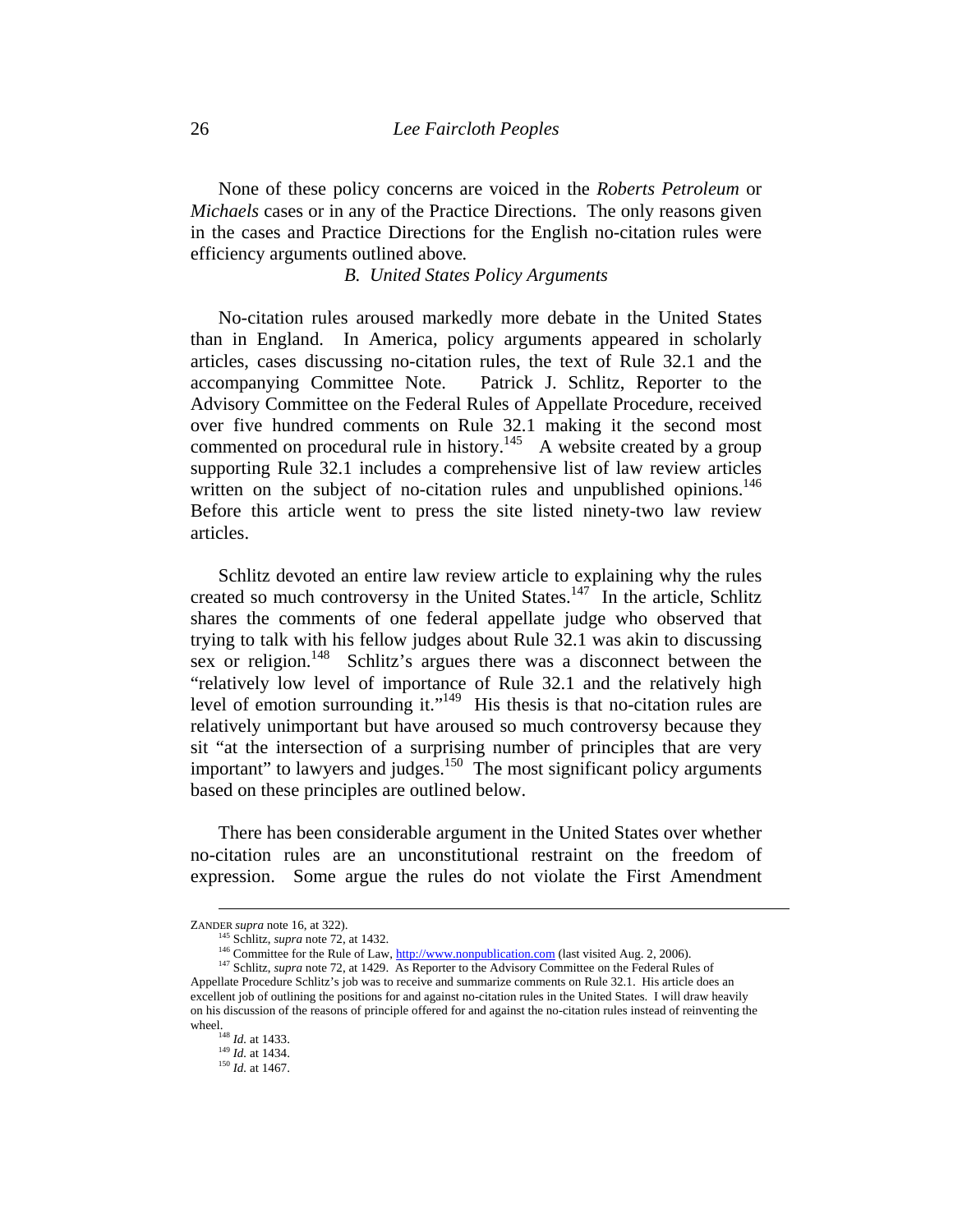because they are similar to the multitude of other restrictions courts impose on attorneys, including rules dictating the length and format of briefs.<sup>151</sup> Others argue the rules infringe First Amendment rights by banning "truthful speech about a matter of public concern." $152$  These arguments see a distinction between no-citation rules limiting the substance of what can be argued from rules restricting the form in which arguments are made.<sup>153</sup>

The central holding of *Anastasoff* is that the no-citation rule in question was unconstitutional for limiting the precedential effect of prior decisions.154 The *Hart* case explicitly rejected this proposition concluding instead that the principle of precedent is not constitutional but a matter of judicial policy.<sup>155</sup> Rule 32.1 takes a pass on the constitutionality issue stating in the Committee Note, [Rule 32.1] "takes no position on whether refusing to treat an 'unpublished opinion' as binding precedent is unconstitutional."<sup>156</sup>

Concerns over the lack of accountability created by no-citation rules were also voiced. The poor quality of unpublished opinions has been blamed on the lack of accountability they afford judges which in turn breeds "sloth and indifference."<sup>157</sup> The unaccountability created by unpublished opinions has led to judges engaging in corrupt practices including issuing an unpublished opinion to avoid a public debate over a contested issue and judges changing their minds on an issue on the condition that an unprecedential opinion issued. $158$ 

Accountability concerns are also voiced by Judge Arnold in the *Anastasoff* decision. Judge Arnold contends no-citation rules, like the one at issue in *Anastasoff,* are unconstitutional because the court is in effect saying "We may have decided this question the opposite way yesterday, but this does not bind us today, and, what's more, you cannot even tell us what

<sup>&</sup>lt;sup>151</sup> Schlitz, *supra* note 2, at 32.

<sup>&</sup>lt;sup>152</sup> Id. at 50. Schlitz cites the following articles in support of this contention. Richard S. Arnold, *The Federal Courts: Causes of Discontent*, 56 SMU L. REV. 767, 778 (2003); David Greenwald & Frederick A.O. Schwarz, Jr., *The Censorial Judiciary*, 35 U.C. DAVIS L. REV. 1133, 1161-66 (2002); Salem M. Katsh & Alex V. Chachkes, *Constitutionality of "No-Citation" Rules*, 3 J. APP. PRAC. & PROCESS 287, 297-300 (2001); Christopher J. Peters, *Adjudicative Speech and the First Amendment*, 51 UCLA L. REV. 705, 780-83 (2004); Marla Brooke Tusk, Note, *No-Citation Rules as a Prior Restraint on Attorney Speech*, 103 COLUM. L. REV. 1202, 1227-30 (2003); Charles

L. Babcock, *No-Citation Rules: An Unconstitutional Prior Restraint*, LITIGATION, Summer 2004, at 33.<br><sup>153</sup> Schlitz, *supra* note 2, at 50.<br><sup>154</sup> *Anastasoff*, 223 F.3d at 905.<br><sup>155</sup> *Hart*, 266 F.3d at 1175.<br><sup>156</sup> Commit

<sup>&</sup>lt;sup>158</sup> Penelope Pether, *Inequitable Injunctions: The Scandal of Private Judging in the U.S. Courts of Appeals,* 56 STAN. L. REV. 1435, 1487 (2004) recalling the comments of now retired federal appellate judge Patricia Wald.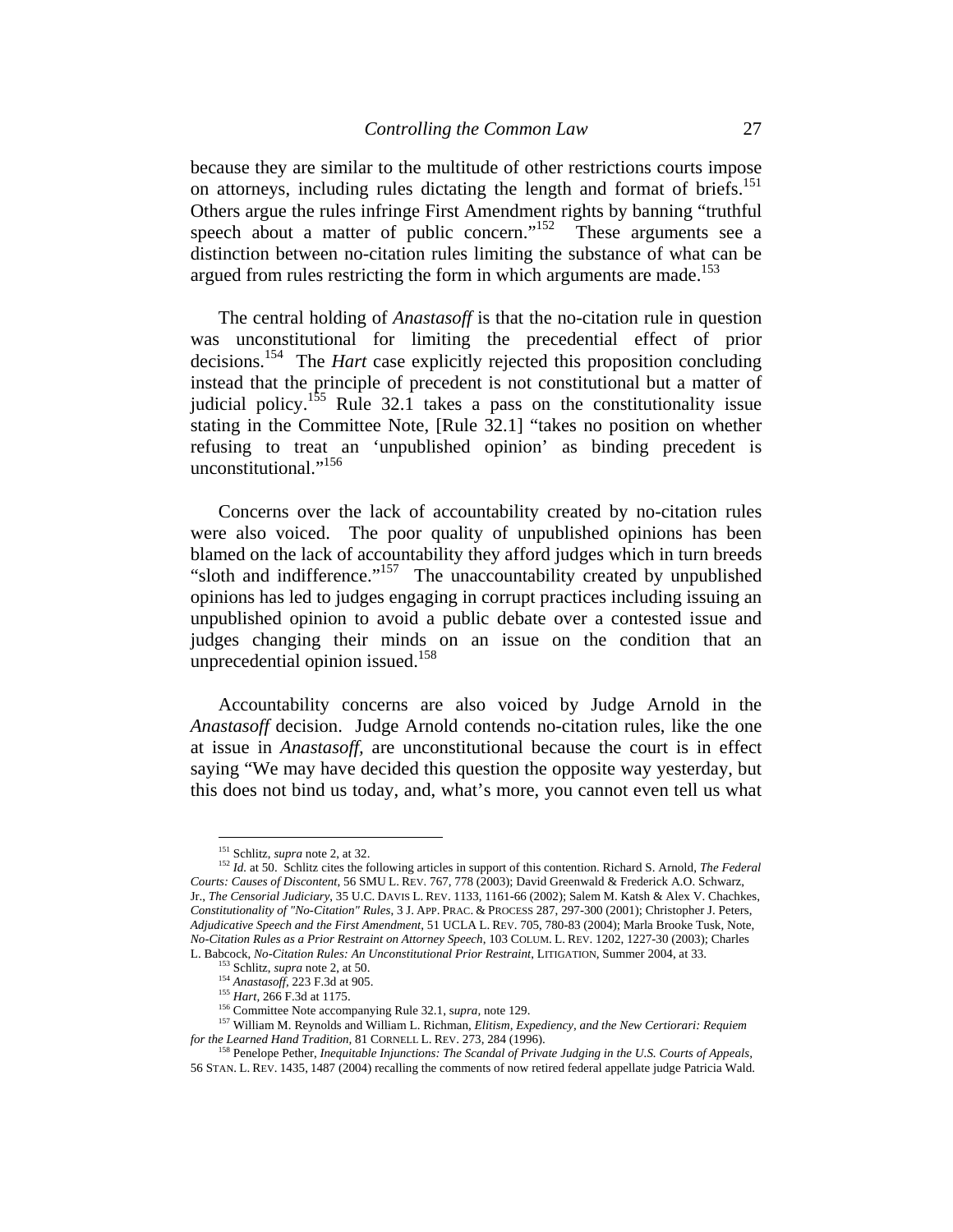we did yesterday."<sup>159</sup> Accountability concerns were addressed in the Committee Note accompanying Rule 32.1. The Note proclaims Rule 32.1 expands "the sources of insight and information that can be brought to the attention of judges and making the entire process more transparent to attorneys, parties, and the general public."160

No-citation rules came under strong criticism in the United States for offending notions of equal justice. The rules have been said to create "two classes of justice: high-quality justice for wealthy parties represented by big law firms, and low quality justice for no-name appellants represented by noname attorneys."<sup>161</sup> The argument follows that wealthy parties and their high-powered lawyers receive careful consideration by the courts and a published decision written by a judge while the disadvantaged receive less attention and an unpublished opinion written by a law clerk. These arguments are supported by numerous empirical studies summarized in Penelope Pether's article *Inequitable Injunctions: The Scandal of Private Judging in the U.S. Courts.*<sup>162</sup>

The text of Rule 32.1 aims to achieve equality in citation practices by prohibiting courts from imposing citation restrictions on certain classes of opinions and not others. The Committee Note accompanying Rule 32.1 dismisses criticisms that no-citation rules favored large institutional litigants who, unlike other litigants, were able to collect and organize unpublished opinions. The Note contends such concerns are obviated by the widespread availability of unpublished opinions in the *Federal Appendix,* Westlaw, Lexis and the Internet.<sup>163</sup> Pether takes issue with this claim, arguing it would only be valid if all litigants had equal access to Westlaw and Lexis and if online searching advanced to the point that all unpublished opinions were easily accessible.<sup>164</sup>

Pether's critiques are compelling even in light of recent advancements in the accessibility of unpublished opinions. The E-Government Act of 2002 requires all federal appellate and district courts to provide free electronic access to their written opinions including published and

<sup>159</sup> *Anastasoff,* 223 F.3d at 904. This statement of course must be contrasted with the following statement from *Hart* "[no-citation rules] allow panels of the courts of appeals to determine whether future panels, as well as judges of the inferior courts of the circuit, will be bound by particular rulings." *Hart*, 266 F.3d at 1160.<br><sup>160</sup> Committee Note accompanying Rule 32.1, *supra*, note 129.<br><sup>161</sup> Schlitz, *supra* note 2, at 49, (citing Le

Comm. on Appellate Rules 4, Feb. 15, 2004, http:// www.secretjustice.org/pdf\_files/Comments/03-AP-408.pdf (Comment 03-AP-408)). 162 Pether, *supra* note 158. 163 Committee Note accompanying Rule 32.1, s*upra* note 129. 164 Pether, *supra* note 158, at 1516.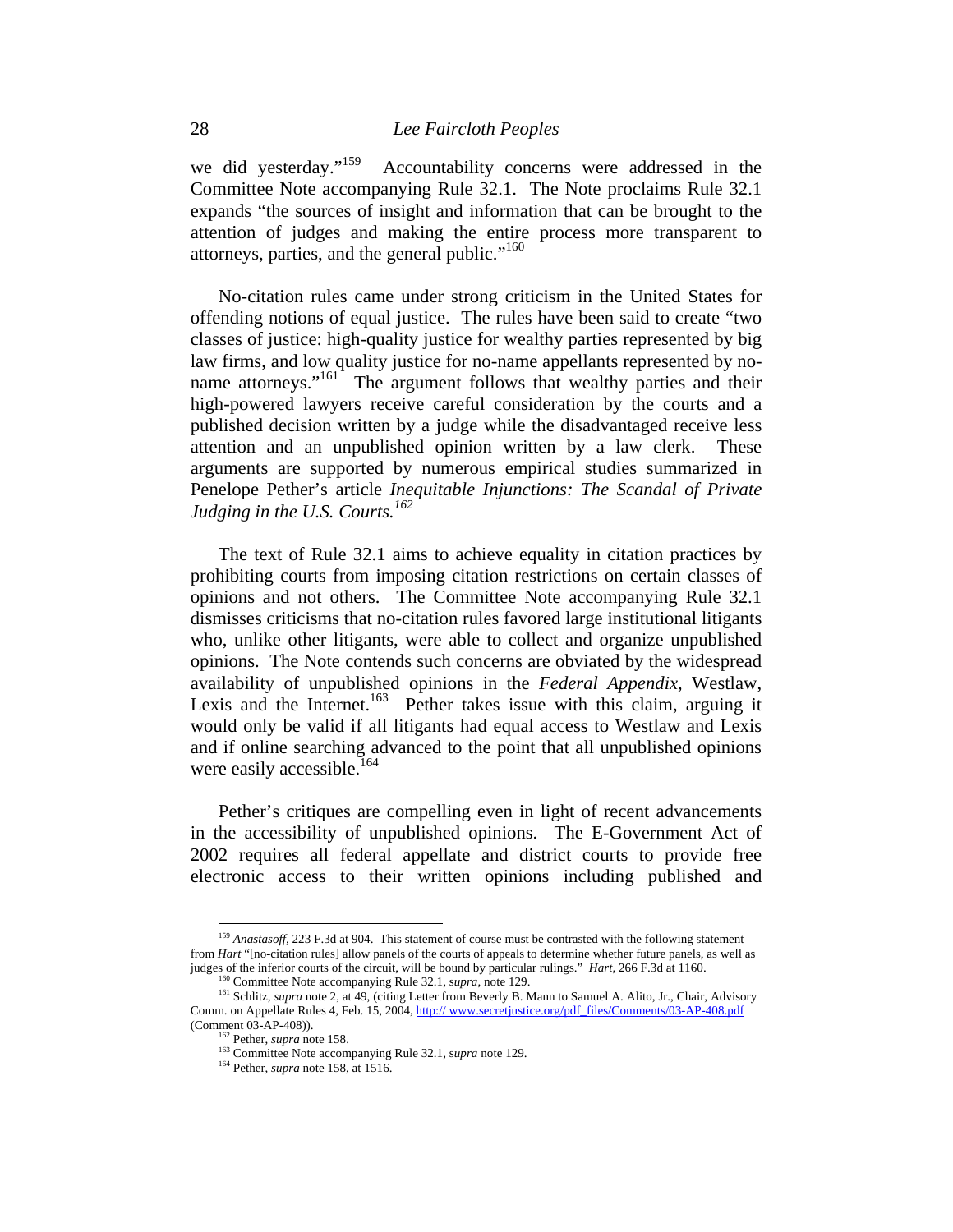unpublished opinions.<sup>165</sup> However, mere access to unpublished opinions does not mean all individuals will equally be able to discover relevant opinions.

The federal courts complied with the E-Government Act by providing the public with free access to pull up opinions via the Public Access to Electronic Court Records system (PACER). PACER works exceptionally well at retrieving dockets by known criteria such as party name, case number or a few broadly defined case type categories but it has no full text searching capability. It is presently impossible to retrieve opinions containing text corresponding with a particular search query using PACER. Some federal courts of appeals make their opinions available from the court's website but offer little or no search functionality. The manner in which the federal courts have complied with the E-Government Act does little to provide the general public with relevant court opinions but instead perpetuates existing inequalities of access. No-name litigants will not be able to locate useful court opinions using the PACER system because they will not know the names of parties or case numbers of relevant cases. Wealthy litigants represented by well-informed lawyers are more likely to possess the requisite information necessary to retrieve relevant cases from the system.

In the wake of the Supreme Court's approval of Rule 32.1, LexisNexis made a startling announcement regarding access to unpublished opinions that will perpetuate existing inequalities of access. The company announced it would begin charging additional fees to access unpublished federal and state cases that were previously available at no extra charge from the basic federal/state case database.<sup>166</sup>

Policy concerns were raised in the United States, similar to those raised in England, that no-citation rules unnecessarily infringe on the professional judgment and autonomy of lawyers.<sup>167</sup> Rule 32.1 expressly addresses these concerns and limits the power of courts to tell lawyers they cannot cite certain types of opinions. The Committee Note accompanying the Rule elaborates that lawyers will no longer worry about sanctions or accusations of unethical conduct for citing unpublished opinions and will no longer be restricted from "bringing to the court's attention information that might help

<sup>165</sup> Pub. L. 107-347, 205(a)(5), 116 Stat. 2899, 2919. A statement on the PACER website provides insight into what will be available. "Written opinions have been defined by the Judicial Conference as "any document issued by a judge or judges of the court sitting in that capacity, that sets forth a reasoned explanation for a court's decision." The responsibility for determining which documents meet this definition rests with the authoring judge." http://pacer.psc.uscourts.gov/announcements/general/dc\_ecf\_opinion.html (last visited Aug. 3, 2006). 166 Posting of Marie S. Newman to Out of the Jungle,

http://outofthejungle.blogspot.com/2006/06/unpublished-opinions.html#links (June 15, 2006, 15:23 CST). 167 Schlitz, *supra* note 72, at 1469-70.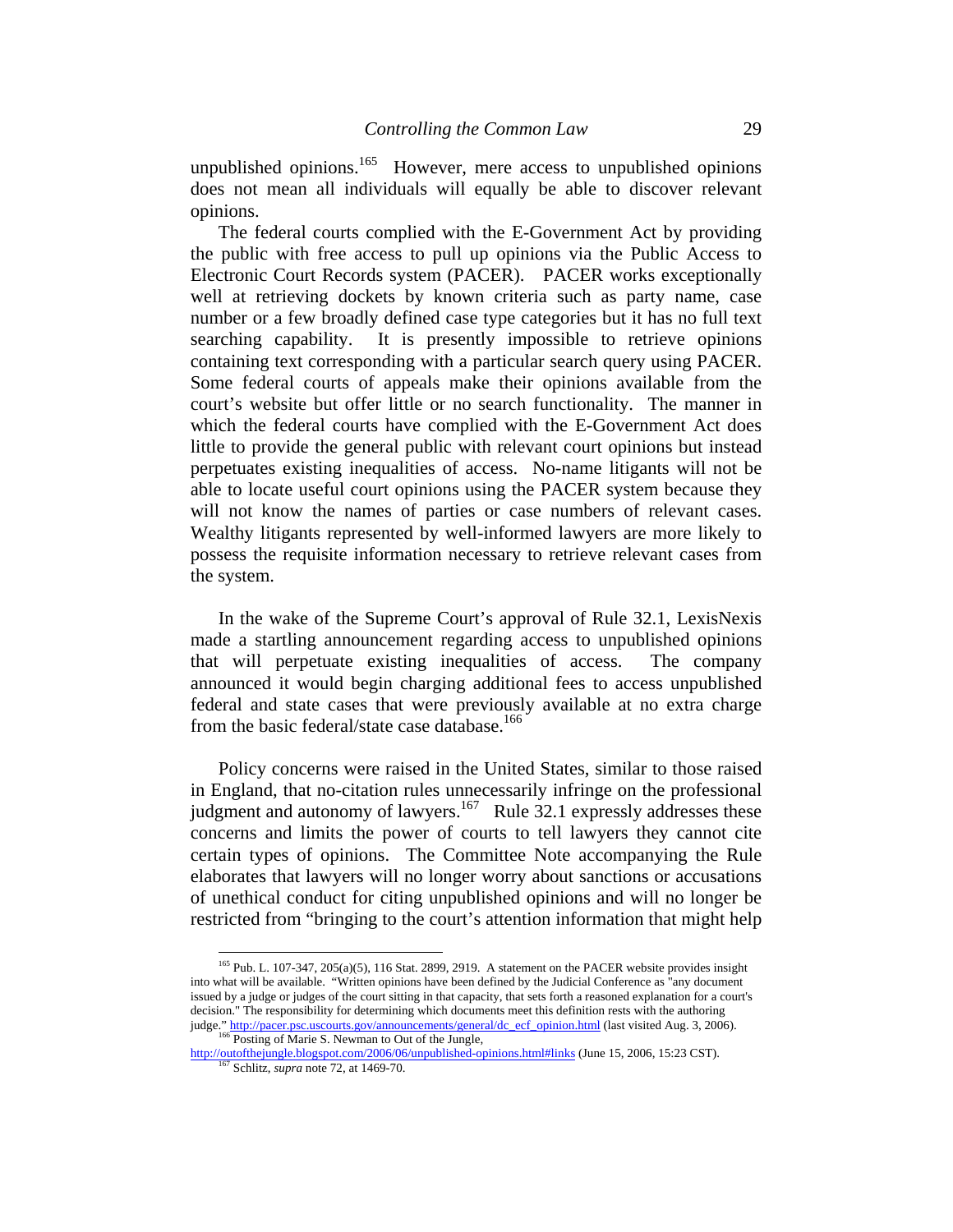their client's cause."<sup>168</sup>

#### *C. Comparing the Policy Arguments*

#### 1. Volume of Arguments

A number of differences are evident when comparing the volume of policy arguments surrounding no-citation rules in England and in the United States. There was markedly more discussion of policy issues surrounding no-citation rules in the United States than in England. Three possible reasons account for these differences. First, the American legal system has comparatively more experience with no-citation rules than the English legal system does. This point was fully explored in the previous section *Comparing the Efficiency Arguments* but is equally applicable here. American judges and lawyers had more experience with different versions of no-citation rules and consequently had more to say about them than English lawyers and judges. The methodological concern over comparing legal systems at similar points in development discussed above is also applicable to avoid false comparisons in explaining the difference in the volume of policy arguments surrounding the no-citation rules.

The second reason for the disparity in volume of policy arguments relates to the nature of scholarly legal communication in England and in the United States. There is a substantial difference in the amount of scholarly commentary examining the policy issues of no-citation rules in the United States as compared with England. As noted above, over ninety American law review articles have been written on the issues surrounding no-citation rules and unpublished opinions. In contrast, only a few dozen English articles and book chapters have examined the issues. This difference is due in part to the difference in size between the American and English legal academies. There are over ten thousand law faculty members in the United States while England has roughly a fourth of the number of legal academics. <sup>169</sup> There is also a substantial difference in the number of law schools with

<sup>&</sup>lt;sup>168</sup> Committee Note accompanying Rule 32.1, *supra* note 129.

<sup>&</sup>lt;sup>169</sup> The American Association of Law School's Statistical Report on Law School Faculty and Candidates for Law Faculty Positions, Tables 2004 – 2005 listed the total number of faculty at 10,136. This figure includes all categories of professors and deans and law library directors, Fall, 2004,

http://www.aals.org/statistics/0405/html/0405\_T1A\_tit4.html. The English Society of Legal Scholars had nearly 2,600 members as of May, 2006. This figure includes academic and practicing lawyers so the actual number of full time academics in the UK could be less, http://www.legalscholars.ac.uk/text/index.cfm (last visited Aug. 3, 2006).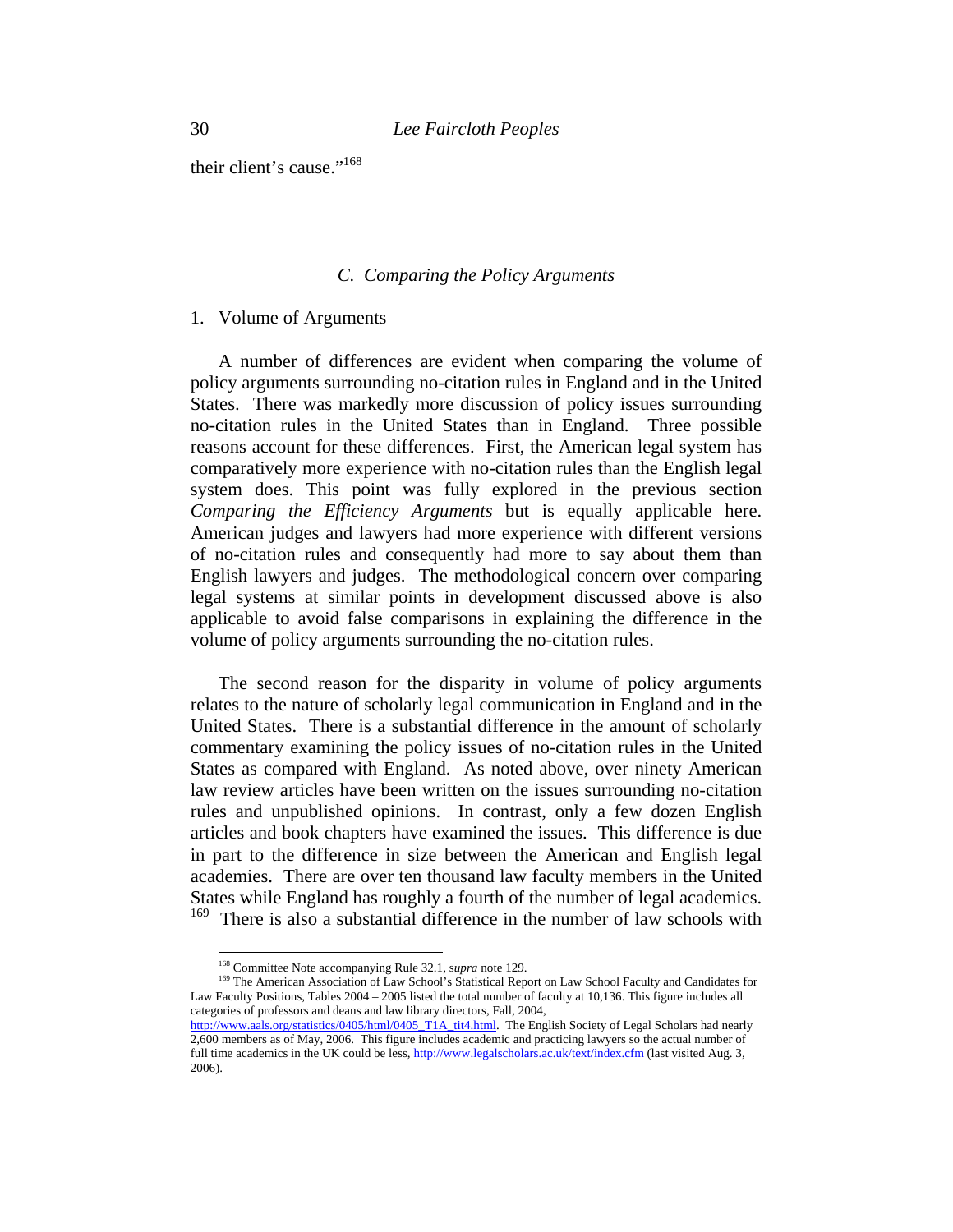approximately 194 in the United States and fifty-three in England.<sup>170</sup> Finally, the United States has approximately 832 law journals, roughly four times the 170 English journals.<sup>17</sup>

The disparity in the volume of academic commentary over no-citation rules cannot be dismissed on purely methodological grounds. Gutteridge's observation that like must be compared with like is relevant, however the disparity in volume is not a function of size alone but may also be attributed to the nature of scholarly legal communication and the functions law faculty perform in each country.<sup>172</sup>

Atiyah and Summers contend that English academic legal writing has traditionally focused on "black letter research and writing" purposely avoiding policy subjects while many American scholars have taken the opposite approach exploring public policy extensively in their scholarship.<sup>173</sup> The differences are due in part to the sharp distinction between law and policy maintained in England and the fact that until recently courts would only entertain citations to academic writing once the author was deceased.<sup>174</sup> These factors give English legal academics few incentives to express policy views and little promise that those views will be considered or accepted. In contrast, many American academics are public policy experts, frequently publish policy oriented articles in the multitude of American law journals and influence the legislatures and the courts. Viewed in this context, the comparative lack of English legal scholarship discussing the policy implications of no-citation rules is understandable.

The final reason for the difference in the volume of discussion is related to the methodology that produced the no-citation rules in England and the United States. In England the rules were proposed in the *Roberts Petroleum*  and *Michaels* cases, discussed in a few articles and eventually enacted as a Practice Statement and Direction. The Notes on Practice Directions explains their jurisdictional reach and who makes them but gives little insight into the process used to make them.<sup>175</sup> One English law researcher

<sup>&</sup>lt;sup>170</sup> The American Bar Association's Section on Legal Education and Admission to the Bar reported the American figure as of June, 2006, http://www.abanet.org/legaled/approvedlawschools/approved.html. The English figure was obtained from the legal website Hieros Gammos, http://www.hg.org/euroschools.html#england (last visited Aug. 3, 2006).<br><sup>171</sup> John Doyle, a law librarian at Washington and Lee University School of Law maintains Most Cited Legal

Periodicals, a web page listing legal journals by a number of factors including country,

http://lawlib.wlu.edu/LJ/index.aspx (last visited Aug. 3, 2006). 172 DECRUZ, *supra* note 10, at 218 (citing GUTTERIDGE, COMPARATIVE LAW Ch. VI (1949)).

<sup>&</sup>lt;sup>174</sup> *Id.* at 399, 403. <sup>175</sup> Department for Constitutional Affairs, Civil Procedure Rules, Practice Directions (2006),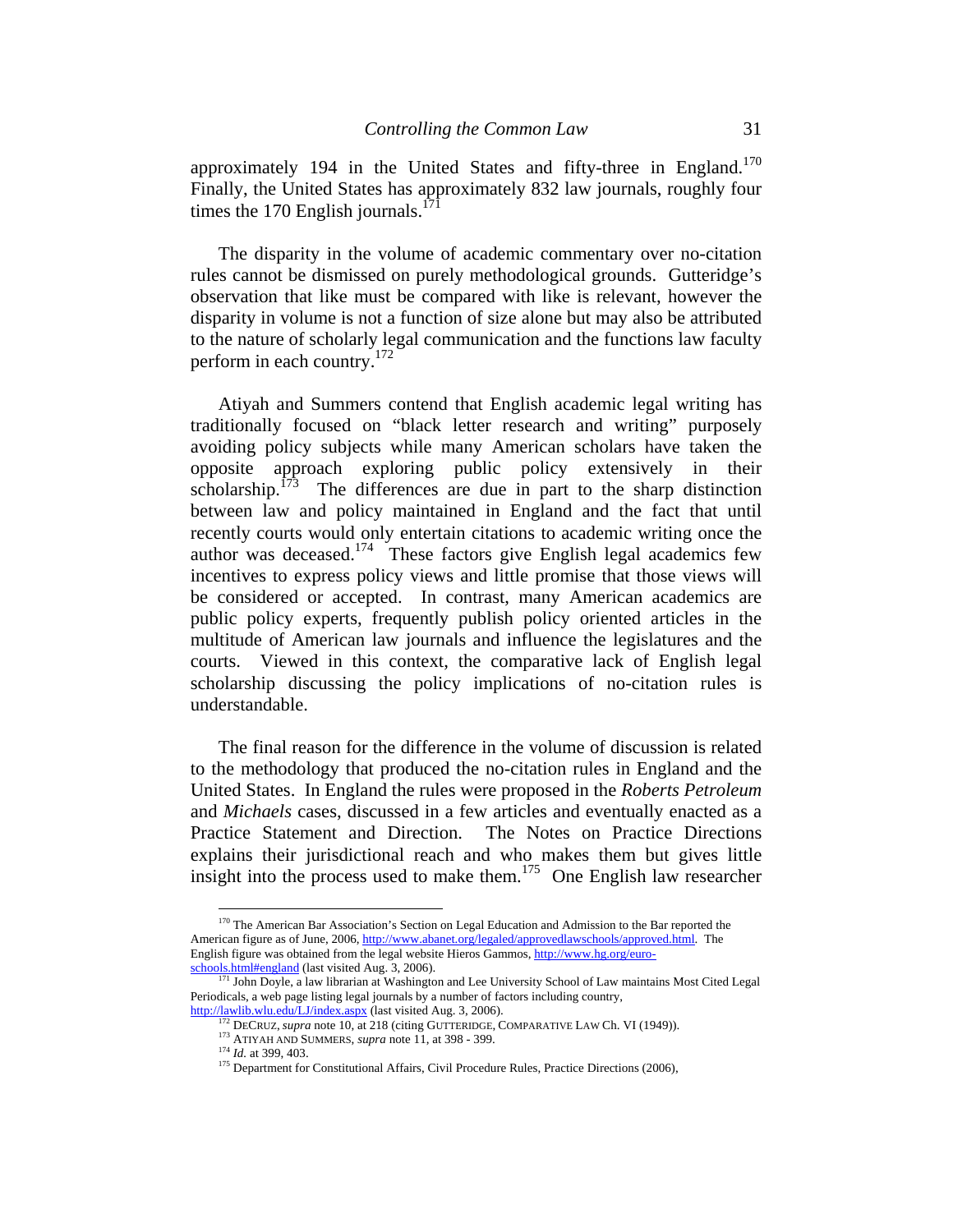explained that individuals charged with making practice directions "consult widely" when making them.176 Justice Laddie wrote the *Michaels* opinion and postscript discussing no-citation rules and as a result was placed on the Working Party that eventually produced the 2001 Practice Direction. Justice Laddie observed that the Working Party did not conduct any studies or circulate any notes or drafts of their work for comment.<sup>177</sup>

The process employed in the United States to create Rule 32.1 is different from the process used in England to create Practice Directions.<sup>178</sup> Rule 32.1 and all other federal Rules of Civil and Criminal Procedure are technically promulgated by the Supreme Court and approved by the Congress.<sup>179</sup> The Judicial Conference of the United States is the policy making body responsible for proposing changes in the Rules to the Supreme Court.<sup>180</sup> The Judicial Conference performs this duty through its Standing Committee on Rules of Practice and Procedure and Advisory Committees.181 The process of making Rule 32.1 was complex and took an exceptionally long time as described above.<sup>182</sup> The Advisory Committee surveyed judges, sought and received over five hundred comments, reviewed the empirical studies discussed above and debated the proposed rule for several years. The work of the Advisory Committee has been chronicled by its Reporter Patrick J. Schlitz in a law review article.<sup>183</sup>

The method for adopting no-citation rules in the United States appears to have been more democratic than the English approach. The Advisory Committee's search for input from a wide variety of sources over a long period of time explains the exponentially greater volume of discussion over no-citation rules in the United States. The wealth of information at the disposal of the Advisory Committee also explains why more policy justifications were cited in the Committee Note accompanying Rule 32.1 than were cited in the 2001 English Practice Direction.

http://www.dca.gov.uk/civil/procrules\_fin/contents/frontmatter/raprnotes.htm.<br><sup>176</sup> E-mail from Elaine Wintle, Librarian at Blackstone Chambers (May 4, 2006) on file with author.<br><sup>177</sup> Telephone interview with Sir Hugh Lad

with the firm of Willoughby & Partners, a firm specializing in intellectual property law with offices in London and Oxford (May 11, 2006).

 $178$  Critics of this comparison might again raise the observations of Gutteridge that like is not being compared with like, *supra* note 10, The different approaches, once fully understood, are valid examples of the differences in the volume of discussion over no-citation rules.<br><sup>179</sup> Rules Enabling Act (28 U.S.C. § 2071 et seq.; Pub. L. No. 73-415; 48 Stat. 1064) and 28 U.S.C.A. § 331,

as amended by 72 Stat 356 (July 11, 1958). 180 4 CHARLES ALAN WRIGHT & ARTHUR R. MILLER, FEDERAL PRACTICE AND PROCEDURE § 1007 (3<sup>rd</sup> ed.

<sup>1998). 181</sup> *Id.* 

<sup>182</sup> Schlitz, *supra* note 72, at 1437. 183 *Id.* at 1434-1458.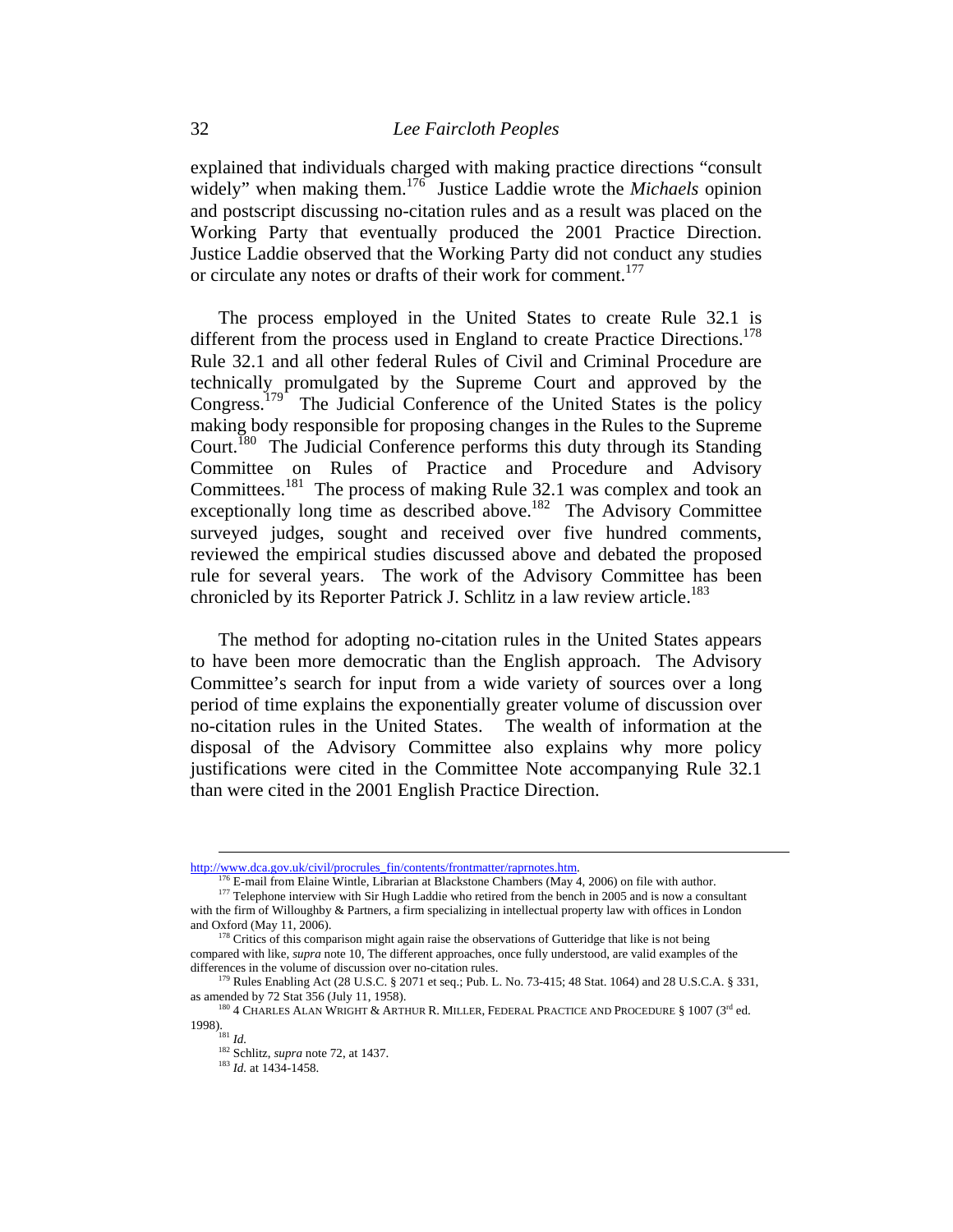#### 2. Substance of Arguments

Different substantive policy arguments over no-citation rules were made in each country. Significant concerns over the effects of no-citation rules on the accountability of courts and the transparency of the judicial process were raised in the United States but not in England.<sup>184</sup> The apparent lack of concern over accountability and transparency are explained through close examination of the English judicial system and its judges.

Martineau contends the English oral tradition is not as accountable as the United States system.<sup>185</sup> The English system of conducting court proceedings openly and orally with few written pleadings and decisions delivered *ex tempore* from the bench was traditionally thought of as highly transparent and accountable. Everything was done orally in open court giving the public complete access. However, Martineau contends this confuses the ability to see a process with accountability. The oral tradition is not as accountable as the written because it requires attendance and perfect memory of what was said. Accountability and transparency are more completely achieved in the United States where nearly everything is written down according to Martineau. Perhaps more policy concerns over the transparency and accountability of no-citation rules were raised in the United States than in England because American lawyers and judges, accustomed to the written system, demanded accountable and transparent no-citation rules.

Characteristics of the judiciary in England and the United States explain the different levels of concern over the accountability and transparency of no-citation rules. Atiyah and Summers posit that English judges have more trust in the political establishment and less trust in the public and juries.<sup>186</sup> On the contrary, American judges trust the people and are skeptical of the establishment.<sup>187</sup> A relevant example is Judge Arnold's critique of his own jurisdiction's no-citation rule in *Anastasoff* for its lack of accountability.<sup>188</sup> Patrick J. Schlitz, Reporter to the Advisory Committee for Rule 32.1,

<sup>&</sup>lt;sup>184</sup> Munday discussed the arousal of suspicion and lack of respect for courts and the judicial system created by certain publication practices but raises them only as an example of the comparatively extreme depublication practices of the State of California and isn't specifically critical of the English no-citaiton rules on these grounds.<br>Munday, *supra* note 141.<br><sup>185</sup> MARTINEAU, *supra* note 11, at 118-120.

<sup>&</sup>lt;sup>186</sup> ATIYAH AND SUMMERS, *supra* note 11, at 39.<br><sup>186</sup> ATIYAH AND SUMMERS, *supra* note 11, at 39.<br><sup>187</sup> ATIYAH AND SUMMERS, observation confirms H.L.A. Hart's critique of the "extreme skepticism" of the instrumentalist movement in America, *See* ATIYAH AND SUMMERS, *supra* note 11, at 259. English no-citation rules would not cause Hartians concern on policy grounds of accountability, transparency or equal access to

justice. 188 *Anastasoff,* 223 F.3d at 904. *See also* the critique of retired Judge Patricia Wald recounted by Penelope Pether, *supra* note 158, at 1487.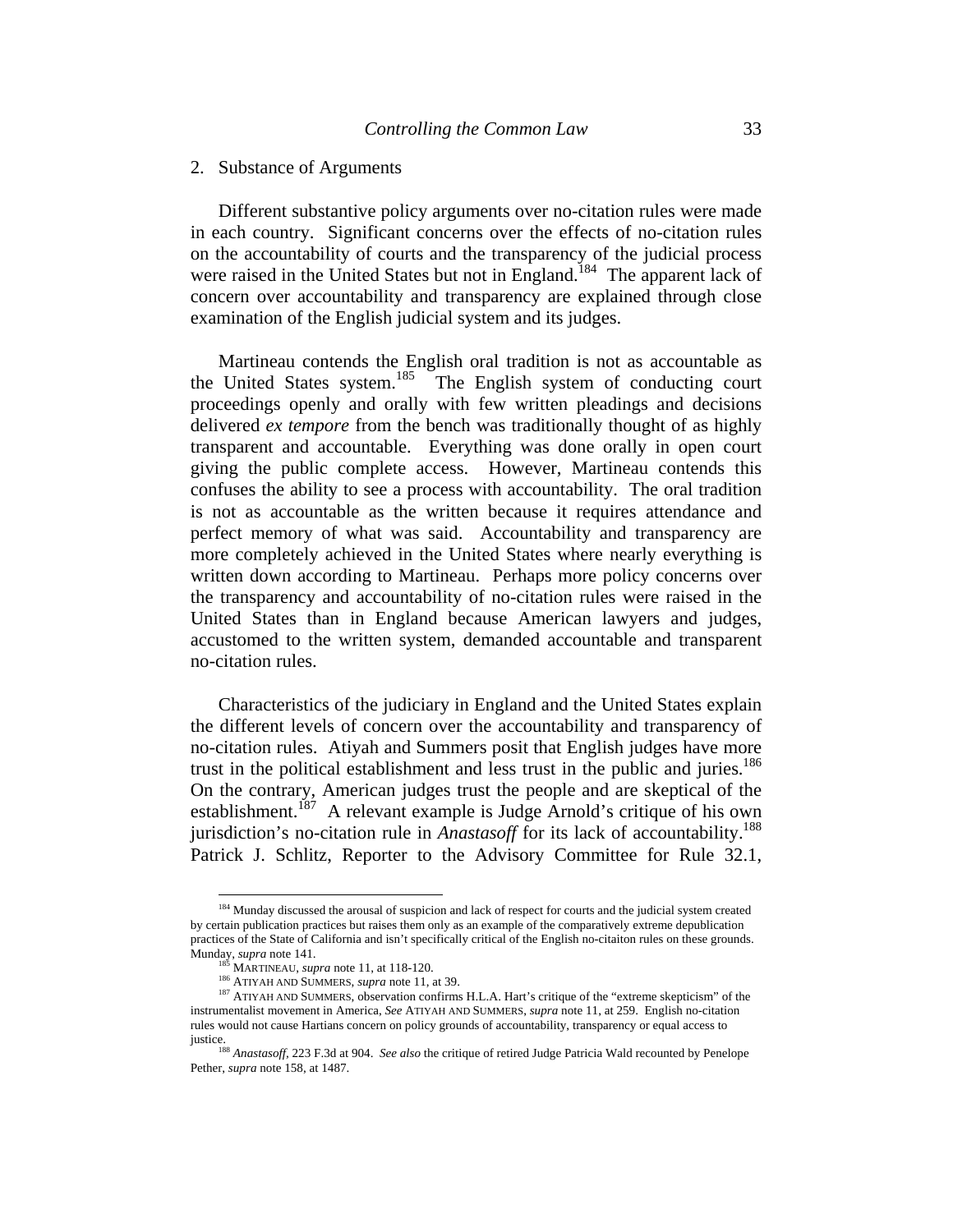exclusively quoted the comments of judges in one law review article to illustrate opposition to restrictive no-citation rules on grounds of transparency and accountability.<sup>189</sup> The skepticism of American judges explains why they have been more vocal on the issues of transparency and accountability of no-citation rules than their English counterparts.

An obvious area for further comparison is the difference over free speech arguments. They were copious in the United States and non-existent in England. An in-depth exploration of the right to free speech in the United States and England is beyond the scope of this article.<sup>190</sup> English law has traditionally protected free speech. Scholars date the protection back to "the time of Blackstone and to the foundations of British democratic law."<sup>191</sup> Freedom of expression is restricted by English common law and statutes in the areas of "defamation, sedition, censorship, contempt of court, obscenity and nondisclosure of official secrets."192 England comes closest to the United States' First Amendment in the Human Rights Act of 1998, which gives "further effect to rights and freedoms guaranteed under the European Convention on Human Rights."193 The European Convention explicitly ensures the right to freedom of expression without interference by public authority.194 Despite these protections of the right to free speech, the English legal community did not object to no-citation rules on free speech grounds.

An explanation for the lack of English objection to no-citation rules on free speech grounds can be extrapolated from the observations of Professor Ronald Dworkin that the rule of law as it exists in the United States has more of an individual rights flavor than is found in England.<sup>195</sup> Dworkin has also observed that England offers less formal protections to free speech and other civil rights than most European countries.<sup>196</sup> Dworkin's

<sup>&</sup>lt;sup>189</sup> Schlitz, *supra* note 2, at 48-49.<br><sup>190</sup> *See R.J. Krotoszynski*, The First Amendment in Cross-Cultural Perspective (2006); Audrey C. Tan, *Employer Liability for Racist Hate Speech by Third-Parties: Comparison of Approaches in Great Britain and the United States,* 20 LOY. L.A. INT'L & COMP. L.J. 873 (1998); Gregory T. Walters, *Bachchan v. India Abroad Publications Inc.: The Clash Between Protection of Free Speech in the United States and Great Britain,* 

<sup>16</sup> FORDHAM INT'L L. J. 895 (1992/1993). http://www.cambridge.org/catalogue/catalogue.asp?isbn=0521854016 191 Susan F. Sandler, *National Security Versus Free Speech: A Comparative Analysis of Publication Review Standards in the United States and Great Britain,* 15 BROOK. J. INT'L L. 711, 741 (1989) (citing D. YARDLEY, INTRODUCTION TO BRITISH CONSTITUTIONAL LAW 85-86 (1978)). 192 *Id.* 

<sup>&</sup>lt;sup>193</sup> Human Rights Act 1998, 1998 Chapter 42, quoting § 1. Provisions giving effect to freedom of expression are found at § 12.  $194$  European Convention for the Protection of Human Rights and Fundamental Freedoms art. 10(1), Nov. 4,

<sup>1950, 213</sup> U.N.T.S. 221. 195 ATIYAH AND SUMMERS, *supra* note 11, at 52 (citing Ronald Dworkin, *Political Judges and the Rule of* 

*Law,* LXIV PROC. BRIT. ACAD. 259, 286 (1978)). 196 Michael L. Principe, *Albert Venn Dicey and the Principles of the Rule of Law: Is Justice Blind? A* 

*Comparative Analysis of the United States and Great Britain,* 22 Loy. L.A. Int'l & Comp. L. Rev. 357 (2000) (citing RONALD DWORKIN, A BILL OF RIGHTS FOR BRITAIN 1 (1990)).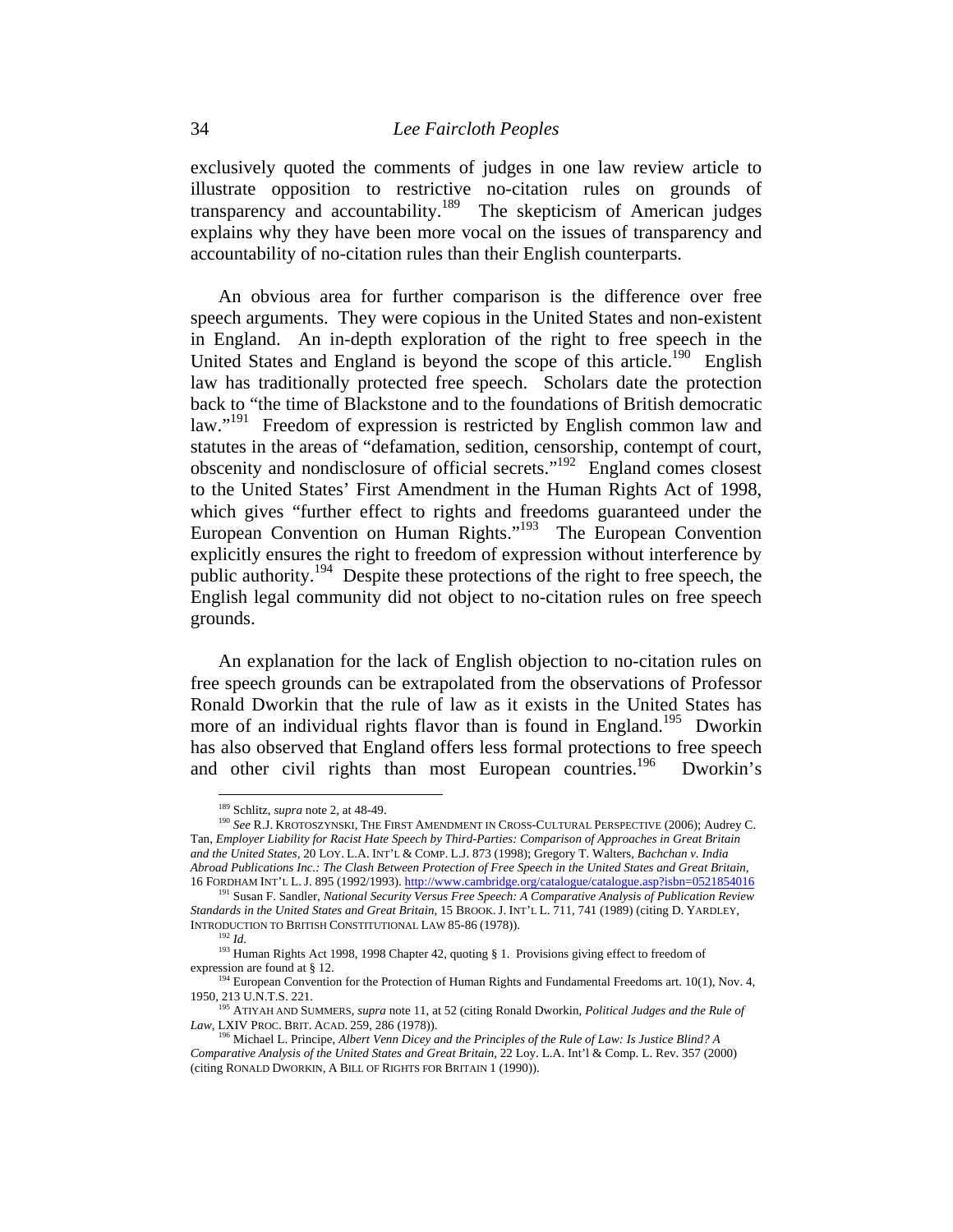observations explain the free speech fervor expressed in America over nocitation rules and the comparative paucity of concern in England. The lack of English objection to no-citation rules on free speech grounds also confirms the observations of Atiyah and Summers that the English judiciary on the whole has more trust in the political establishment than American judges do.<sup>197</sup> If English judges trust the establishment they would be less likely to raise free speech concerns over no-citation rules.

Examining the volume and substance of policy arguments over nocitation rules illuminates the approaches taken in England and the United States. The volume of policy arguments over no-citation rules were greater in the United States than in England because America has comparatively more experience with no-citation rules and therefore more to say about them. Differences in scholarly communication and the methods used to create the rules also explain the disparity in the volume of policy arguments. Substantive distinctions between policy arguments made in England and the United States are explained by the different oral and written traditions, characteristics of the judiciary, different conceptions of the right to free expression and Dworkin's theories of individual rights.

#### IV. THE FUTURE OF THE COMMON LAW

The previous sections looked into the past to examine why England and the United States took specific approaches to no-citation rules. This final section looks forward to predict what effect these approaches will have on the common law. As this section will discuss both precedent and *stare decisis* it is important to distinguish the two often confused terms.<sup>198</sup> Precedent is a decision of a court that may or may not be binding on courts in future cases.199 *Stare decisis* is derived from the Latin "to stand by things that have been decided."200 Under the doctrine of *stare decisis* courts may be bound to follow a particular precedent.<sup>201</sup> A complete exposition of the

<sup>&</sup>lt;sup>197</sup> ATIYAH AND SUMMERS, *supra* note 11, at 39.

<sup>&</sup>lt;sup>198</sup> Martha Draigch-Pearson argues the conflation of precedent and *stare decisis* can be blamed in part for the United States Courts of Appeals adherence to no-citation rules despite criticism. Martha Draigch Pearson, *The* 

<sup>&</sup>lt;sup>199</sup> The term is defined similarly in English and American legal dictionaries. The OXFORD DICTIONARY OF LAW 374 (2003) defines it as "A judgment or decision of a court, normally recorded in a law report, used as an authority for reaching the same decision in subsequent cases." The definition continues to distinguish between authoritative and persuasive precedent and to explain the concept of *ratio decendi.* BLACK'S LAW DICTIONARY  $1214 (8<sup>th</sup>$  ed. 2004) defines it as "A decided case that furnishes a basis for determining later cases involving similar facts or issues."

<sup>&</sup>lt;sup>200</sup> The full Latin term is *et non quieta movere*, "To stand firmly by things that have been decided (and not to rouse/disturb move things at rest." RUSS VERSTEEG, ESSENTIAL LATIN FOR LAWYERS 159 (1992).<br><sup>201</sup> The OXFORD DICTIONARY OF LAW 475 (2003) defines it as "A maxim expressing the underlying basis of

the doctrine of precedent, i.e. that it is necessary to abide by former precedents when the same point arises again in litigation." BLACK'S LAW DICTIONARY 1442 (8<sup>th</sup> ed. 2004) defines it as "the doctrine of precedent, under which it is necessary for a court to follow earlier judicial decisions when the same points arise again in litigation."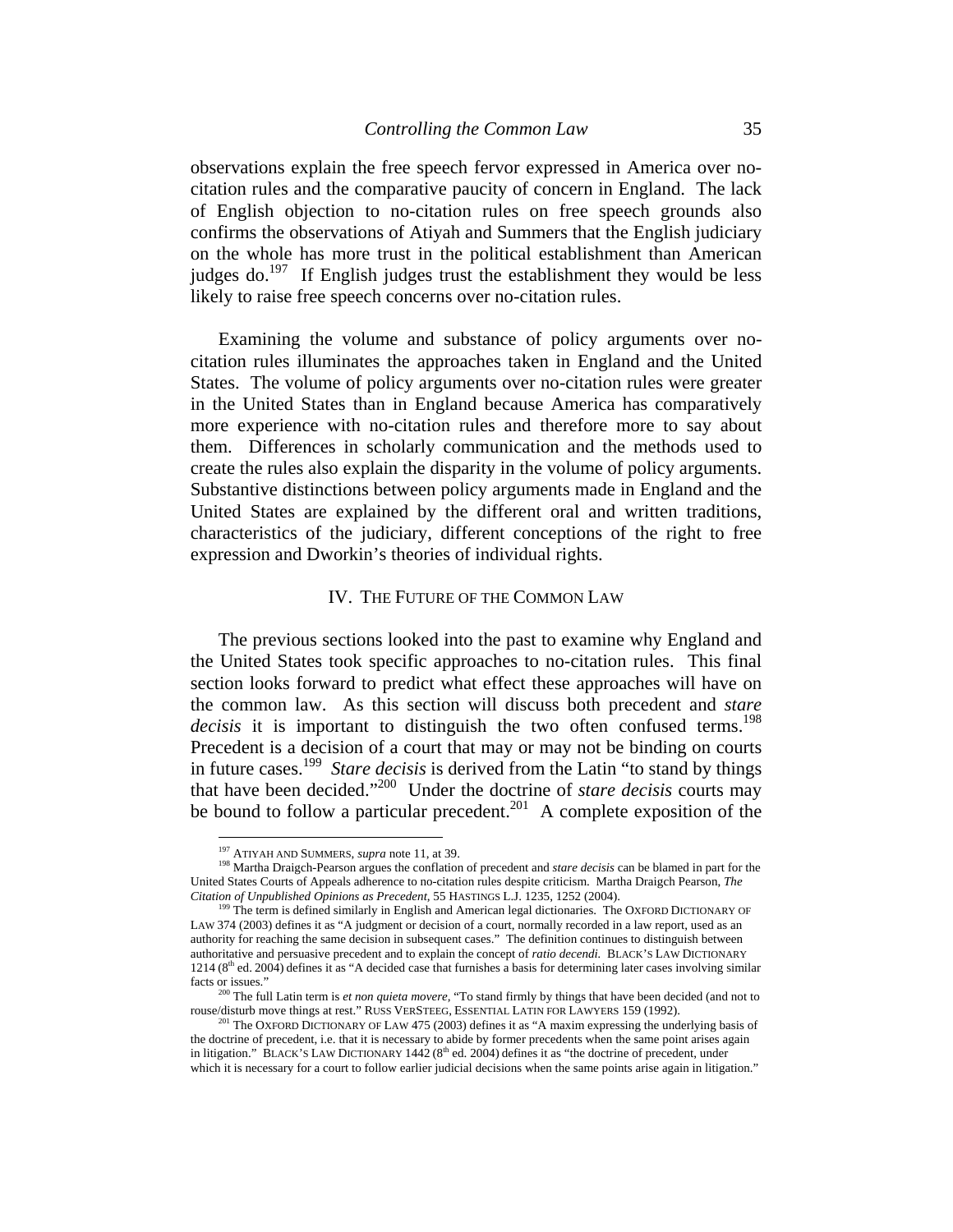differences between the terms in England and the United States is beyond the scope of this article.

#### *A. The Precedential Value of Unreported Judgments in England*

In England unreported judgments were traditionally given the same precedential weight as reported judgments according to the strict English understanding of *stare decisis.*<sup>202</sup>The no-citation rule proposed in *Roberts Petroleum* and codified as a Practice Statement did not, on its face, limit the precedential value given to unreported judgments. The practical effect of early no-citation rules was to limit the precedential value of unreported judgments. If unreported judgments cannot be cited to the court except in limited circumstances they cannot have any force as precedent. This is especially true in England where traditionally judges take a rather passive role and normally do not consider cases other than those brought up by lawyers in their arguments.<sup>203</sup>

The early no-citation rule announced in the 1996 Practice Statement was criticized for placing too much power in the hands of the law reporters. Some commentators saw the early rule's restriction on citation of cases based only on their status as reported or unreported as making the law reporters and not the judges "arbiters of what is the law."204

The next phase of English no-citation rules developed in part from Justice Laddie's observation in *Michaels* of a weakness in the early nocitation rules. According to the principles of *stare decisis,* lower courts in England would not be able to ignore unreported judgments of superior courts.<sup>205</sup> The 2001 Practice Direction remedied this problem by giving judges the power to declare the precedential value of certain cases the moment they are decided by including an overt statement to that effect in the judgment. The rule also has the retroactive effect of requiring judges to look at cases cited to them to determine if those cases extend or add to existing law or merely apply decided law to the facts. Commentators view it as an extension of the judges' lawmaking role as it took power from the law reporters and gave it to the judges.  $206$ 

<sup>&</sup>lt;sup>202</sup> For an explanation of the operation of precedent in England *See* ZANDER, *supra* note 16, at chapters 4-5.<br><sup>203</sup> *See* INGMAN, *supra* note 5, at 439.<br><sup>204</sup> ZANDER, *supra* note 16, at 323 (citing W. H. Goodhart,

Rights. *Id.* at 255. 206 Munday, *supra* note 105, at 8.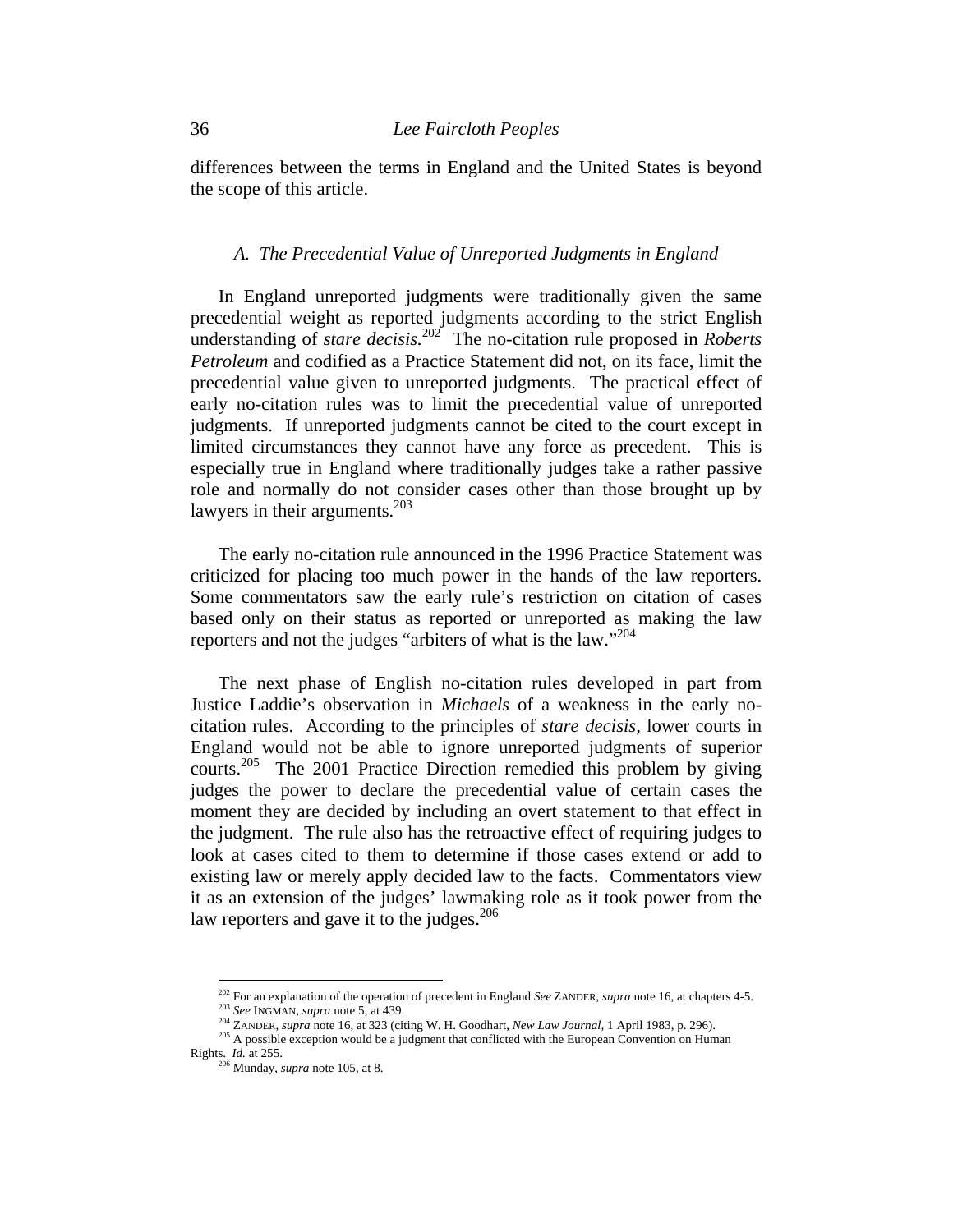### *B. The Precedential Value of Unpublished Opinions in the United States*

The American system of comprehensive reporting meant that traditionally there were not many unpublished cases for lawyers to cite. Professor Bob Berring remarked that traditionally if an American case did not appear in the West Reporter system it was not a "real" case in the "eyes of legal authority" and could not be cited.<sup>207</sup> More unpublished cases appeared as a result of the movement to control publication in the middle of the twentieth century. The individual federal circuits were left to develop their own rules on the precedential value of unpublished cases. Currently, the rules among the circuits are not consistent.<sup>208</sup> Four circuits (the First, Ninth, Tenth and Eleventh) treat them as non-binding precedent and permit citation for persuasive value.<sup>209</sup> Six circuits (the Third, Fifth, Seventh, Eighth, D.C. and Federal) have rules declaring unpublished opinions are not precedent.<sup>210</sup> The Second and Fourth circuits have no rules.<sup>211</sup>

The precedential value of unpublished opinions was the central issue explored in both the *Anastasoff* and *Hart* cases. Judge Arnold's opinion in *Anastasoff*, is an impassioned historical defense of the doctrine of precedent. Arnold contends the Framers intended the doctrine of precedent to limit judicial power. He argues their understanding of precedent was derived from the writings of Blackstone, Coke and other authorities. The opinion is filled with quotations from these authorities expounding a view of precedent as a limit on judicial power. A judge under this view determines the law "not according to his own judgements, but according to known laws" and does not "pronounce a new law but maintains and expounds the old." $^{212}$ 

An opposite perspective on the precedential value of unpublished opinions is offered by Judge Kozinski in the *Hart* case. 213 Judge Kozinski devotes the bulk of the opinion to an eloquent defense of no-citation rules. He takes issue with Judge Arnold's historical defense of precedent. Judge Kozinski does not believe the Framers had such a rigid view of precedent, contends there was lively debate over the issue and cites examples of

<sup>207</sup> Robert Berring, *Legal Information and the Search for Cognitive Authority,* 88 CAL. L. REV. 1673, 1692

<sup>(2000). 208</sup> Draigch-Pearson, *supra* note 198, contains a useful chart noting the precedential value given to unpublished opinions by the rules of each federal circuit. The discussion in the following sentences is adapted

<sup>&</sup>lt;sup>209</sup> 1ST CIR. R. 32.3(a)(2); 9TH CIR. R. 36.3(a); 10TH CIR. R. 36.3(a); and, 11TH CIR R. 36.2.<br><sup>210</sup> 3D CIR. R. APP. I IOP 5.2; 5TH CIR. R. 47.5.4; 7TH CIR. R. 53(b)(2)(iv); 8TH CIR. R. 28A(i); D.C. CIR. R.<br>36(c)(2); and

<sup>&</sup>lt;sup>211</sup> 4TH CIR. R. 36(c) and 6TH CIR. R. 28(g). <sup>212</sup> *Anastasoff,* 223 F.3d at 901.<br><sup>213</sup> *Hart*, 266 F.3d at 1155.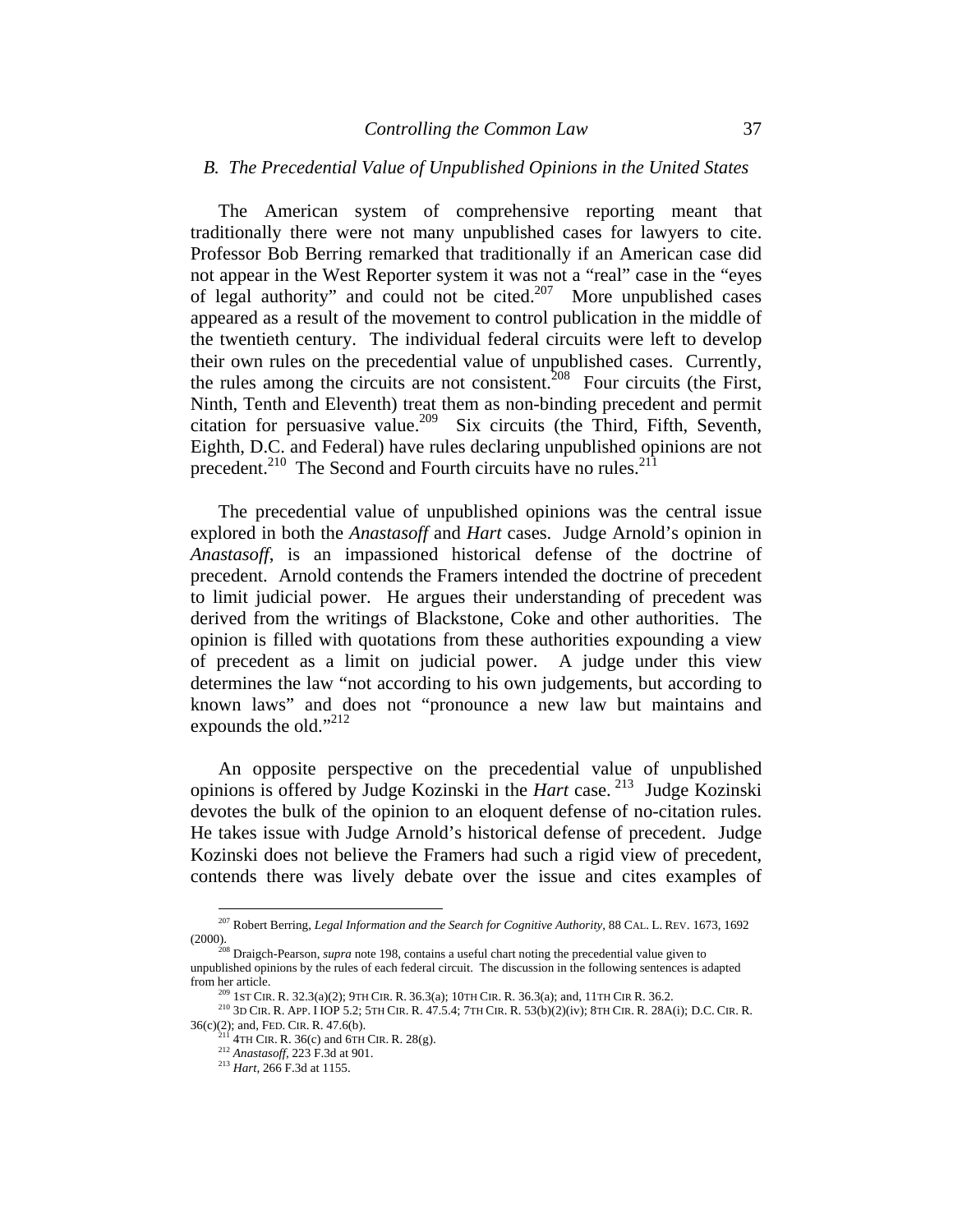flexibility in the common law. The absence of a strict hierarchy of courts and reports often rejected as unreliable are offered as examples of impediments to the strict system of precedent Judge Arnold portrays. Judge Kozinski also cites examples of early American judges ignoring their own decisions to refute Judge Arnold's historical arguments.<sup>214</sup> Several law review articles examining the historical methods of both Judge Arnold and Judge Kozinski conclude that Judge Kozinski's analysis is the more sound. $^{215}$ 

*Anastasoff*, *Hart* and Rule 32.1 do nothing to resolve the question of the precedential weight of unpublished decisions in the United States. The Committee Note accompanying the text of Rule 32.1 states "Most importantly, it [Rule 32.1] says nothing whatsoever about the effect that a court must give to one of its own "unpublished" or "non-precedential" opinions or to the "unpublished" or "non-precedential" opinions of another court."<sup>216</sup> Because Rule 32.1 does away with any restrictions on citing unpublished opinions attorneys will cite them and courts will be called upon to decide their precedential value. Patrick Schlitz, Reporter to the Advisory Committee, believes the Committee is "naïve" in its position that the Rule allows courts to maintain a distinction between precedential and nonprecedential opinions.217 In his capacity as Reporter, Schlitz received and synthesized a number of comments on the Rule including comments from several judges who believed "as a practical matter, we expect that [unpublished opinions] will be accorded significant precedential effect, simply because the judges of a court will be naturally reluctant to repudiate or ignore previous decisions."218 Schlitz also makes an observation similar to Justice Laddie's postscript in the *Michaels* case that lower courts will have to treat unpublished opinions of superior courts as binding under the doctrine of *stare decisis.219*

### *C. Comparing the Operation of Stare Decisis*

Atiyah and Summers' *Form and Substance in Anglo-American Law* compares the operation of *stare decisis* in England and the United States in

 $\overline{a}$ 

*Precedential Effect of Unpublished Opinions*, 34 LOY. L.A. L. REV. 1255 (2001).<br><sup>216</sup> Report of the Advisory Committee on Appellate Rules, May 22, 2003,<br> $\frac{http://www.uscourts.gov/rules/Repository/AP5-2003.pdf.}{^{217} Schlitz, *supra* note 2, at 40.}$ 

<sup>&</sup>lt;sup>214</sup> *Hart, 266 F.3d at 1155, n. 20. D. D. D. 215 Christian F. Southwick, Unprecedented: The Eighth Circuit Repaves Anitquas Vias With a New* <sup>215</sup> Christian F. Southwick, *Unprecedented: The Eighth Circuit Repaves An Constitutional Doctrine,* 21 REV. LITIG. 191 (2002). Joshua R. Mandell, *Trees That Fall in the Forrest: The* 

<sup>&</sup>lt;sup>218</sup> Id. (citing Letter from John L. Coffey et al., Circuit Judges, U.S. Court of Appeals for the Seventh Circuit, to Samuel A. Alito, Jr., Chair, Advisory Comm. on Appellate Rules 1 (Feb. 11, 2004),

http://www.secretjustice.org/pdf\_files/Comments/03-AP-396.pdf (Comment 03-AP-396)). 219 *Id. Michaels* [2001] Ch. at 521.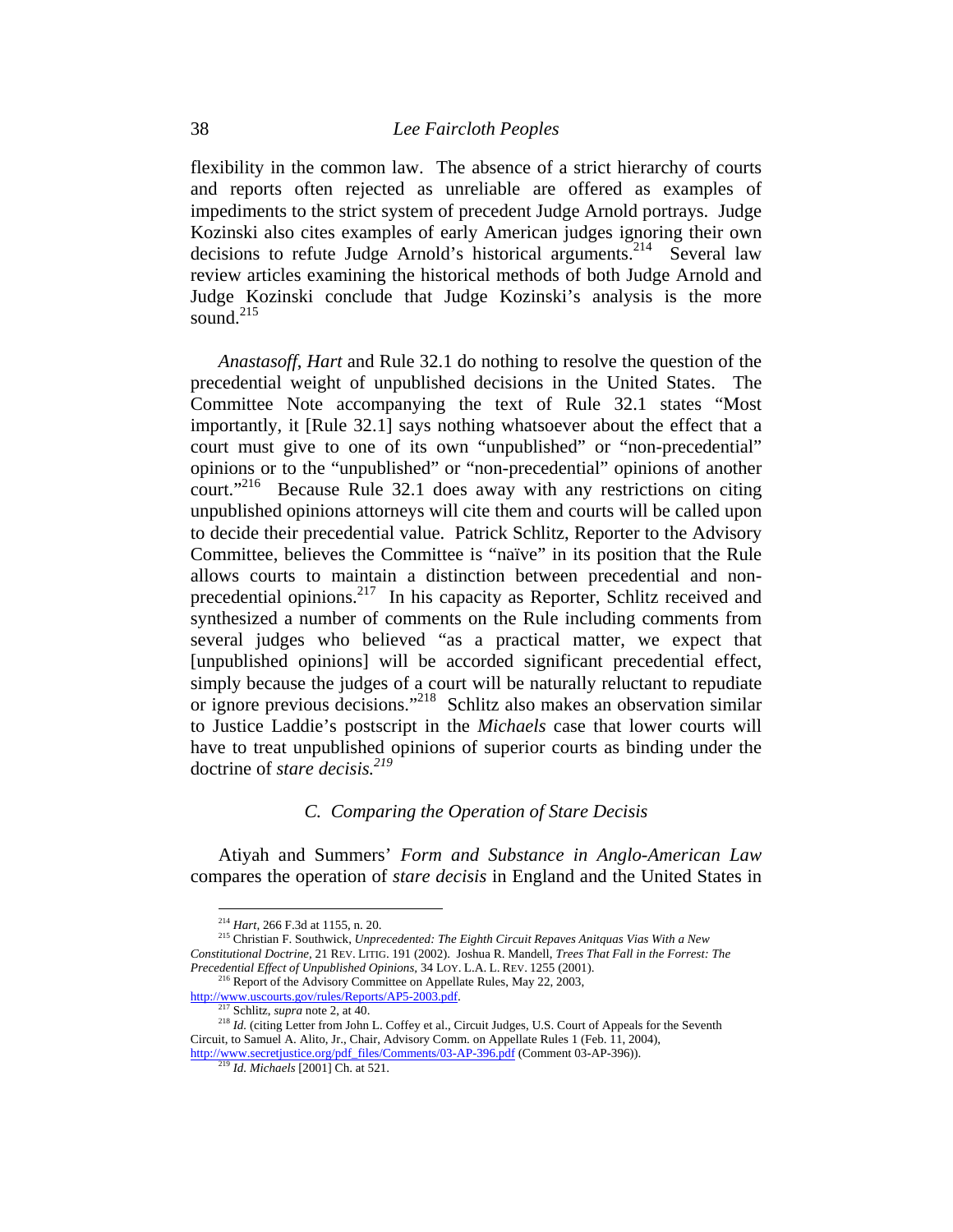support of the book's overall thesis that the English legal system is more formal than the American legal system. English courts were historically bound to follow their own previous decisions and lower courts followed the decisions of higher courts. The practice relaxed somewhat in the late twentieth century, but English courts' approach to *stare decisis* is still very strict by American standards. The authors explore several aspects of *stare decisis* in their comparison.

First, they contend United States courts have more power to disregard otherwise binding precedents than English courts. United States courts can disregard an otherwise binding precedent if it has not undergone a trial period to prove it is in fact settled law. To the contrary, English courts can be bound instantaneously by decisions.<sup>220</sup> An American judge may disregard an otherwise binding case if it was not unanimously decided. In England judges devote a great deal of effort to dissecting the *ratio decidendi* of a plurality judgment and follow it.<sup>221</sup>

The United States Supreme Court and the highest courts of each American state are capable of overruling their own previous decisions as well as the decisions of inferior courts. In contrast, the House of Lords has only enjoyed the power to overrule its own previous decisions since  $1966.<sup>222</sup>$  The authors also argue that precedents have less mandatory formality in America and English judges are more willing to follow decisions they do not agree with and are not technically bound to follow.

These examples are used to support the conclusion that English judges approach *stare decisis* in this manner because it "contributes significantly to the predictability of decisions and certainty in the law."<sup>223</sup> Atiyah and Summers are not alone in this contention. Delmar Karlen's book *Appellate Courts in the United States and England* also concluded that English judges follow a more rigid doctrine of precedent than American judges which keeps English law "simple and compact" as judges "enjoy broad discretion in molding the law."224 Judge Richard Posner's *Law and Legal Theory in England and America* characterizes English judges as modest positivists with a firmer commitment to *stare decisis* than American judges.<sup>225</sup> Posner argues these characteristics of English judges combined with the

<sup>&</sup>lt;sup>220</sup> ZANDER, supra note 16, at 215 (citing Re Schweppes Ltd's Agreement [1965] 1 All E.R. 195).

<sup>&</sup>lt;sup>221</sup> ATIYAH AND SUMMERS, *supra* note 11, at 120-22. But see Roderick Munday, All for One, And One for *All: The Rise to Prominence of the Composite Judgment in the Civil Division of the Court of Appeal 61 C.L.J. 321* (2002) noting the decline of the plurality judgment in England.

<sup>&</sup>lt;sup>222</sup> Practice Direction (Judicial Precedent), [1966] 1 W.L.R. 1234 (H.L.).<br><sup>223</sup> *Id.* at 133.<br><sup>224</sup> KARLEN, *supra* note 11, at 86-89.<br><sup>225</sup> POSNER, *supra* note 11, at 90.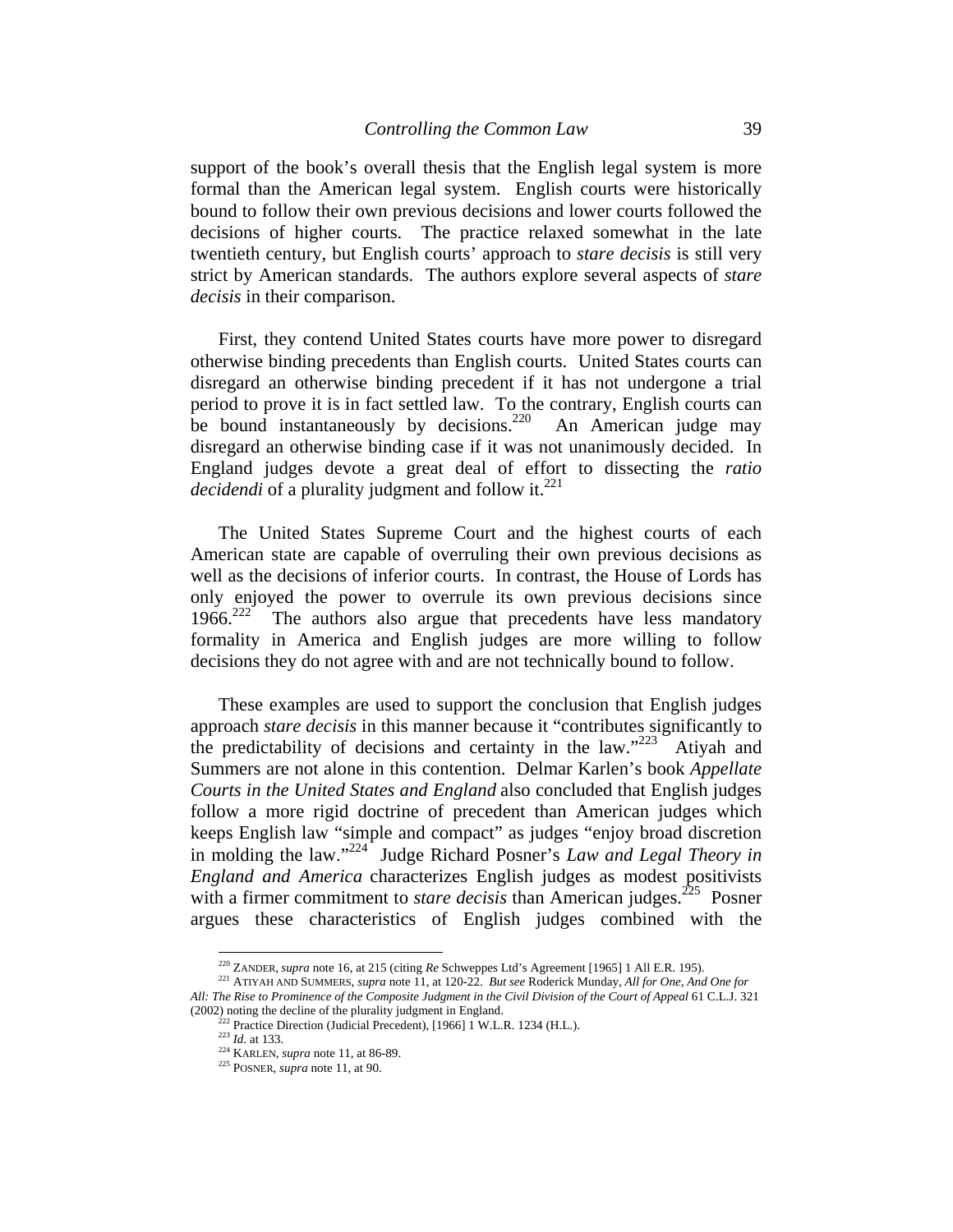proportionally smaller size of the English legal system, in comparison with the American system, are both "cause and effect of the greater certainty of English law. $^{226}$ 

These theories are supported by Richard P. Caldarone's 2004 study of the judicial decisions of the House of Lords and United States Supreme Court decisions. He found House of Lords decisions cited fewer and more relevant cases, cited the same cases more often and gave more deference to lower court decisions than United States Supreme Court decisions. $227$ Caldarone concluded English judges are more formal and give more respect to previous decisions in contrast with American judges who operate more freely in a more flexible system.<sup>228</sup>

The provisions of the 2001 Practice Direction, enabling the English judiciary to determine the precedential force of certain judgments, appears to confirm their roles as system shapers who contribute to the predictability and certainty of the common law. However, a critical analysis of the operation of this rule casts doubt on the power it gives English judges to use the rule for these purposes. From a purely technical point the statements required by the rule may lack the force of law. Traditionally, only the *ratio decidendi* of a case is binding. The *ratio decidendi* of a case is defined as "the principle or principles of law on which the court reaches its decision." $229$  Statements that a particular judgment should be binding Statements that a particular judgment should be binding precedent in the future do not form the *ratio decidendi* and therefore courts would not be bound to follow the judgment in the future. $^{230}$ 

Others have questioned the ability of judges to meaningfully control the growth of the common law by declaring the precedential value of a decision the moment it is written. Judges as mere mortals who lack omniscience are limited in their ability to use this rule to control or shape the common law in a meaningful way.<sup>231</sup> How could any judge envision the myriad of uses and applications for a particular case the day it is decided? The English commentator G. W. Bartholomew eloquently described this difficulty:

<sup>&</sup>lt;sup>226</sup> *Id.* at 90, 94. Posner argues that English cases "turn over" at a lower rate than American cases. He proves this assertion by showing the average age of citations in English Court of Appeals decisions is 28.38 years compared with 9.9 years in United States Federal Court of Appeals decisions. For a discussion of the uncertainty caused by American no-citation rules see Michael B.W. Sinclair's *Anastasoff v. Hart: The Constitutionality and Wisdom of Denying Precedential Authority to Circuit Court Decisions 64 U. PITT L. REV. 695, 701 (2003).* <sup>227</sup> Richard P. Caldarone, *Precedent in Operation: A Comparison of the Judicial House of Lords and the US* 

*Supreme Court,* 2004 P.L. 759. Because the House of Lords and Supreme Court do not hear the same types of

cases the author limited his study to cases reviewing administrative actions.<br>
<sup>228</sup> *Id.* at 766.<br>
<sup>229</sup> The OXFORD DICTIONARY OF LAW 407 (2003).<br>
<sup>230</sup> Munday, *supra* note 105, at 8.<br>
<sup>231</sup> Richard B. Cappalli, *The Co* 755, 773 (2004).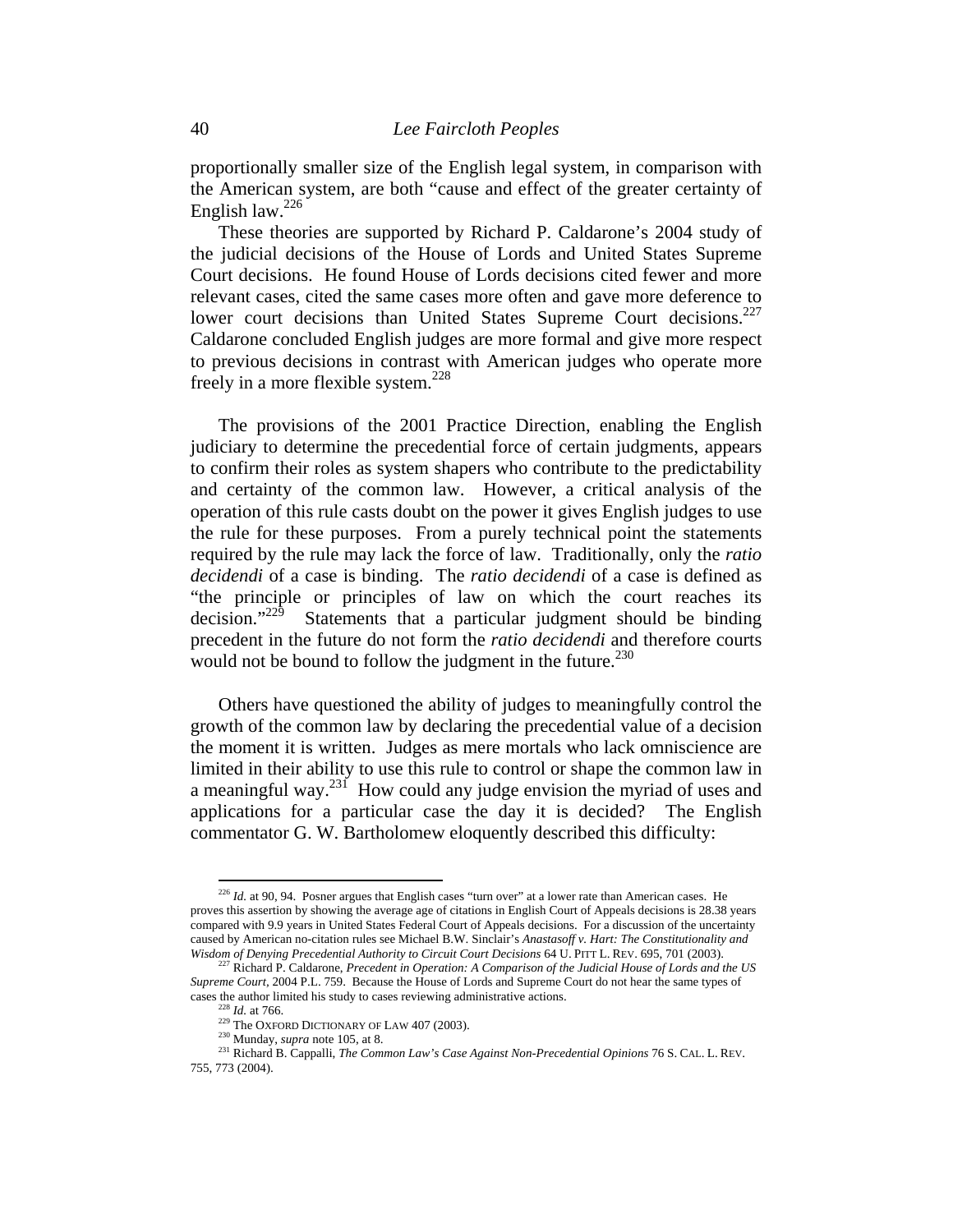The somewhat amoeboid principles of the common law grow or are restrained by their application, re-application or nonapplication to varying fact situations. They are re-phrased, re-stated and re-iterated over and over again, and what eventually emerges is often startlingly different from that from which one started. The great principle of the common law in this context is that 'great oaks from little acorns grow' - this is the *leitmotif* of the judicial process. It is the essence of the common law system that freedom, and all other principles of law, broaden down from precedent to precedent. The fact that a so-called principle of law applies in this situation rather than that, is in fact part and parcel of the principle itself. The fact that a so-called principle is phrased in one way rather than another - something which Lord Diplock tended to dismiss as a 'mere choice of phraseology' - is not separable from the principle itself. To paraphrase Wittgenstein: the principle is its statement.<sup>232</sup>

Roderick Munday also discussed the difficulty of determining which cases will be precedential "in a common law system where the facts of the cases are inextricably intertwined with statements of principle, such a dichotomy [between precedential and non-precedential cases] cannot systematically be maintained."<sup>233</sup> Attempting to prospectively declare the precedential value of cases is uncharacteristic of a common law system and seems more appropriate to a civil law system. Roderick Munday emphasized this point when discussing the *Roberts Petroleum* decision with a quote from Pierre Legrand, "The common law awaits the interpretive occasion. It is reactive and not, like the civil law, proactive or projective."<sup>234</sup> Another English commentator argues "there has been no plan in the development of the common law" and "the absence of a plan has been a condition of progress." $^{235}$ 

In England the failures of law reporters to accurately select all precedential cases for publication demonstrates the impossibility of the task. Munday cites several cases that had a material affect on the law but were not selected for publication by the law reporters.<sup>236</sup> Given adequate time

<sup>232</sup> G.W. Bartholomew, *Unreported Judgments in the House of Lords*, NEW L.J., 2 Sept. 1983, p. 781, (cited in ZANDER, *supra* note16, at 322. Interestingly, Bartholomew was writing to criticize the rule proposed in

Roberts Petroleum and not Justice Laddie's proposals in the Michaels case).<br><sup>233</sup> Munday, *supra* note 141, at 86.<br><sup>234</sup> Munday, *Over-Citation: Stemming the Tide – Part I1*, 166 J.P. 29, 30 (2002) (citing *What Can Borges* 

*Teach Us?* in FRAGMENTS ON LAW-AS-CULTURE <sup>69</sup> (1999)). 235 S.F.C. Milsom, *The Development of the Common Law* <sup>81</sup> L.Q.R. 496, 497-98 (1965). 236 Munday, *supra* note 234, at 31.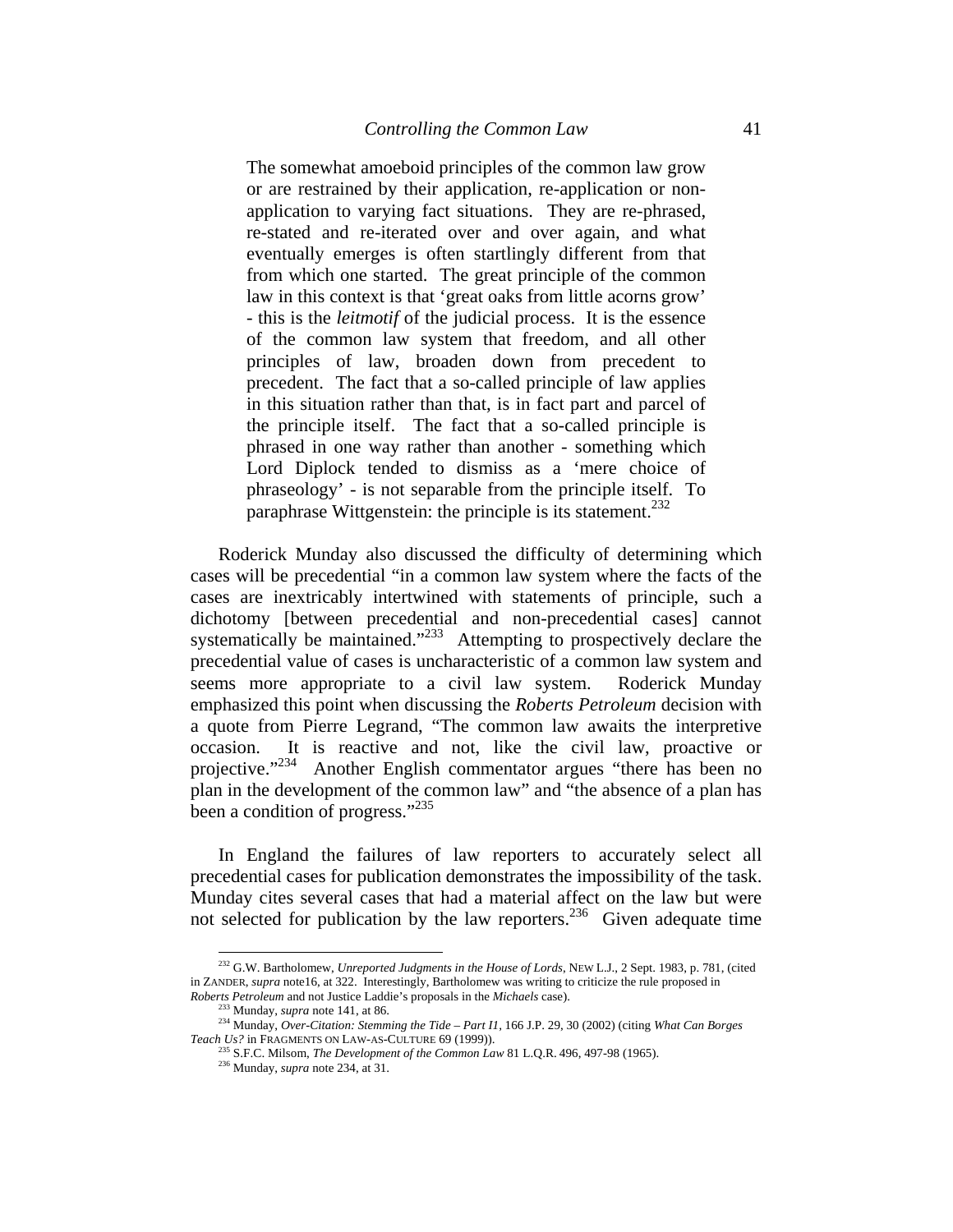the same criticism could likely be leveled against English judges declaring the precedential value of their opinions under the 2001 Practice Direction.

American commentators have echoed these sentiments, arguing that rules purporting to deny the precedential authority of a case in advance misunderstand the concept of precedent and roles of the precedent court and subsequent courts.<sup>237</sup> The role of the precedent making court is to The role of the precedent making court is to characterize its decision broadly, narrowly or in any way it chooses but it is not to decide "for one place and time only."<sup>238</sup> It is up to subsequent courts to determine the extent to which it is bound by previous decisions. Patrick J. Schlitz also questioned the ability of judges to predict the future precedential impact of their decisions citing the comment of one American lawyer who called the practice "hero-worship taken beyond the cusp of reality."239

American courts, like English law reporters, have not always accurately predicted the precedential value of a case the moment it is published. Schlitz notes a number of unpublished American cases that have been reviewed by the Supreme Court (an indication that something important was discussed in the case), unpublished cases that resolve unsettled questions of law and unpublished cases declaring acts of Congress unconstitutional.<sup>240</sup>

Rule 32.1's silence on the precedential value of unpublished opinions does nothing to clarify the issue in America. Circuits that allow judges to issue unpublished opinions and to treat those opinions as non-precedential achieve the same result at the English 2001 Practice Direction. Issuing an unpublished decision and not giving it precedential value in the future accomplishes essentially the same result as including a statement in a judgment that the case establishes no new principle of law and should not be extended beyond the instant case.

American courts also possess numerous other devices that allow them to control the common law by disposing of cases without writing a potentially precedential opinion. Appellate relief from the Supreme Court is

<sup>237</sup> Draigch-Pearson, *supra* note 198, at 1255-59. *See* Cappalli, *supra* note 231. Frederick Schauer, *Precedent* 39 STAN. L. REV. 571, 574 (1987) "At the moment we consider the wisdom of some currently contemplated decision, however, the characterization of that decision is comparatively open. There is no authoritative characterization apart from what we choose to create." "Thus, only the precedents of the past, and not forward looking precedents, stand before us clothed with generations of characterizations and re characterizations. 238 Draigch-Pearson, *supra* note 198, at 1258-59. 239 Schlitz, *supra* note 2, at 46 240 *Id.* at 46 - 47. *See also* Cappalli, *supra* note 231, at 797.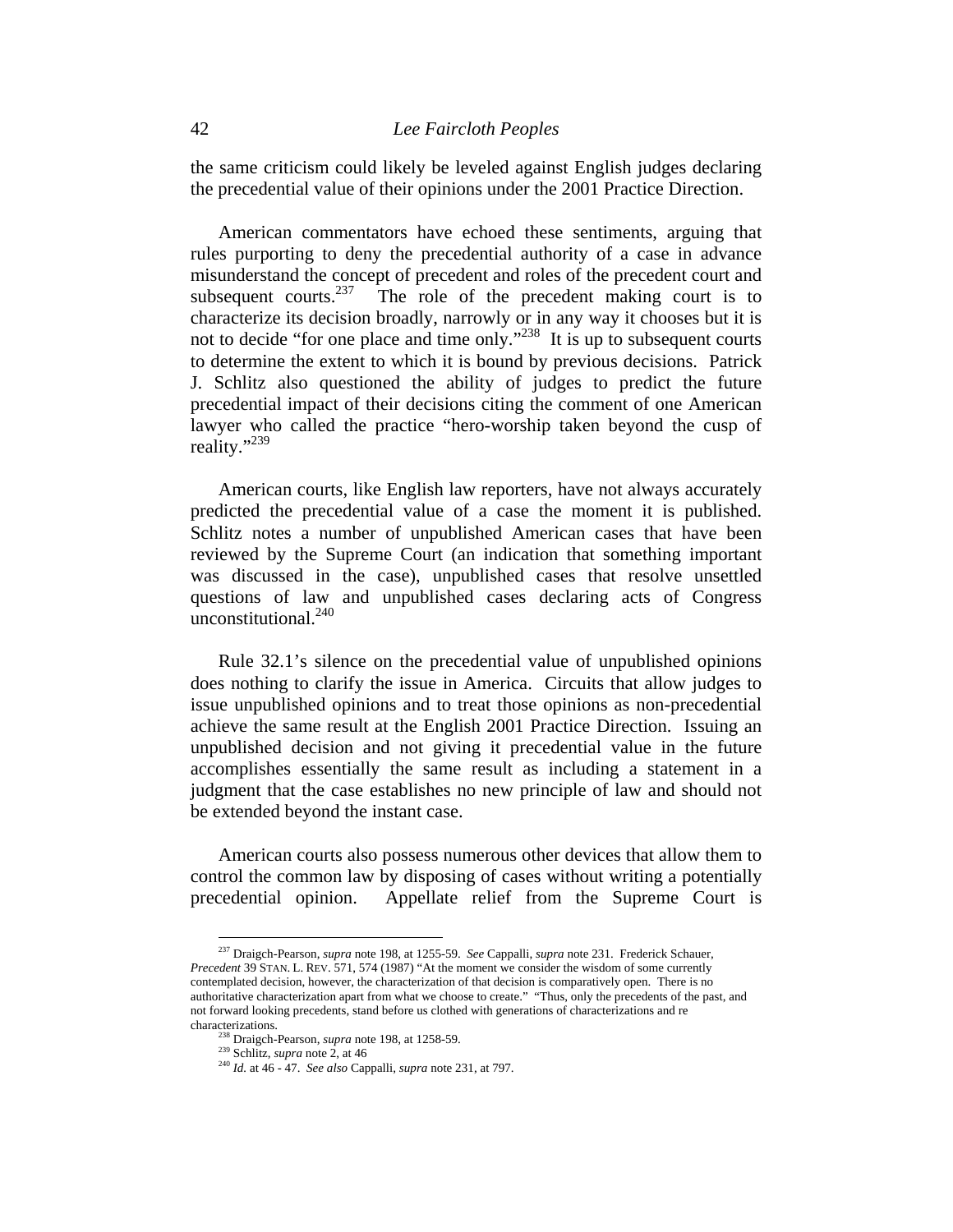notoriously rare. The Court refuses to hear most cases by issuing a brief order denying certiorari that provides no insight into the Court's refusal to accept the appeal. Summary dispositions are used by courts to decide cases with one or two sentences lacking any insight into the court's reasoning. Vacatur upon settlement is a practice whereby courts destroy their decisions based on a settlement reached by the parties. $241$  California, Hawaii and Arizona state courts depublish opinions by retrospectively removing them from the record and rendering them worthless as precedent after they have been published. $^{242}$ 

The ability of judges in both England and America to control the common law by prospectively predicting the precedential weight of their decisions is questionable. It remains to be seen whether English law will remain predictable and certain through the exercise of this power.

### *D. Hart & Dworkin*

The opposite approaches taken in England and America to no-citation rules confirms the dichotomy between the jurisprudential theories of H.L.A. Hart and Ronald Dworkin. The late Oxford Professor of Jurisprudence Herbert Lionel Adolphus Hart is credited with re-energizing English positivism.243 Hart was a formalist in many respects, especially in his view of the comprehensiveness of existing law.<sup>244</sup> For Hart the "life of the law" consists of rules which "do not require a fresh judgment from case to case."245 Hart believed the "central or core cases, falling fair and square within the scope of a rule, give rise to no indeterminacy, and can be dealt with by those whose business it is to apply the law without falling back on any element of discretion."<sup>246</sup> Pre-existing rules are common, cases of first impression are rare and judges don't need to go beyond the plain meaning of the text or grapple with substantive meaning.<sup>247</sup>

The English no-citation rules echo Hart's positivist and formalistic approach to the judge's task. The rules allow English judges to maintain a neat and tidy closed common law universe. Judges operating in this universe can resolve most cases by relying on well known and settled

 $241$  Draigch, *supra* note 2, at 764.

<sup>242</sup> Pether, *supra* note 158, at 1479.<br>
<sup>243</sup> ATIYAH & SUMMERS, *supra* note 11, at 258.<br>
<sup>244</sup> *Id.* at 259.<br>
<sup>245</sup> H.L.A. Hart, THE CONCEPT OF LAW, 132 (1961).<br>
<sup>246</sup> ATIYAH & SUMMERS, *supra* note 11, at 260. In a post second edition, Hart softens his position stating that when "existing law fails to dictate any decision as the correct one … the judge must exercise his lawmaking powers" subject to constraints. HART, *supra* note 245, at 273. 247 ATIYAH & SUMMERS, *supra* note 11, at 259.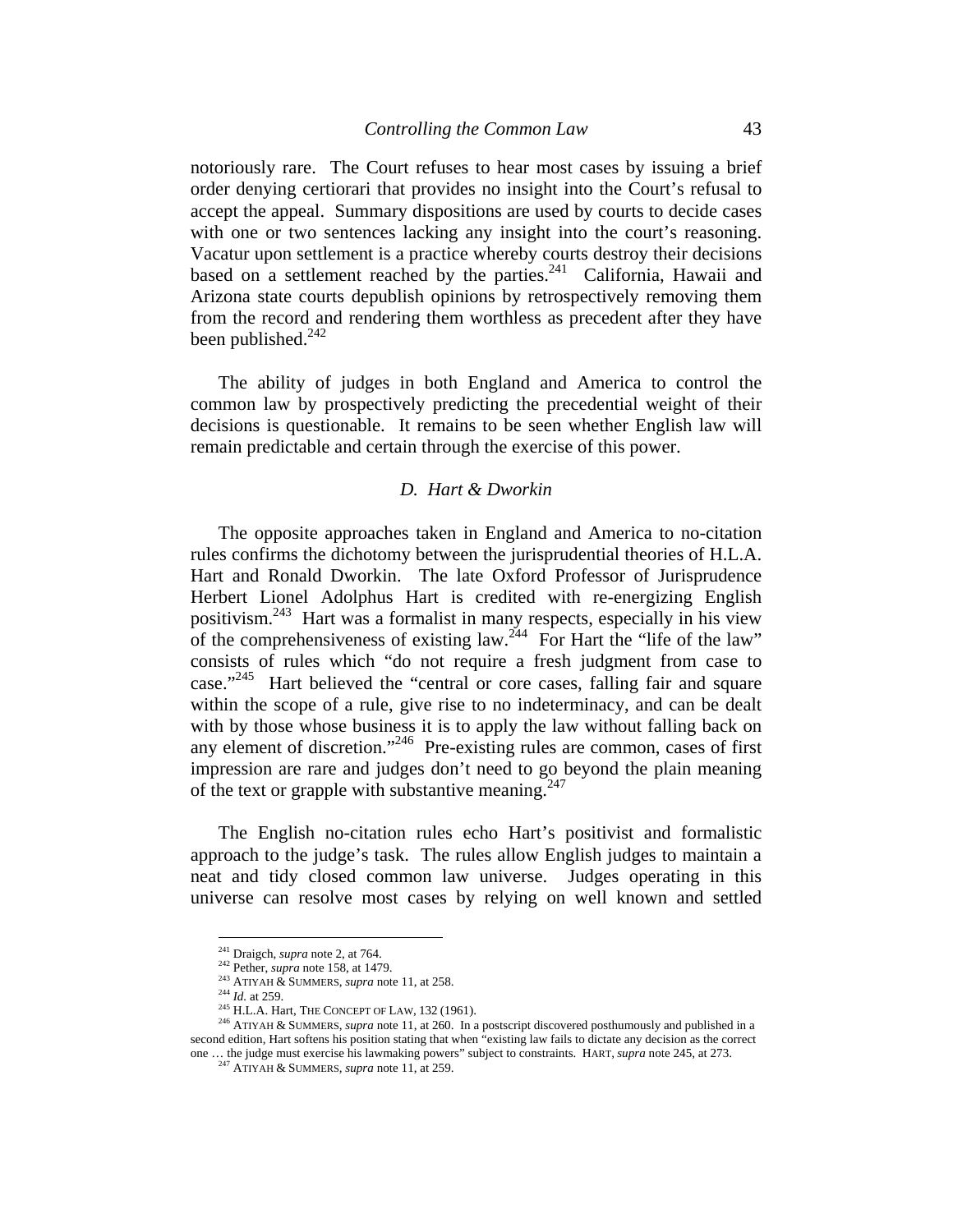precedents and do not want or need lawyers citing unpublished judgments that serve to only clutter up the common law. The rules allow judges to keep the common law in order by selecting which judgments will have precedential value in the future and which will not.

Ronald Dworkin was a student of Hart's at Oxford and offers an opposing view critical of Hart's positivism. Dworkin's "noble dream" is for judges to come to the correct answer in deciding cases by providing the closest fit with existing laws, rules and principles.<sup>248</sup> Dworkin's theory of what to do in "hard cases" meshes well with the American approach to nocitation rules expressed in Rule  $32.1^{249}$  Judges faced with hard cases where existing rules don't seem to fit should not stick with the rules as Hartian formalists but should instead search for new rules that improve the law.<sup>250</sup>

For Dworkin's theory to work the judge must be able to find new rules to fit in the hard cases. Rule 32.1's approach to unpublished opinions is the perfect match for judges dreaming the noble dream. It allows lawyers to bring unpublished decisions containing new and unique solutions to the attention of the judge. Scholars contend that Hart's theories are more closely aligned with the English legal system while Dworkin's theories appropriately describe the American system.251 Examining Hart and Dworkin's theories through the lens of no-citation rules supports these characterizations.

### *E. Enforcement of the Rules*

When examining the impact of no-citation rules on the common law of England and America it is important to determine how stringently the rules are followed and enforced. In England it appears the rules are largely ignored. Only a handful of English cases, in addition to *Roberts Petroleum*  and *Michaels*, contain any reference to lawyers citing an inappropriate number of cases or citing unreported cases unnecessarily.<sup>252</sup> None of these cases imposes any sanctions or restrictions on lawyers for this behavior, they merely complain about the practice.

<sup>248</sup> *Id. at* 263. 249 *Id.*

<sup>&</sup>lt;sup>250</sup> *Id.*<br><sup>250</sup> *Id.*<br><sup>251</sup> POSNER, *supra* note 11, at 36. ATIYAH & SUMMERS, *supra* note 11, at 264.

<sup>&</sup>lt;sup>252</sup> Munday, *supra* note 17, at 1338 (citing Naviera de Canarias SA v. Nacional Hispanica Aseduradora SA, [1977] 2 W.L.R. 442, 446; In de Lasala v. de Lasala, [1979] 2 All E.R. 1146; Lambert v. Lewis, [1982] A.C. 274; Pioneer Shipping Ltd. V. BTP Tioxide Ltd. [1981] 2 All ER 1030, 1046; MV Yorke Motors v. Edwards [1982] 1 All ER 1024). Munday, *supra* note 234, at 31 (citing Department of Health and Social Security v. Evans, [1985] 2 All ER 471, 479; Vodafone Cellular Ltd. V. Shaw, [1995] STC 353. R (on the application of Carroll and another) v. Secretary of State for the Home Department, [2001] EWCA Civ. 1224.).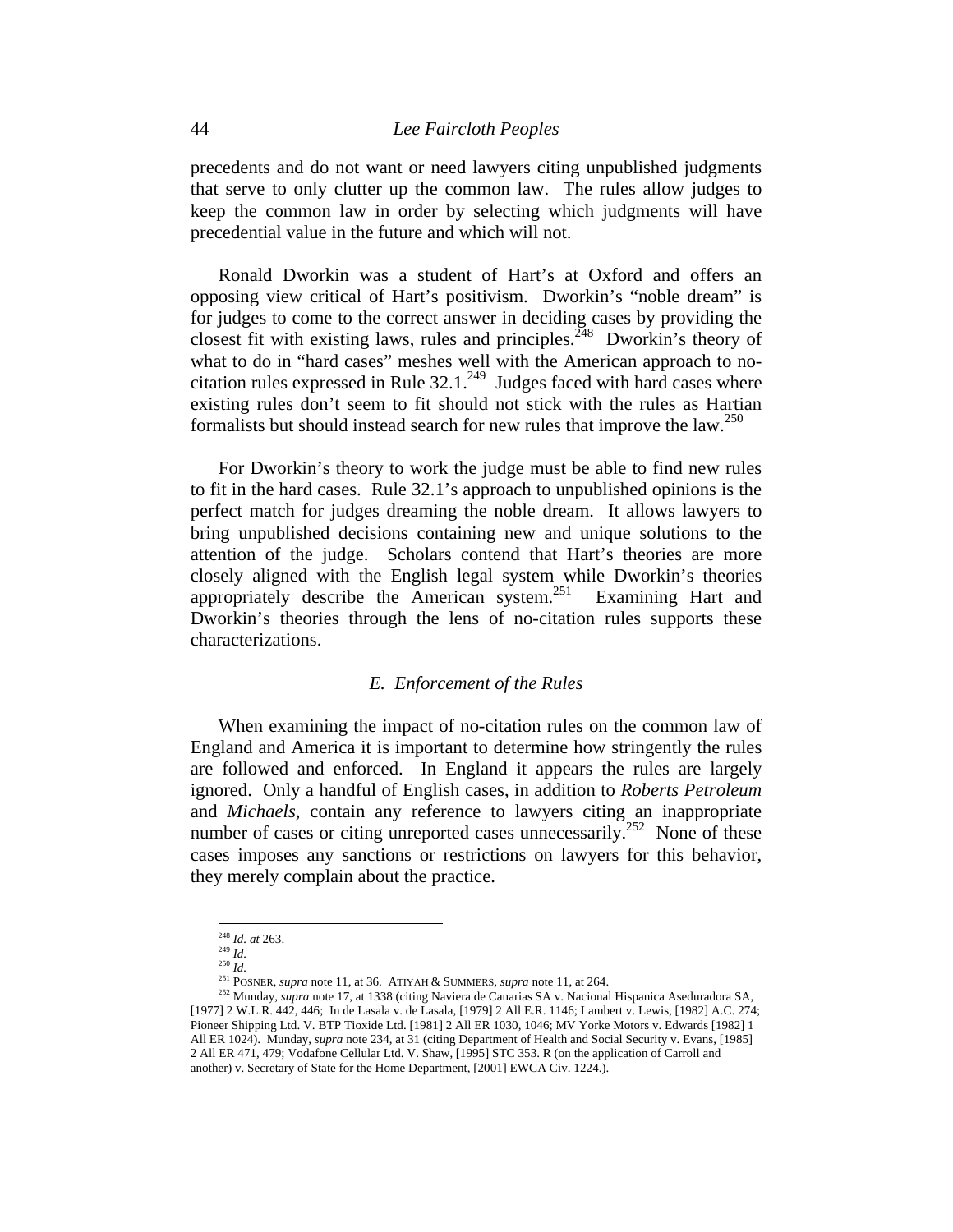Munday admits the rule called for in *Roberts Petroleum* has only had limited impact, has not stopped lawyers from citing unreported cases and that only a few judges have commented on the practice in "relatively isolated *dicta*."<sup>253</sup> The comments of several speakers at the conference Law Reporting, Legal Information and Electronic Media in the New Millennium held at the Cambridge University in 2000 confirm these observations. Mr. Behrens, a barrister, commented that the limit on citation announced in *Roberts Petroleum* and codified in the 1996 Practice Statement is ignored, no one has ever faced a challenge based on the rule and "the rule really has gone."<sup>254</sup> This situation is confirmed through the additional comments of Lord Justice Buxton.255 Justice Laddie, author of the *Michaels* postscript and member of the Working Party that produced the 2001 Practice Direction, has commented that the Practice Direction is not being followed by lawyers or enforced by the courts. <sup>256</sup>

Additional research confirms the anecdotal evidence that no-citation rules are largely ignored. A search of the Westlaw database United Kingdom Reports All (UK-RPTS-ALL)<sup>257</sup> for the citations to the relevant Practice Statements and Directions reveals no reported or unreported case where an English lawyer who has violated the no-citation rules receives any form of punishment other than a verbal reprimand form the court.<sup>258</sup>

In the United States it appears that no-citation rules are observed by most lawyers. Patrick J. Schlitz, Reporter for the Advisory Committee on Rule 32.1, received numerous comments from attorneys complaining of the difficulty of sorting through the no-citation rules of each local jurisdiction.<sup>259</sup> Schlitz contends attorneys have wasted thousands of billable hours each year and have charged clients millions more in fees for picking through these rules. The fact that attorneys took time to complain about

<sup>253</sup> Munday, *supra* note 234, at 31. Munday has subsequently commented that English lawyers avoid excessive citation to irrelevant unreported cases because such practices do not persuade judges irrespective of whether they are prohibited by no-citation rules. Comments of Roderick Munday (Aug. 25, 2006) (on file with

author).<br><sup>254</sup> LAW REPORTING, LEGAL INFORMATION AND ELECTRONIC MEDIA IN THE NEW MILLENNIUM, *Supra* note<br>33, at 49.

<sup>&</sup>lt;sup>256</sup> Telephone interview with Sir Hugh Laddie who retired from the bench in 2005 and is now a consultant with the firm of Willoughby & Partners, a firm specializing in intellectual property law with offices in London and Oxford (May 11, 2006). <sup>257</sup> This is the most comprehensive database of United Kingdom cases available on Westlaw. It contains

<sup>&</sup>quot;court decisions from the Law Reports series published by the Incorporated Council of Law Reporting for England and Wales, Lloyd's Law Reports published by LLP Reference Publishing, the Scottish Council of Law Reporting, and the Sweet & Maxwell series of law reports on Westlaw. Coverage begins with 1865." Description retrieved from Westlaw, June 23, 2006.<br><sup>258</sup> This search strategy was adopted under the hypothesis that if a lawyer was sanctioned for violating a no-

citation rule the court would cite the rule violated. 259 Schlitz, *supra* note 72, at 1471.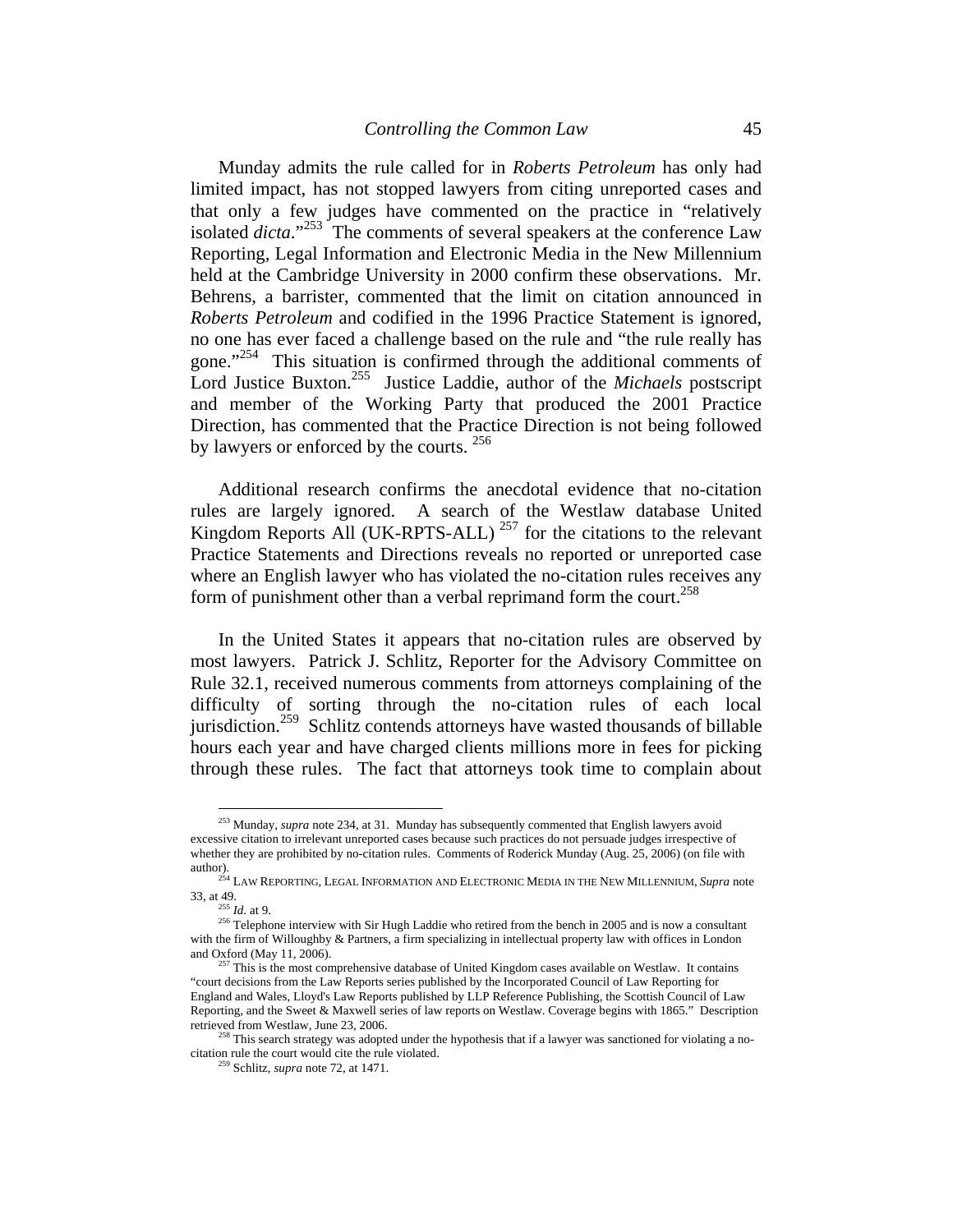locating no-citation rules is a decent indication that most of them feel obliged to follow them. American attorneys are ethically obliged to comply with no-citation rules. The American Bar Association's Committee on Ethics and Professional Responsibility issued an Ethics Opinion declaring it "ethically improper for a lawyer to cite to a court an 'unpublished' opinion of that court or of another court where the forum court has a specific rule prohibiting any reference in briefs to ['unpublished opinions']."<sup>260</sup> The Committee Note accompanying Rule 32.1 mentions the research frustrations and ethical concerns of American attorneys as justifications for Rule  $32.1.^{261}$ 

In the United States when lawyers violate no-citation rules courts usually require an explanation of the transgression but, similar to the practice in England, no federal court has imposed sanctions for violation of a no-citation rule in a published or unpublished opinion.<sup>262</sup> Federal courts have refused to consider cases cited in violation of no-citation rules.<sup>263</sup> When Rule 32.1 comes into effect it will make questions of compliance and enforcement moot, at least on citation grounds.

### *F. Implications for the Future*

The fact that no-citation rules are largely ignored in England calls into question the thesis of Atiyah and Summer's *Form and Substance in Anglo-American Law* that the English legal system is more formal than the American.<sup>264</sup> A central tenant of formalism is that rules are followed.<sup>265</sup> Is the practice of ignoring no-citation rules in England evidence of a departure from formalism?

A review of Atiyah and Summer's work questioned whether England had in fact cast off formalism in favor of substance.<sup>266</sup> The review contends

<sup>&</sup>lt;sup>260</sup> Formal Op. 94-386R.

<sup>&</sup>lt;sup>261</sup> Committee Note accompanying FED. R. APP. P. 32.1(a), *supra* note 129.<br><sup>262</sup> It is possible that a court has issued sanctions through a minute order or another mechanism that would not result in a published or unpublished opinion. *Hart*, 266 F.3d at 1180, is the most obvious example of a court finding a technical violation of a no-citation rule but declining to impose sanctions. For additional examples see: Schlitz, *supra* note 2, at 31. *See* Holgate v. Baldwin, 425 F.3d 671 (9<sup>th</sup> Cir. 2005); Sorchini v. City of Covina, 250 F.3d 706 (9th Cir. 2001); White Hen Pantry, Div. Jewel Companies, Inc. v. Johnson, 599 F.Supp. 718 (E.D.Wis.,

<sup>1984).&</sup>lt;br><sup>263</sup> *United States v. Kinsley*, 518 F.2d 665 (8<sup>th</sup> Cir. 1975), *United States v. Joly,* 493 F.3d 672, 676 (2<sup>nd</sup> Cir.

<sup>1974) (</sup>cited in Reynolds and Richman, *supra* note 68, at 1180 nn. 77, 78.)<br><sup>264</sup> ATIYAH & SUMMERS, *supra* note 11, at 1. It should be noted that Form and Substance was written in<br>1987 and doesn't discuss *Roberts Petrole* 

<sup>&</sup>lt;sup>7</sup> This is an oversimplification of the theory. For a complete exposition of formalism *see* Martin Stone, *Formalism* in THE OXFORD HANDBOOK OF JURISPRUDENCE AND PHILOSOPHY OF LAW Chapter 5 (2002). 266 David F. Partlett, *The Common Law as Cricket,* 43 VAND. L. REV. 1401, 1403 (1990). Others also

contend that British Formalism is yielding to other ideologies, *see* Jonathan D. Levitsky, *The Europeanization of the British Legal Style*, 42 AM. J. COMP. L. 347 (1994).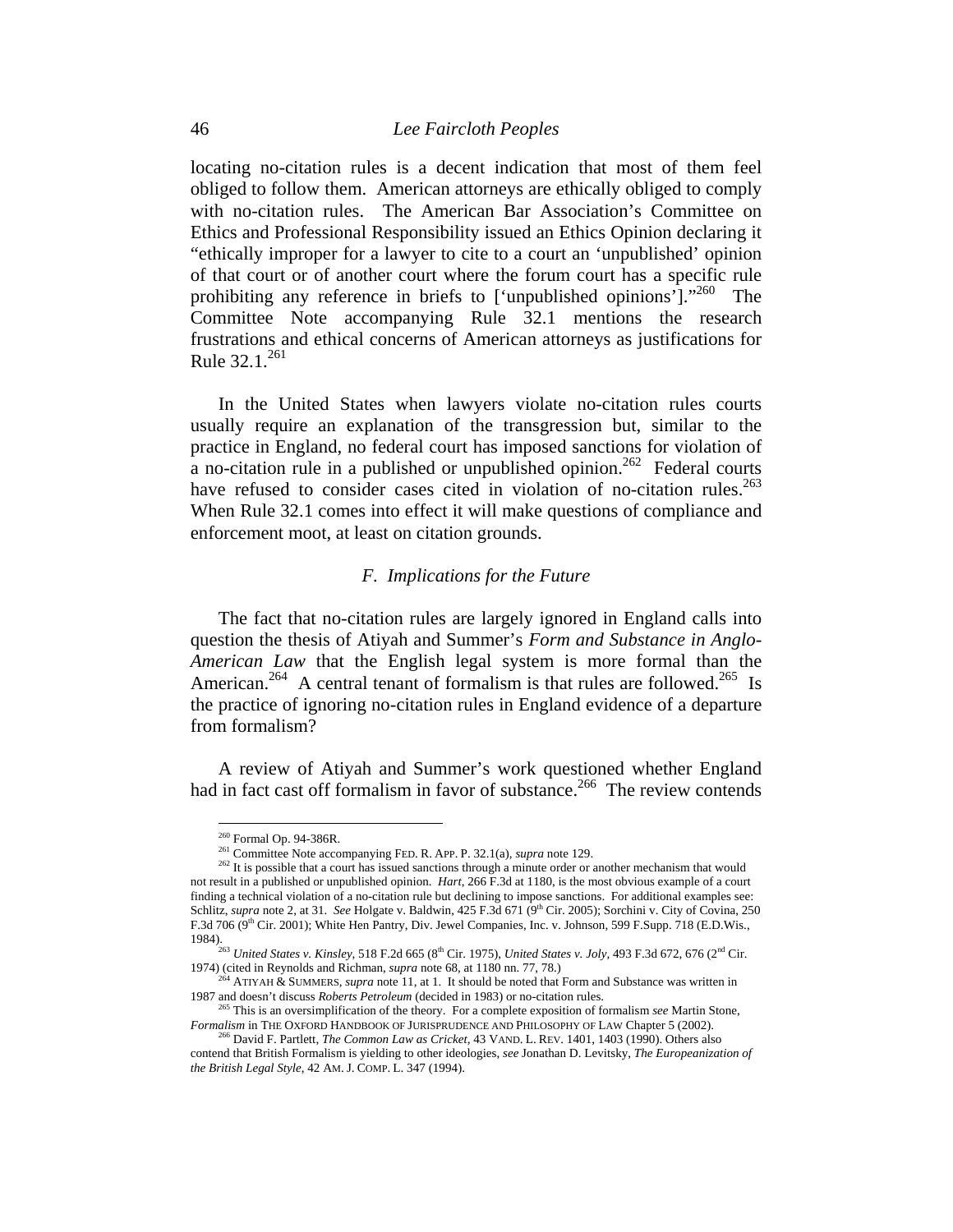that England will adopt the American version of substantive reasoning. 267 This raises the broader question of whether ignoring no-citation rules will transform English common law from a small well tended garden into something more American.<sup>268</sup> Will the English system trade its clarity and predictability for more individual rights? Will the multitude of American theories in recent years including feminism, race theory and critical legal studies become more prevalent in the English legal system?<sup>269</sup> Is this practice just another example of the Americanization of English law?<sup>270</sup>

A recent article by Munday demonstrated that unreported English judgments have created uncertainty in English criminal law.<sup>271</sup> Munday contemplates that uncertainty could be discovered in other areas of English law by lawyers with the time and ambition to pour through the mass of readily available unreported judgments.<sup>272</sup> The result could be the reconfiguration "of what were assumed to be settled legal principles."<sup>273</sup> Munday terms this "a heady, and frankly disturbing prospect."<sup>274</sup>

In America, Rule 32.1's removal of restrictions on the citation of unpublished opinions could act to perpetuate the current state of the legal system. The rule is silent on the precedential effect courts must give these opinions but judges and scholars have predicted that they will be increasingly accorded precedential authority.275 As more unpublished opinions are given precedential weight American law will continue to grow and expand. Rule 32.1 represents only an incremental departure from earlier efforts to control the growth of the common law in America. The rule leaves American judges with many devices to control the common law including criteria for publication, issuance of unpublished opinions and the ability to ignore an unpublished opinion as non-precedential.

#### **CONCLUSION**

England and America have adopted two divergent approaches to nocitation rules. The English restrictive approach is a sharp break with the

<sup>&</sup>lt;sup>267</sup> Partlett, supra note 266.

<sup>&</sup>lt;sup>268</sup> The allusion to English judges tending a garden was borrowed from LOUIS L. JAFFE'S ENGLISH AND

AMERICAN JUDGES AS LAWMAKERS 59 (1969).<br><sup>269</sup> I thank Professor Arthur G. LeFrancois for illuminating this point.<br><sup>270</sup> MARTINEAU, *supra* note 11, at 129 discussing the use of skeleton arguments in England as step toward<br>

<sup>&</sup>lt;sup>271</sup> Roderick Munday, *Law Reports, Transcripts, and the Fabric of the Criminal Law: A Speculation* 68<br>J.C.L. 227, 234-235 (2004).

J.C.L. 227, 234-235 (2004). 272 *Id.* at 243. 273 *Id.* at 229. 274 *Id.* at 243. 275 *Supra* note 218.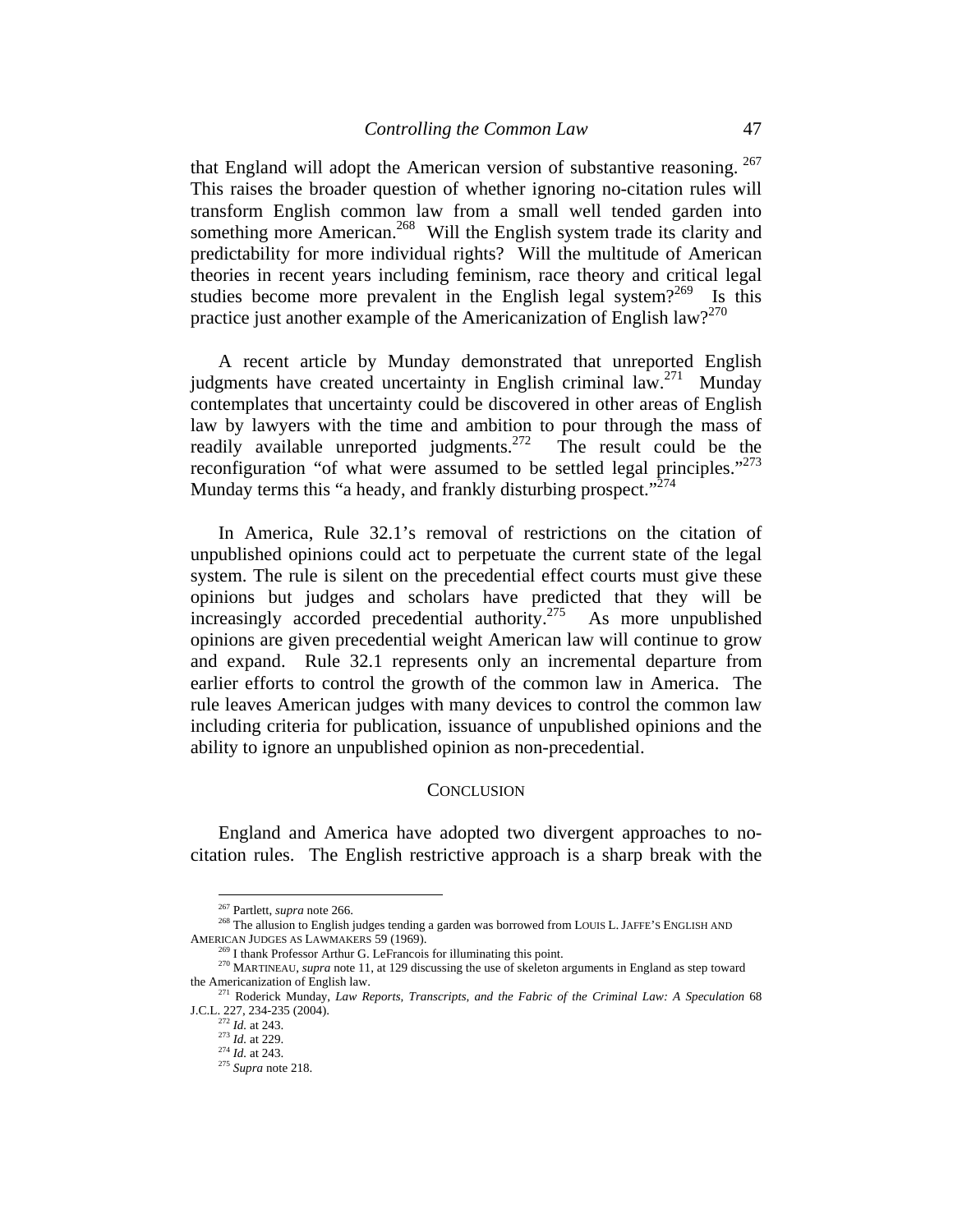tradition of lawyers freely citing authority and was adopted primarily for efficiency reasons to control the perceived flood of citations to unreported judgments. In contrast the American approach does away with restrictions on citation to unpublished cases and was adopted after years of experimentation and vigorous policy debates.

The inequality of experience with no-citation rules between the two countries and the lack of empirical data on their impact in England explains the reliance on efficiency arguments in England and their rejection in America. There was markedly more discussion over the policy implications of no-citation rules in America than England. Reasons for this difference include the countries' disparity in experience with the rules, the divergent nature of scholarly communication in the two countries and the different methodologies used to enact the rules. Different substantive policy arguments over no-citation rules were made in each country. Concerns over no-citation rules impact on transparency, accountability and freedom of expression were expressed in America but not in England. Distinctions between the oral and written traditions, unique traits of each countries judiciary and differences in rights explain the varying levels of concern.

English no-citation rules attempt to regulate the precedential value of certain judicial decisions while American rules do not address the issue. On their face the English rules confirm existing theories about the character of the English judiciary, ongoing efforts to control the common law and the nature of English law. The reality that the rules are ignored calls into question traditional notions of English formalism and the ability of England to meaningfully control the growth of its common law.

Additional research could be conducted into the implications of the English practices. It would be interesting to examine if and how English law is changing through principles handed down in unreported judgments. Critics and supporters of no-citation rules will closely monitor the implementation of Rule 32.1 in America. It certainly will not mark the end of the debate in that country.

It remains to be seen whether publication practices and no-citation rules are effective devices for controlling the growth of the common law. Perhaps Joseph Story was correct when he remarked over one hundred and seventy years ago "In truth, the common law, as a science, must forever be in progress; and no limits can be assigned to its principles or improvements."<sup>276</sup>

<sup>276</sup> *The Miscellaneous Writings of Joseph Story*, from "Value and Importance of Legal Studies," a discourse